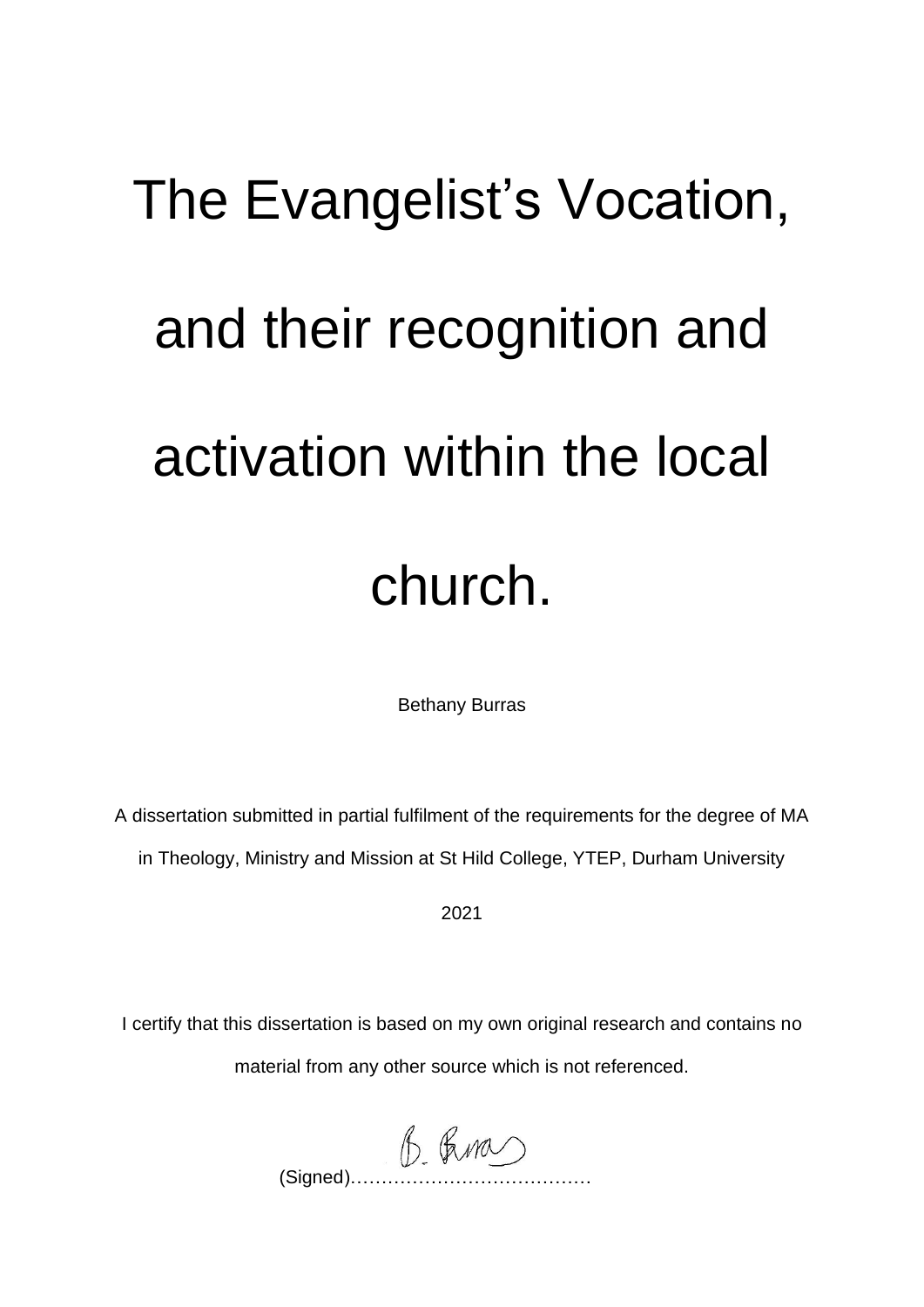# **Contents**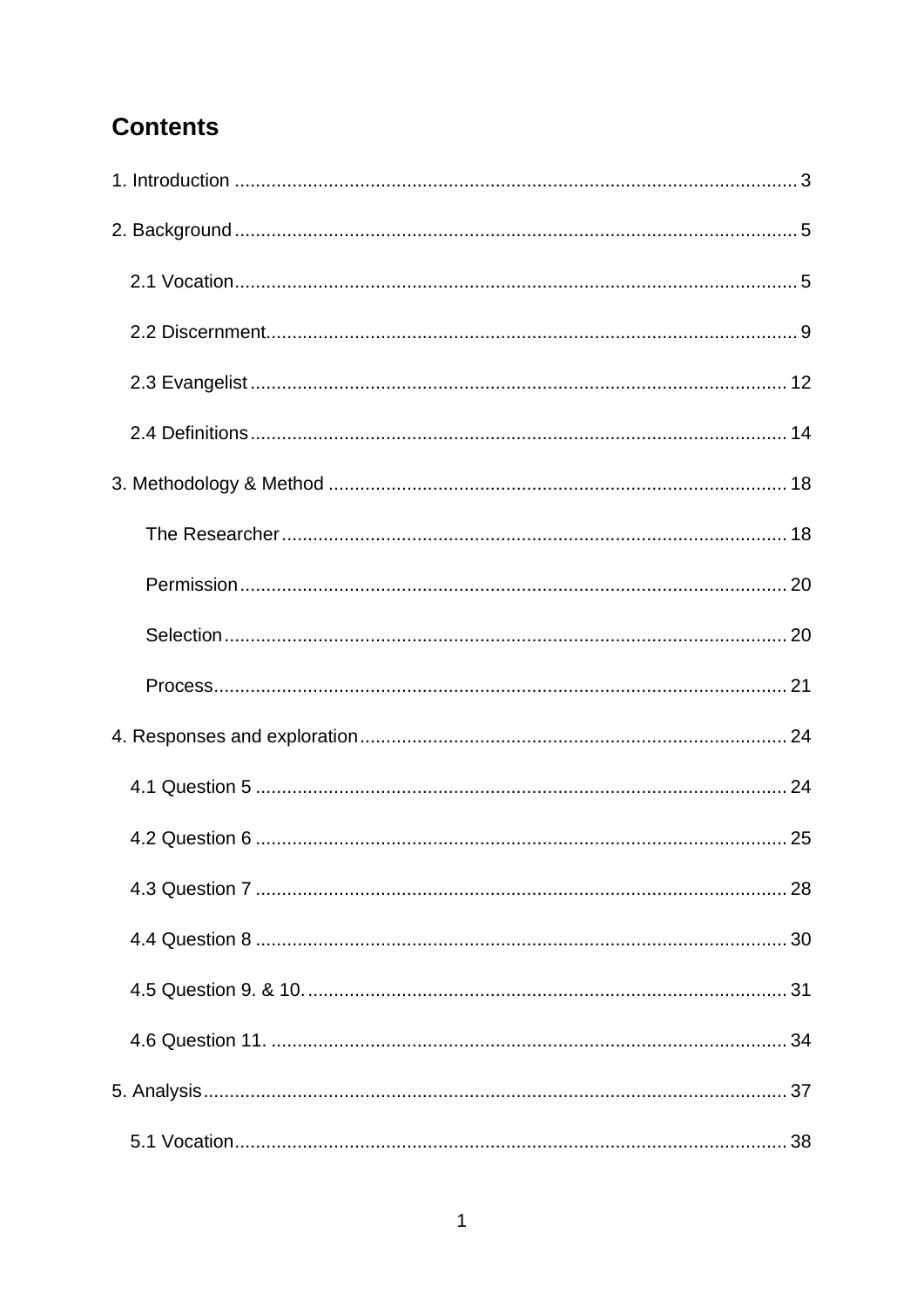# Dedication

Written in memory of Annie O'Connor, with gratitude for her love for

Evangelists.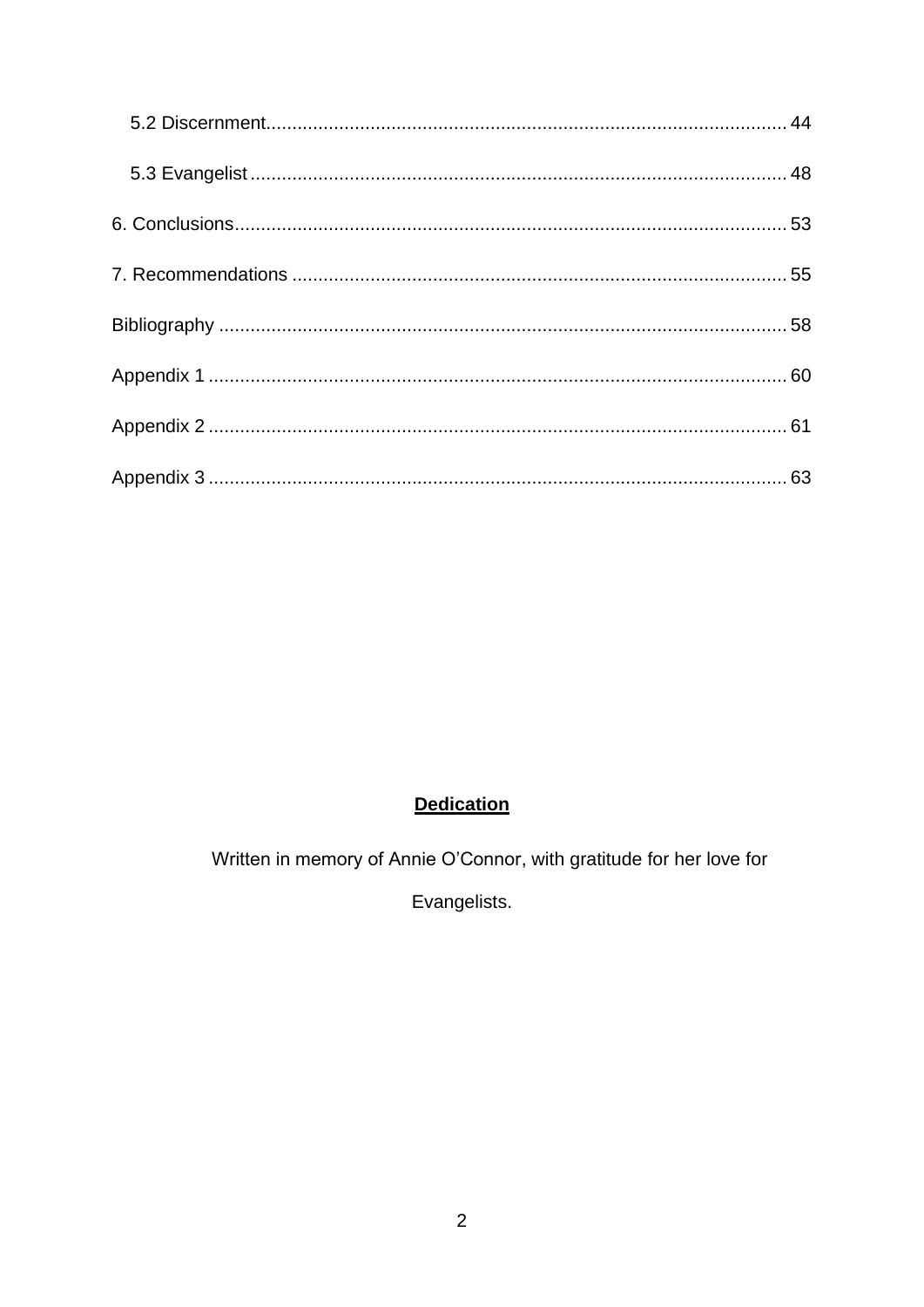# <span id="page-3-0"></span>**1. Introduction**

What is distinctive about the vocation of the evangelist? How can the church identify and encourage evangelists in their calling?

The gifts he gave were that some would be apostles, some prophets, some evangelists, some pastors and teachers, to equip the saints for the work of ministry, for building up the body of Christ… (Ephesians 4:11-12)

For almost one hundred and forty years Church Army have been training men and women as evangelists within the Anglican church. On completion of their training (currently three years) they are admitted to the office of evangelist in the Church of England and commissioned as Church Army evangelists. I work as a tutor on Church Army's training team with a particular responsibility for formation, and I also sit on discernment panels for candidates seeking to train as evangelists with Church Army. I have observed over the last few years that the concept of vocation or calling to be an evangelist takes on many different forms amongst the potential trainees that we speak with. I have wondered whether our institutional Anglican understanding of an evangelist's vocation (if indeed we have an agreed or shared definition of the calling of an evangelist) is the same as the one held by the evangelists who come to train with us and join our mission community. This has led me to undertake this piece of research.

I was interested to hear evangelists share their own stories of how they came to discern their vocation, and when they realised they were called by God to be evangelists. What words would they use? Is vocation a term used mostly by the institution, or would the individual evangelists own it too? Indeed, how much would they identify themselves as evangelists, and at what point did that become part of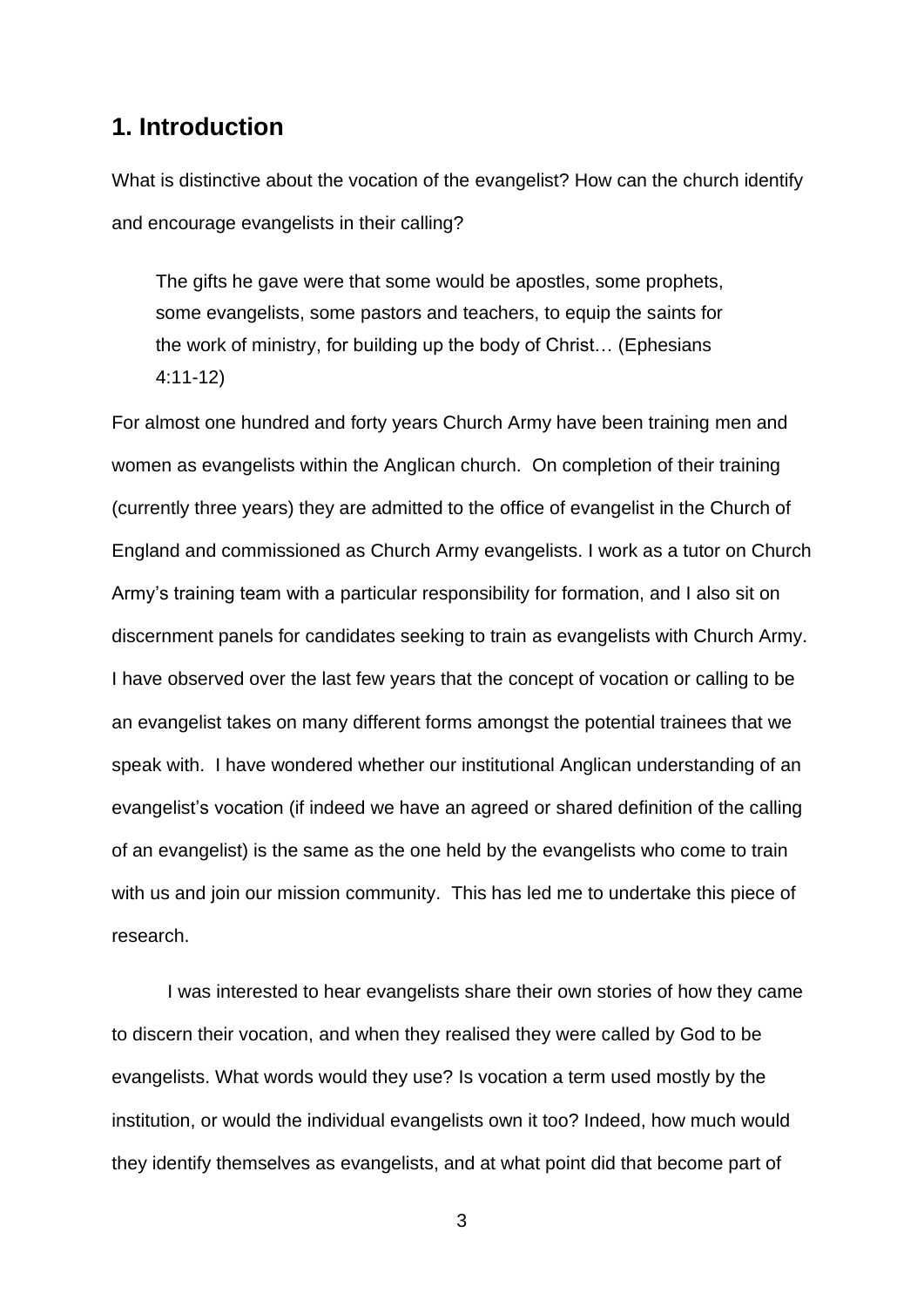who they saw themselves to be? Are we able to distil the elements of an evangelistic vocation, to make it easier to recognise evangelists in our churches, and then train and release them to further walk in their calling?

The research consists of a brief literature review, surveying what has been written about discerning a vocation within the church, the role of the evangelist and how evangelists can be identified, trained and encouraged. I undertook ten interviews with Church Army evangelists, asking them to describe their discernment journey, as well as what they understand an evangelist's vocation or calling to mean, and how that looks for them in their context. I outline and justify my methodological approach in chapter 3, along with a description of my research process. Chapter 4 contains summaries of responses for each question, and chapter 5 provides some analysis of these responses under the themes of vocation, discernment, and 'evangelist'. Chapters 6 and 7 are conclusions and recommendations offered to develop and implement the findings.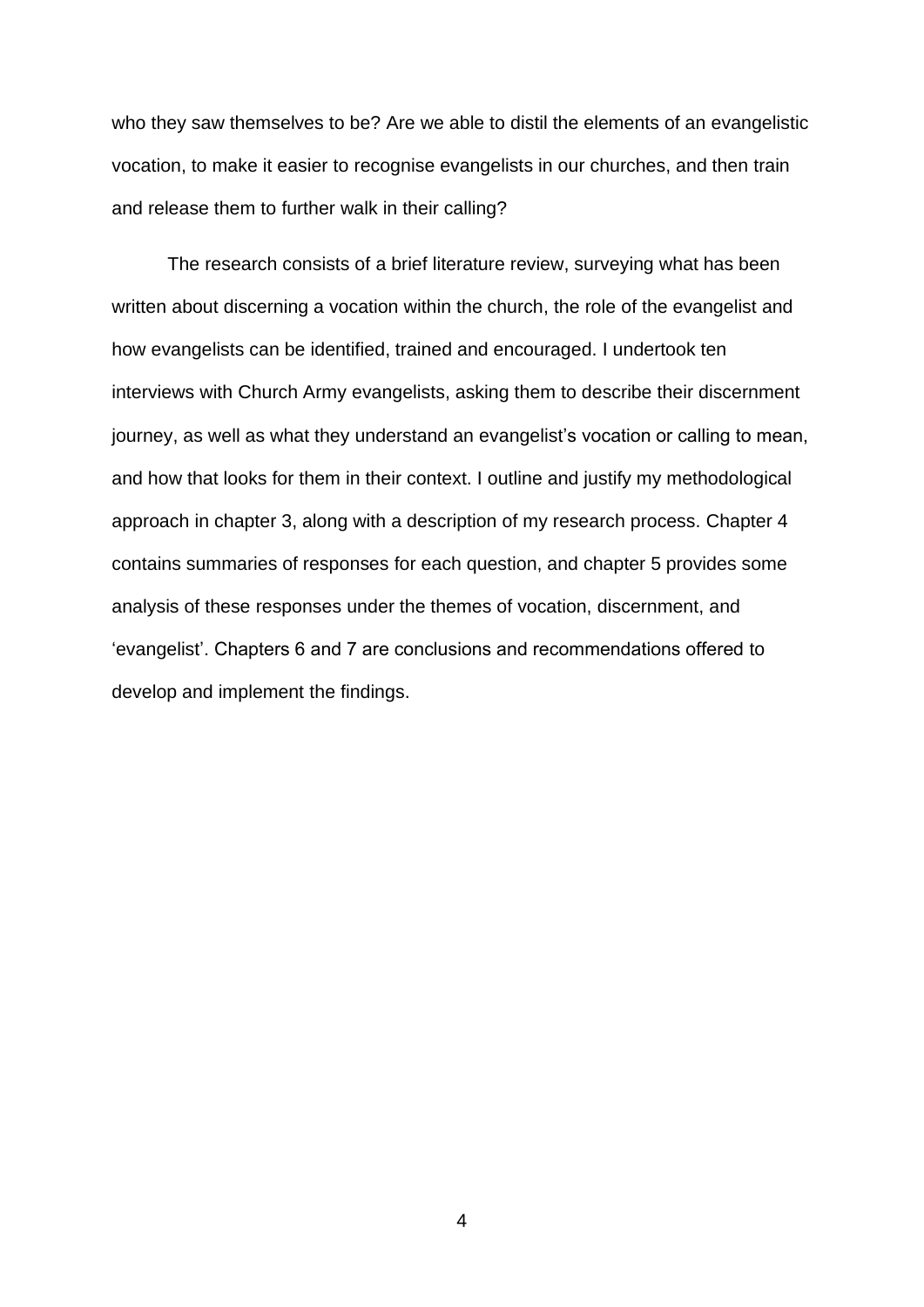# <span id="page-5-0"></span>**2. Background**

I commenced research with a brief survey of existing literature on this topic. As I am considering evangelists within an Anglican context, I have focussed my background reading on publications from within the Anglican communion – primarily within the Church of England. Much of the literature on the topic of vocations concerns discernment of vocation to ordained ministry – indeed, very little has been written on the nature of a specific evangelistic vocation. Currently the structures for discerning a vocation to evangelism are similar to the processes for ordained ministry, therefore much of that literature can be helpful for my research.

In this chapter I will consider the definitions and processes around three main areas: vocation, discernment, and the character and role of the evangelist. Discussion of these themes will provide a framework and an understanding with which to interpret the data resulting from my interviews with evangelists. Each of these themes gives rise to further questions which I will mention as I go, and which have shaped the questions I have asked my interviewees.

#### <span id="page-5-1"></span>**2.1 Vocation**

Firstly, what do we mean when we talk about a vocation? The word vocation comes from the Latin *vocare* which means 'to call'. 1 In most of the literature around Christian vocations, the words 'vocation' and 'calling' are used interchangeably, with a slight tendency towards 'vocation' being used more when speaking of a priestly ministry (although as I have already noted, there is considerably more writing on ordained vocations than on lay vocations, so it is not possible to do a fair

<sup>1</sup> Margaret Magdalen, *Vocation: Exploring Call and Identity* (Cambridge: Grove Books, 2008), p. 4.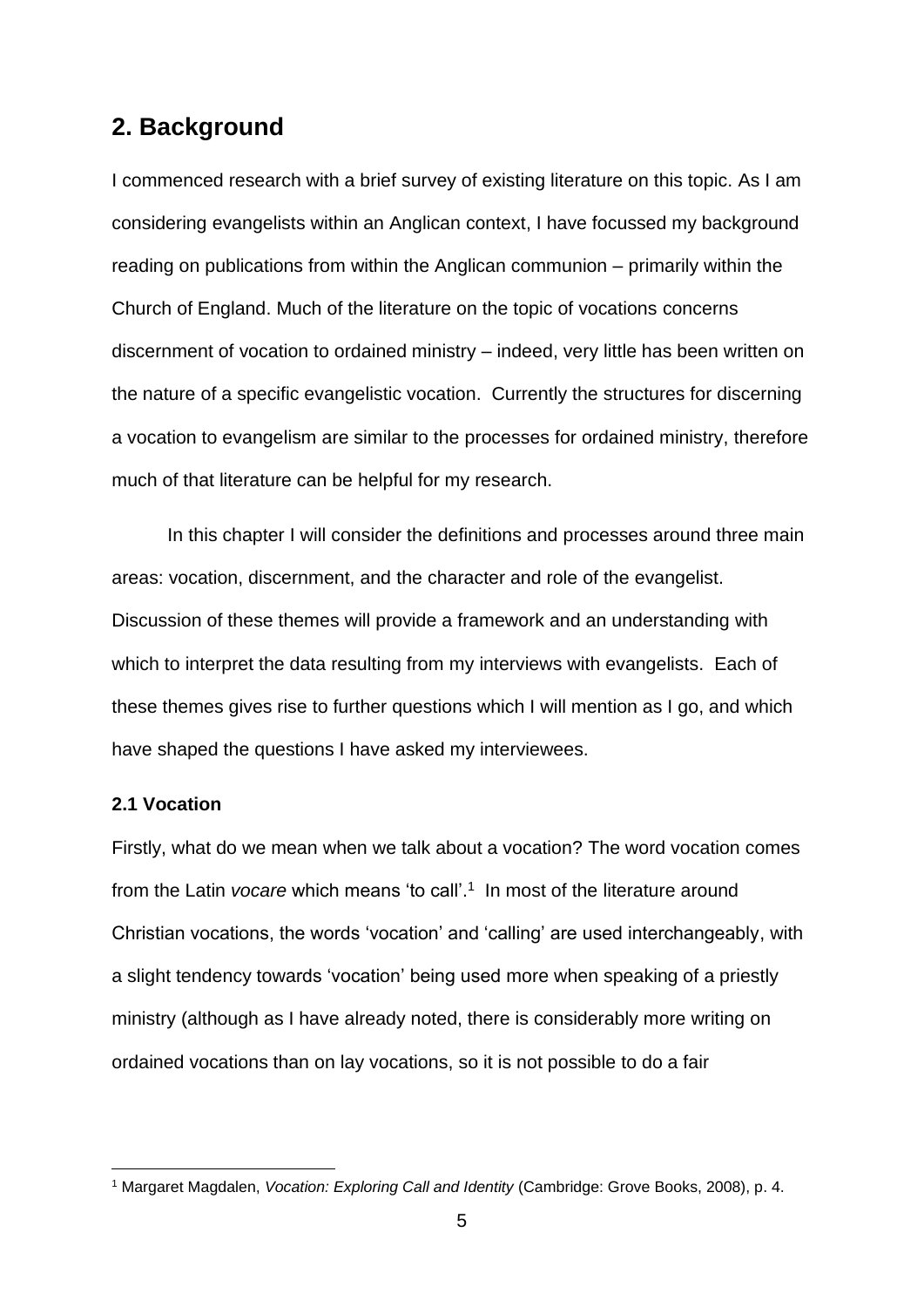comparison). Throughout my study I will also use 'vocation' and 'calling' to mean the same thing.

Croft and Walton frame their discussion of vocation within some teaching around Christian formation for those exploring ordained ministry in the Church of England and the Methodist Church. They point to baptism within both denominations as an expression of the calling of 'all the people of God to service and ministry'.<sup>2</sup> They claim that in baptism all are called to give their whole lives to God and that a sense of vocation or call provides the answer to the question of 'how' to serve the Lord with our whole lives. Baptism ensures that we all start from the same point, we all in following Christ have equal calls to die to our old ways of life and to be raised with him out of the waters of baptism – subsequent callings to ministry or motherhood or medicine are not better or worse than each other  $-$  just different.<sup>3</sup>

Margaret Magdalen of the Anglican Community of St Mary the Virgin describes a calling as coming '*from* someone *to* someone *for* something…[vocation] has to do with intentionality'. <sup>4</sup> Magdalen's study describes vocation as 'a broad scope of life choices<sup>'5</sup> not limited to ministry within the church; one could claim a call to celibacy, to marriage, to school teaching or nursing, to banking or fatherhood. This book is an example of a trend towards using the word 'vocation' to refer to a follower of Christ discerning His leading or calling in a certain area of life and choosing to follow.

R. Paul Stevens wrote his influential book *The Abolition of the Laity* in 1999, and although he is not Anglican, I have included his work here because he sought to

<sup>2</sup> Steven J. L Croft and Roger Walton, *Learning for Ministry: Making the Most of Study and Training* (London: Church House Pub., 2005), p. 58.

<sup>3</sup> Croft and Walton, *Learning* p. 58.

<sup>4</sup> Magdalen, *Vocation* p. 4.

<sup>5</sup> Magdalen, *Vocation* p. 4.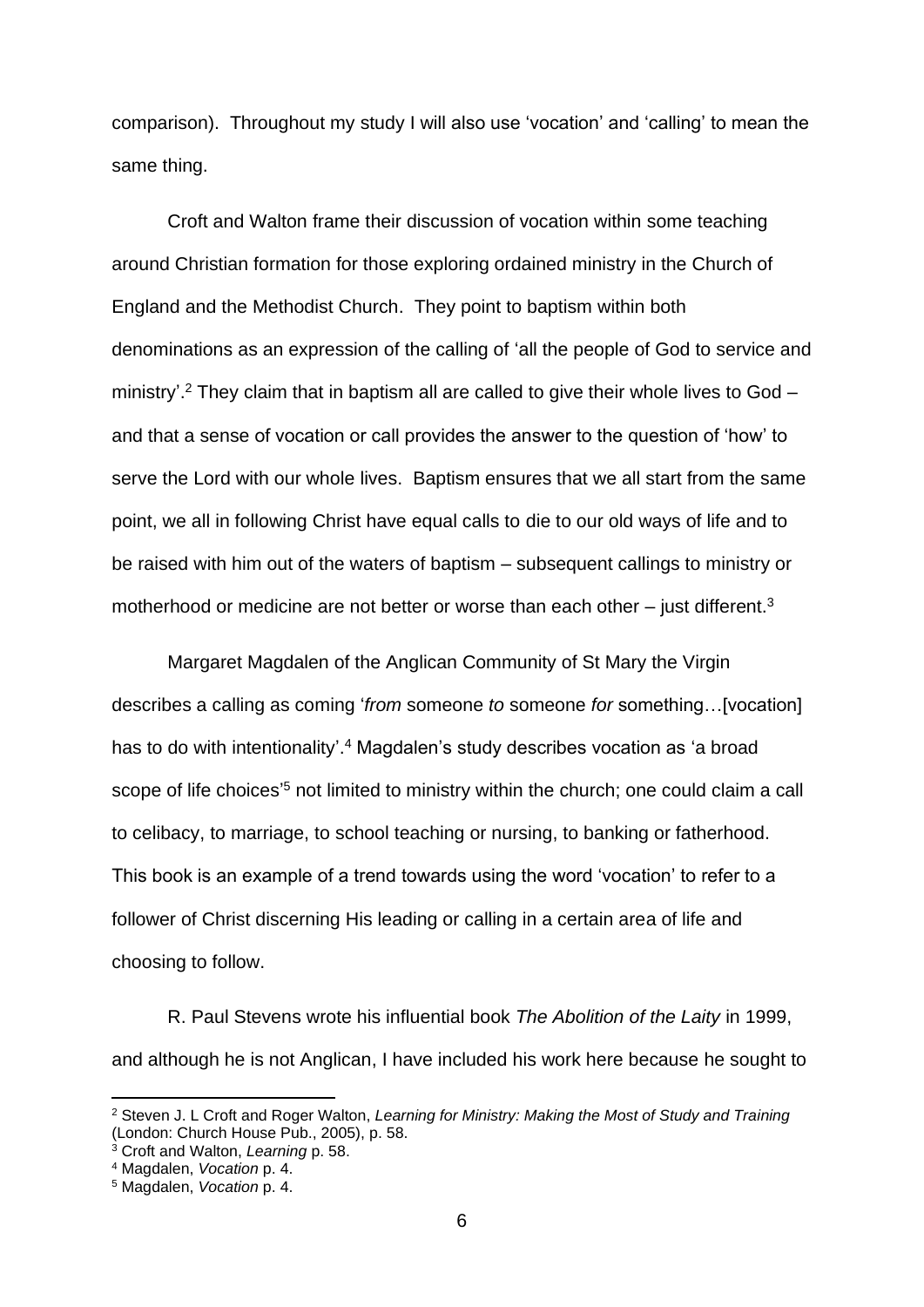reframe the thinking around vocation and to reclaim it for the whole church, not just for clergy. He explores four dimensions of calling which he has drawn from the New Testament. The first, similar to Croft and Walton, is experienced by all believers, and is 'the effectual call of Christ to become a disciple'. 6 The second is the 'providential call,' which refers to the elements of our life circumstances which contribute to our sense of call or purpose – our education, relationships, personality etc. The third is the 'charismatic call' or the 'sense of gifts and graces provided by God through the Spirit'.<sup>7</sup> These are both spiritual gifts and natural talents, and Stevens argues against distinguishing between the two, urging that our whole lives are spiritual, and all our giftings are spiritual/charismatic gifts. Finally, there is the 'heart call', which Stevens calls the desires given by the Spirit to orientate your life towards a specific area of service. The goal of his overall argument is to show that in the New Testament he finds no distinction between clergy and laity, and that these descriptors are harmful and prevent all of God's people from engaging in their ministry or calling. Later in the book he looks at the call of God from a slightly different angle, naming three stages. First the call to belong to God – this is a call to discipleship; second the call to be God's people in life – this is the call to holiness; finally, the call to do God's work  $-$  a call to service. $8$  Stevens is keen to expand the definition of vocation to service beyond just 'evangelism and edification,'<sup>9</sup> to include the entirety of human experience, as does Magdalen.

In 2020 The Faith and Order Commission in the Church of England released a report called *Kingdom Calling: The vocation, ministry and discipleship of the whole* 

<sup>6</sup> R. Paul Stevens, *Abolition of the Laity: Vocation Work and Ministry in Biblical Perspective* (London: Paternoster Press, 2000), p. 80.

<sup>7</sup> Stevens, *Abolition* p. 81.

<sup>8</sup> Stevens, *Abolition* p. 88.

<sup>9</sup> Stevens, *Abolition* p. 88.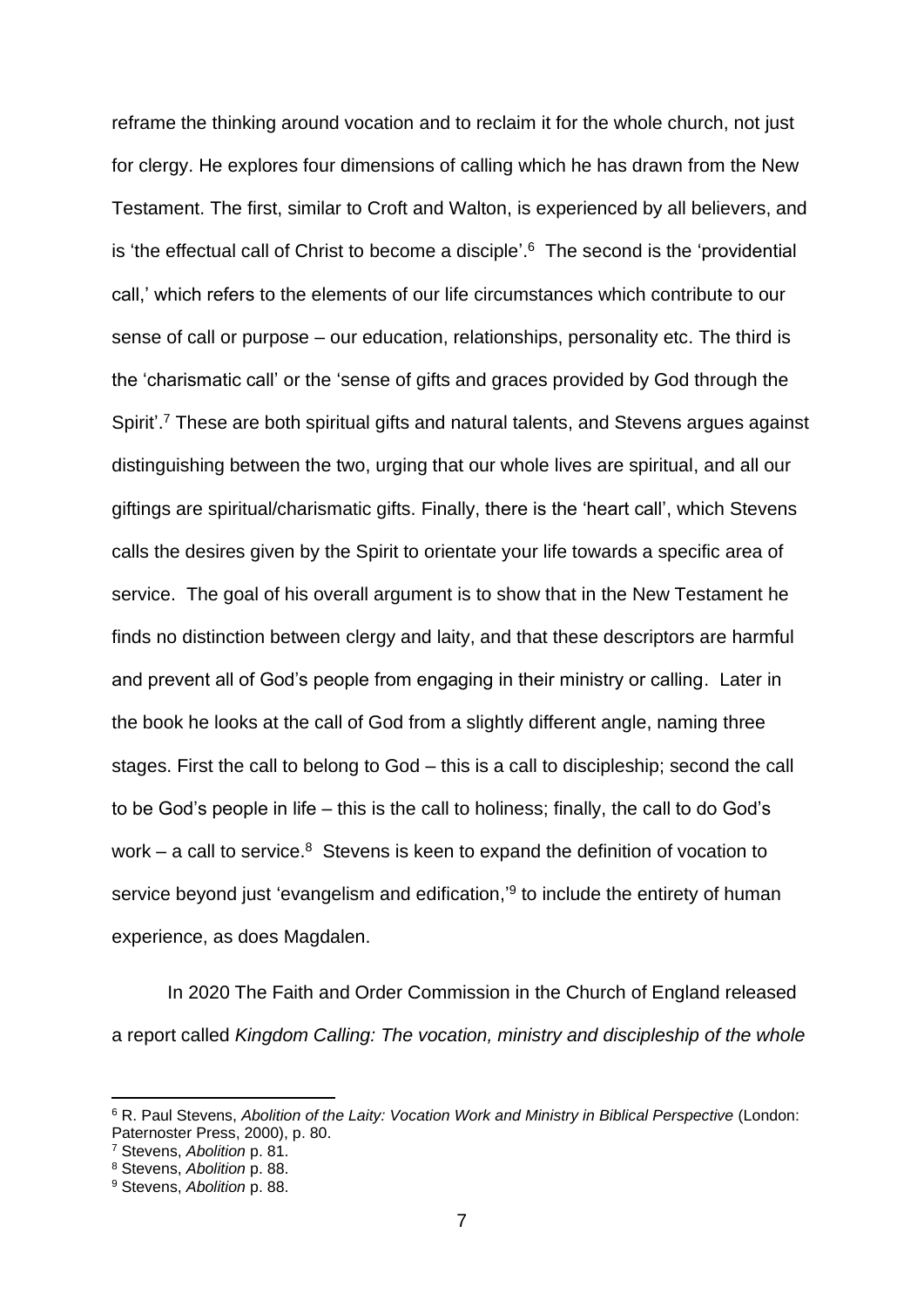*people of God.* <sup>10</sup> This is the most significant source for my research as it is the most recent Anglican exploration of vocation. In it they consider a theology of vocation, which they see through three different lenses – a social vocation, a relational vocation, and a ministerial vocation. Throughout their report, they describe vocation as a 'particular form of life-shaping commitment, entered into as part of the obedience of discipleship'.<sup>11</sup> 'In responding to God's call and finding our place among God's people, we accept commitments that mark us in deep and lasting ways.<sup>'12</sup> They propose that vocation could be social  $-$  a call to a role/job within society, relational – a call to marriage, parenting, caring for parents etc, or ministerial – within the church. Again, in the same vein as Stevens, Magdalen and others, this Commission seeks to ensure that the term 'vocation' includes social and relational callings and not simply a calling to church ministry.

In applying these definitions of vocation to my research question considering an evangelist's vocation, I want to understand whether the evangelists I interview view their own vocation in this way. Does it fit under a category of ministerial, relational or social vocation? Would they even refer to it as a vocation or calling, or would they use other terminology? Do they consider 'vocation' to primarily refer to a priestly calling, or would they confidently speak of their vocation as an evangelist, on an equal footing with a calling to ordination?

<sup>10</sup> The Faith and Order Commission, *Kingdom Calling: The Vocation, Ministry and Discipleship of the Whole People of God.* (London: Church House Publishing, 2020).

<sup>11</sup> The Faith and Order Commission, *Kingdom Calling* p. 26.

<sup>12</sup> The Faith and Order Commission, *Kingdom Calling* p. 25.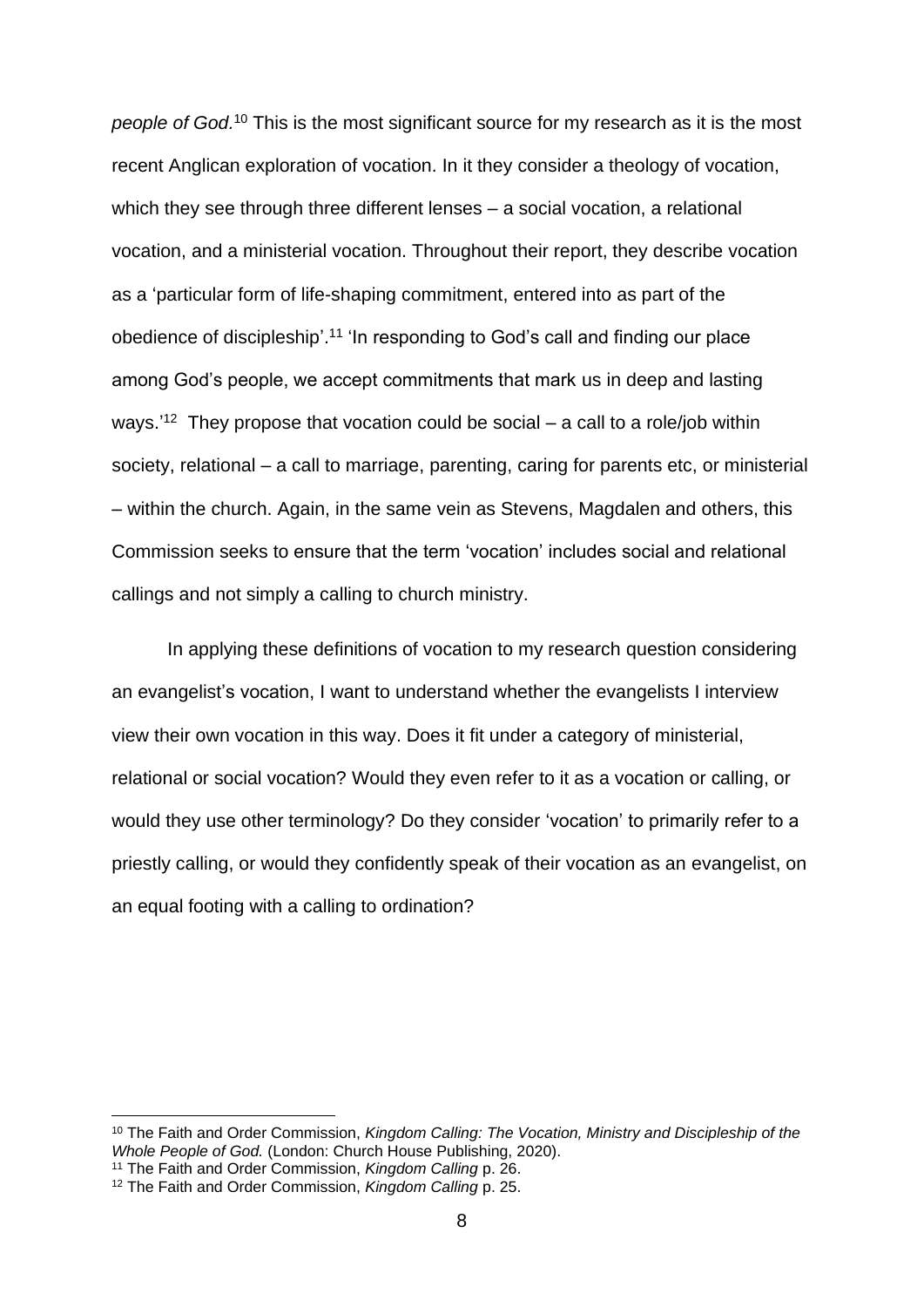#### <span id="page-9-0"></span>**2.2 Discernment**

Having surveyed some of the literature around the nature of vocation, I now want to review what has been written about the process of discerning a calling or vocation. Understandably again, much of the literature in this area refers to 'the discernment process;' meaning the route into ordination training within the Church of England. This literature is still relevant for my study, because as well as containing some more widely applicable Christian teaching about receiving God's direction for life, a route into licensed ministry as an evangelist with the Church of England also includes a discernment process which begins with the Diocese and concludes with Church Army. One of the questions I asked of the ten evangelists I interviewed was to ask them to describe their discernment story – how did they realise their vocation and was anyone else involved in that process (see chapter 5.2 for discussion of this).

Rev'd Andy Rider wrote a booklet in 2018 called *Life is for Giving: A Toolkit for Exploring your Calling, <sup>13</sup>* which was published by Church House and was aimed at helping people discern their next vocational steps. It is structured around four main aspects of life that Rider understands God's voice speaking through in terms of calling – 'your history, your present reality, your identity and the community you are part of'. <sup>14</sup> His final chapter looks at how God speaks directly, through His word, His Son, His Spirit, the sacraments, His creation, and His people. He urges the reader to take a step back and consider all these aspects of life – their upbringing, their giftings and personality, their life story, as well as listening for God speaking to them directly. I want to focus on the role that other people play in the discerning of a vocation. The discernment process for entry to training with Church Army draws on

<sup>13</sup> Andy Rider and Jo Bailey Wells, *Life Is for Giving: A Toolkit for Exploring Your Calling* (London: Church House Publishing, 2018).

<sup>14</sup> Rider and Wells, *Life is for giving* p. 5.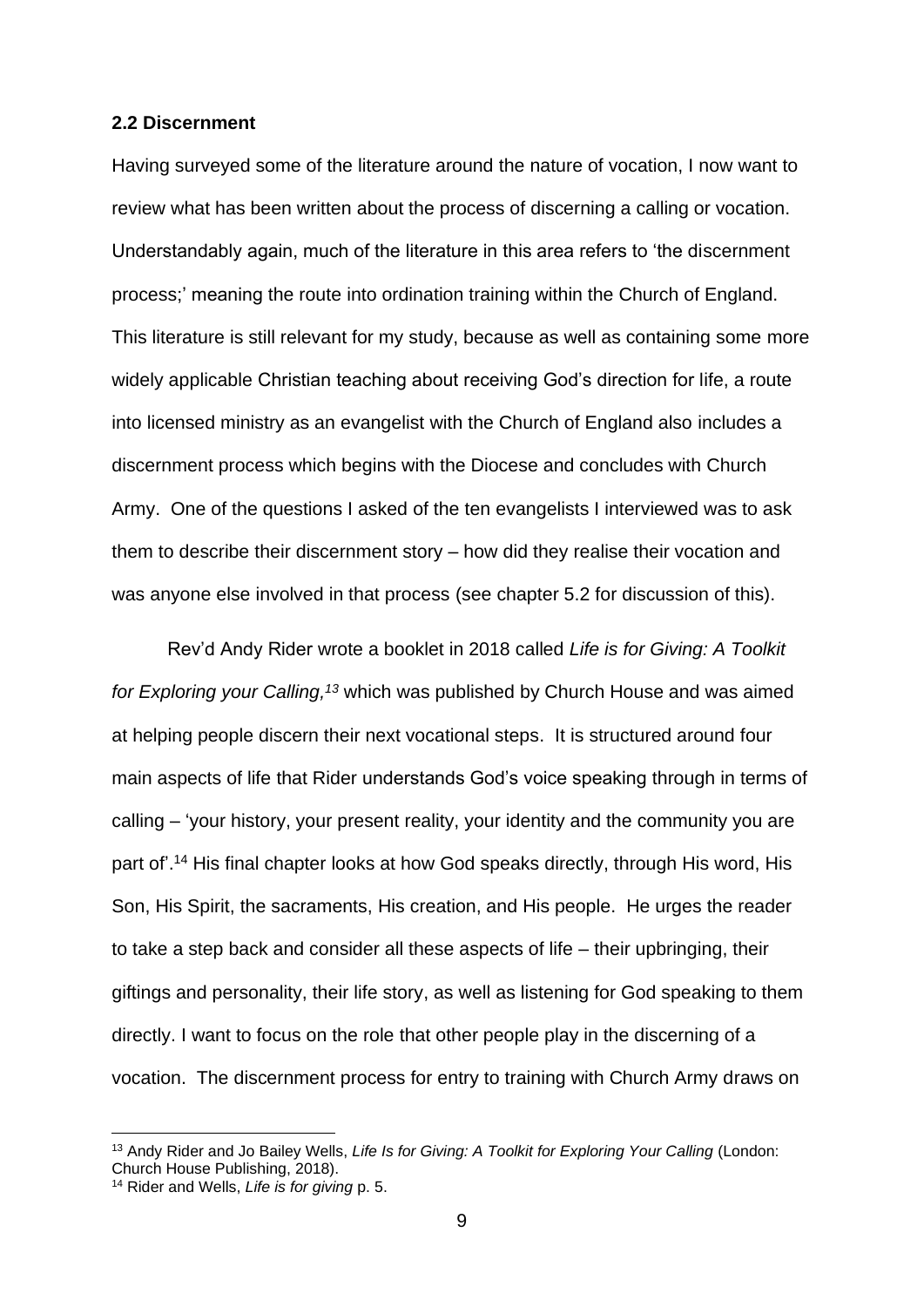written references from many different people, including an incumbent, a Diocesan Director of Ordinands (DDO) or another member of the Diocesan Vocations team, a mature Christian reference, a member of the Church Army Mission Community that has done an initial interview with the candidate, as well as someone who has benefitted from their evangelism directly. These reference forms ask for the referee to comment on the candidate's calling to evangelistic ministry. The voice of others clearly forms an important part of discerning a vocation – our interdependent nature as the body of Christ and as a community of believers should lead us to expect those around us to speak into our lives and our futures, and perhaps see things in us that we do not currently see.

Croft and Walton propose that the call of the Christian community plays a major role for an individual discerning a ministerial vocation. They point to the Biblical stories of Saul appointed as King of Israel, the selection of Mathias by the disciples, Paul and Barnabas appointing elders, and more.<sup>15</sup> They claim that in these stories the individuals had a willingness to serve, and some degree of calling, but 'the major emphasis in each account is on the Church recognizing a need and nominating suitable people to meet that need'.<sup>16</sup> This leads me to ask whether this is true today for those discerning a call to evangelism; do we hear the voice of the wider community 'nominating' someone for recognised ministry? See chapter 5.2 for exploration of this.

Greg Ogden describes three elements often found by an individual discerning a call from God. They are a sense of inner 'oughtness', an awareness that the call is bigger than ourselves, and a knowledge that that which you are being called to

<sup>15</sup> Croft and Walton, *Learning* p. 63.

<sup>16</sup> Croft and Walton, *Learning* p. 63.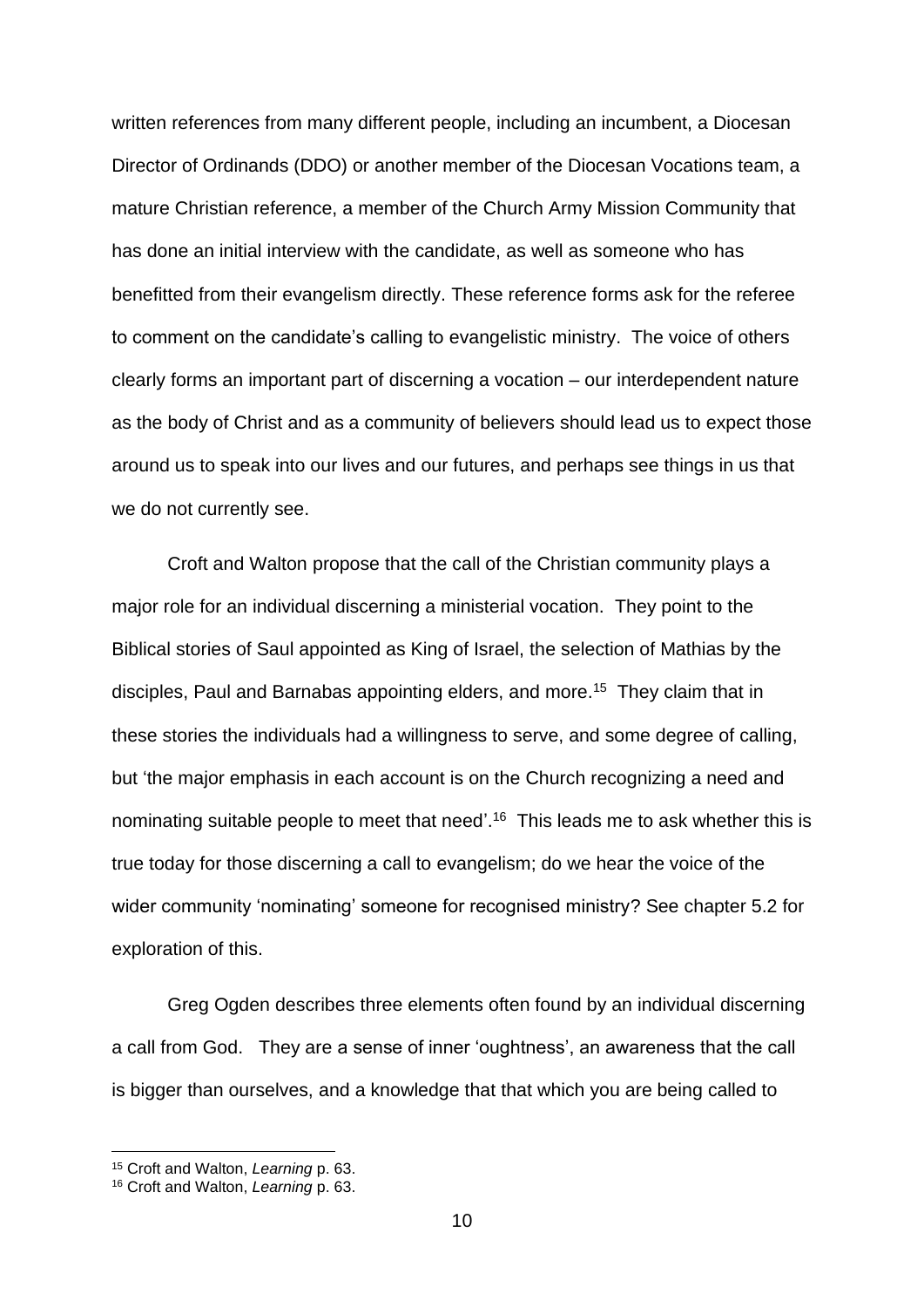brings a strong sense of satisfaction and great joy.<sup>17</sup> This echoes words of Buechner, who described following God's call taking you to a place 'where your deep gladness and the world's deep hunger meet.<sup>'18</sup> These elements could be presented in the form of a Venn diagram – with vocation being the crossover centre between a joyful feeling of being made for something (and perhaps enjoying being good at that thing), and meeting a need within the world. In the case of an evangelist's vocation, the world needs to hear the gospel and people given an opportunity to 'come under the rule of God,<sup>'19</sup> (Tomlin's definition of evangelism), and evangelists have embraced a particular call to communicate the gospel to the world around them.

Very often when we speak of Christian vocation it is accompanied by an encouragement to 'test' the sense of calling. Testing the call is understood to be part of the discernment process, the purpose being to try and make sure that God's will is being perceived rather than purely the desire or will of the individual. Magdalen describes testing a call as, 'looking at it from every angle,' but that 'even when all the 'pros' and 'cons' have been weighed up, it is still a huge step of faith'.<sup>20</sup> She proposes that part of that step of faith is to test the sense of call with others whom we trust, who know us in different contexts. There is little else in the literature which describes 'testing' as a separate process from 'discerning,' so I have taken the two terms to be synonymous. However, I did ask two separate questions of my interviewees – one on discerning vocation and one on testing vocation (see Appendix 1), as I was interested to understand whether these evangelists ascribed differing meanings to the two words.

<sup>17</sup> Greg Ogden, *The New Reformation: Returning the Ministry to the People of God* (Grand Rapids, Mich.: Zondervan Pub. House, 1990), p. 209.

<sup>18</sup> Frederick Buechner, *Wishful Thinking: A Theological ABC* (London: Collins, 1973), p. 95.

<sup>19</sup> Graham Tomlin, *The Provocative Church: With Study Guide* (London: SPCK, 2004), p. 64.

<sup>20</sup> Magdalen, *Vocation* p. 13.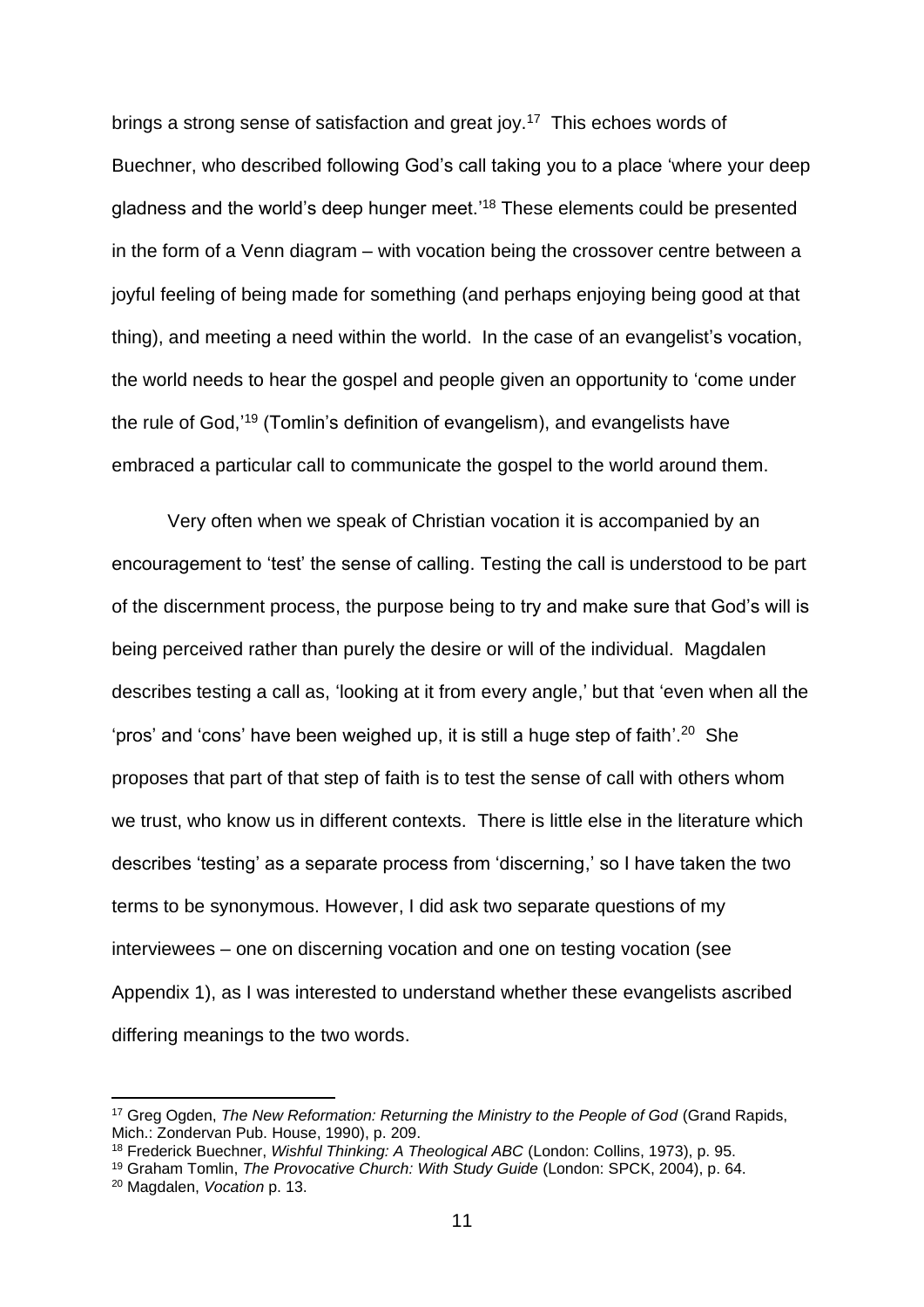The final element of discernment which I will discuss here is the importance of external recognition. I have already referenced Croft and Walton and their emphasis on the role of the Christian community in encouraging individuals in their vocation. What about the voice of the Christian institution? Certainly, an element of discerning or testing a ministerial vocation is to enter into a formal process with an institution; in this case the Anglican Church and then Church Army. In his chapter on training evangelists in *Anglican Evangelists,* Greg Downes writes, 'For many evangelists the call to be an evangelist does not come from an inner voice, but from external recognition'. <sup>21</sup> This informed my question to my interviewees about who else was involved in their discernment journey – I was curious to know whether any of them had had their calling pointed out by other people, and more importantly for this study, how much value the evangelists placed on the recognition/affirmation of Church Army with regards to their vocation (see chapter 5.2 for this analysis).

#### <span id="page-12-0"></span>**2.3 Evangelist**

It is important to consider what we mean by the word 'evangelist'. Here I will provide some of the more prominent definitions and characteristics of evangelists from the literature, as well as the role played by evangelists in ministry with the Anglican church. As my research was about how evangelists viewed themselves and their journey of vocation and calling, I asked them to tell me what was distinctive about the vocation of the evangelist. I compare their responses with the definitions from the literature in chapter 5.3, along with some comment as to why there may be differences in understanding.

<sup>21</sup> Martyn Snow, *Anglican Evangelists: Identifying and Training a New Generation* (London: SPCK, 2019), p. 109.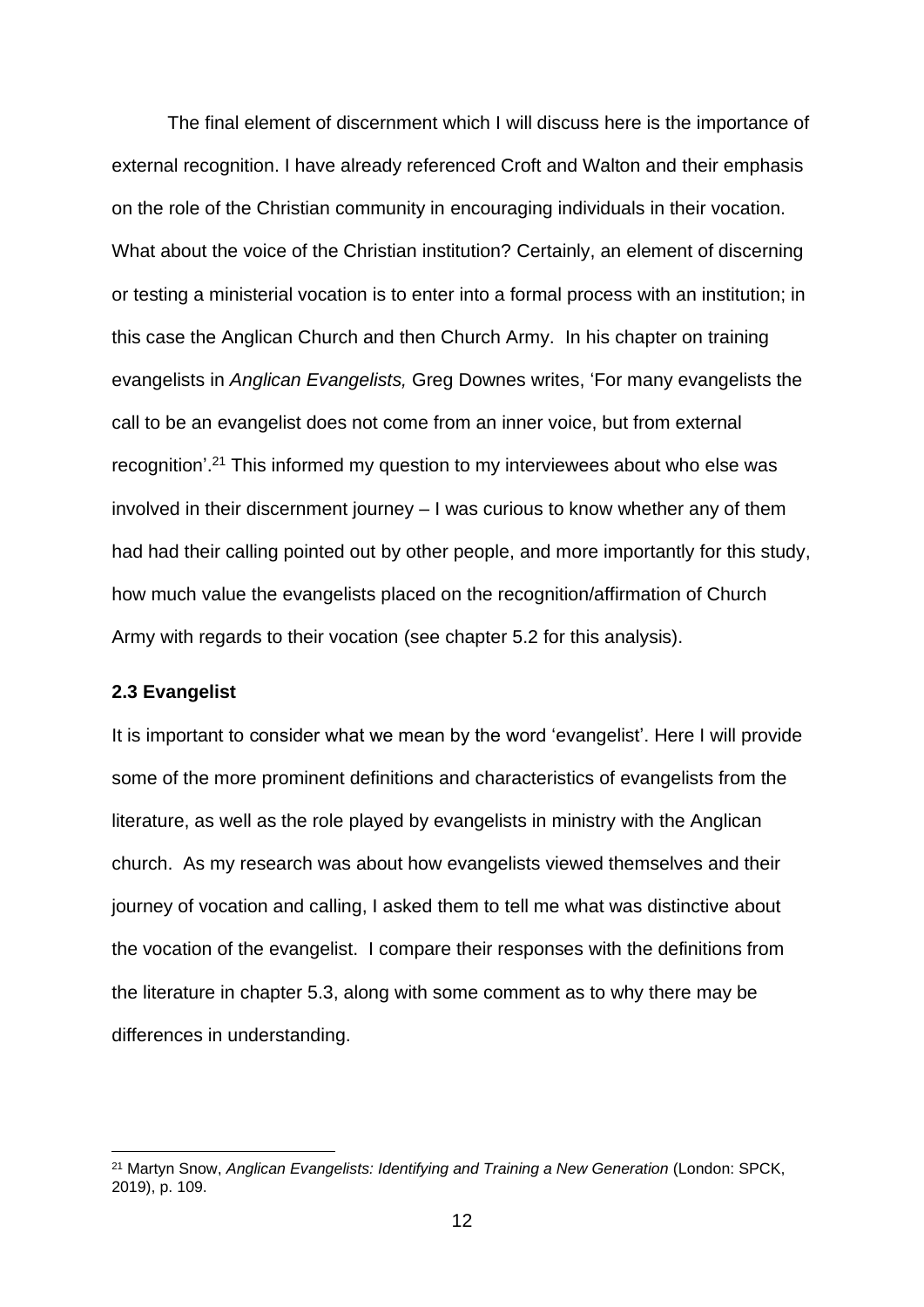At the end of the Decade of Evangelism, a working party from the House of Bishops produced a report entitled *Good News People,* the aim of which was to consider the office of evangelist within the Anglican church, and to raise the possibility for and profile of diocesan evangelists. This report provided a brief history of the usage of the word 'evangelist'. It is used three times in the New Testament: in Acts 21:8 to refer to Philip the evangelist, in Ephesians 4:11 as one of the five-fold gifts of Christ to the Church, and in 2 Timothy 4:5, where Paul urges Timothy to do the work of an evangelist.<sup>22</sup> Whilst we can be sure that evangelism was taking place throughout early Church History as evidenced by the growth and spread of the church, the writers of *Good News People* found that within the era of the Church Fathers there is no evidence of a specific office of evangelist. They describe the Celtic monasteries sending out '*perigrinati'* (wanderers) to evangelise unreached areas, and similarly Dominican and Franciscan friars as evangelists of Europe and beyond from the thirteenth century.<sup>23</sup> The report then traces the development in usage of the word through the history of various other Christian denominations, where it enjoyed more widespread use than in the Anglican church; we find 'evangelist' used more widely within Church of England reports from around 1860. The formation of Church Army by Wilson Carlile as a Society of Anglican Evangelists in 1882 introduced a pathway to licensed ministry for evangelists which continues to this day. *Good News People* argues that 'evangelist' is 'a New Testament word, which need to be rescued from caricature and honoured'.<sup>24</sup>

<sup>22</sup> Church of England, House of Bishops, and Working Party, *Good News People: Recognizing Diocesan Evangelists ; a Report of a Working Party of the House of Bishops.* (London: Church House Pub., 1999), p. 27.

<sup>23</sup> Church of England, House of Bishops, and Working Party, *Good News People* p. 41.

<sup>24</sup> Church of England, House of Bishops, and Working Party, *Good News People* p. 44.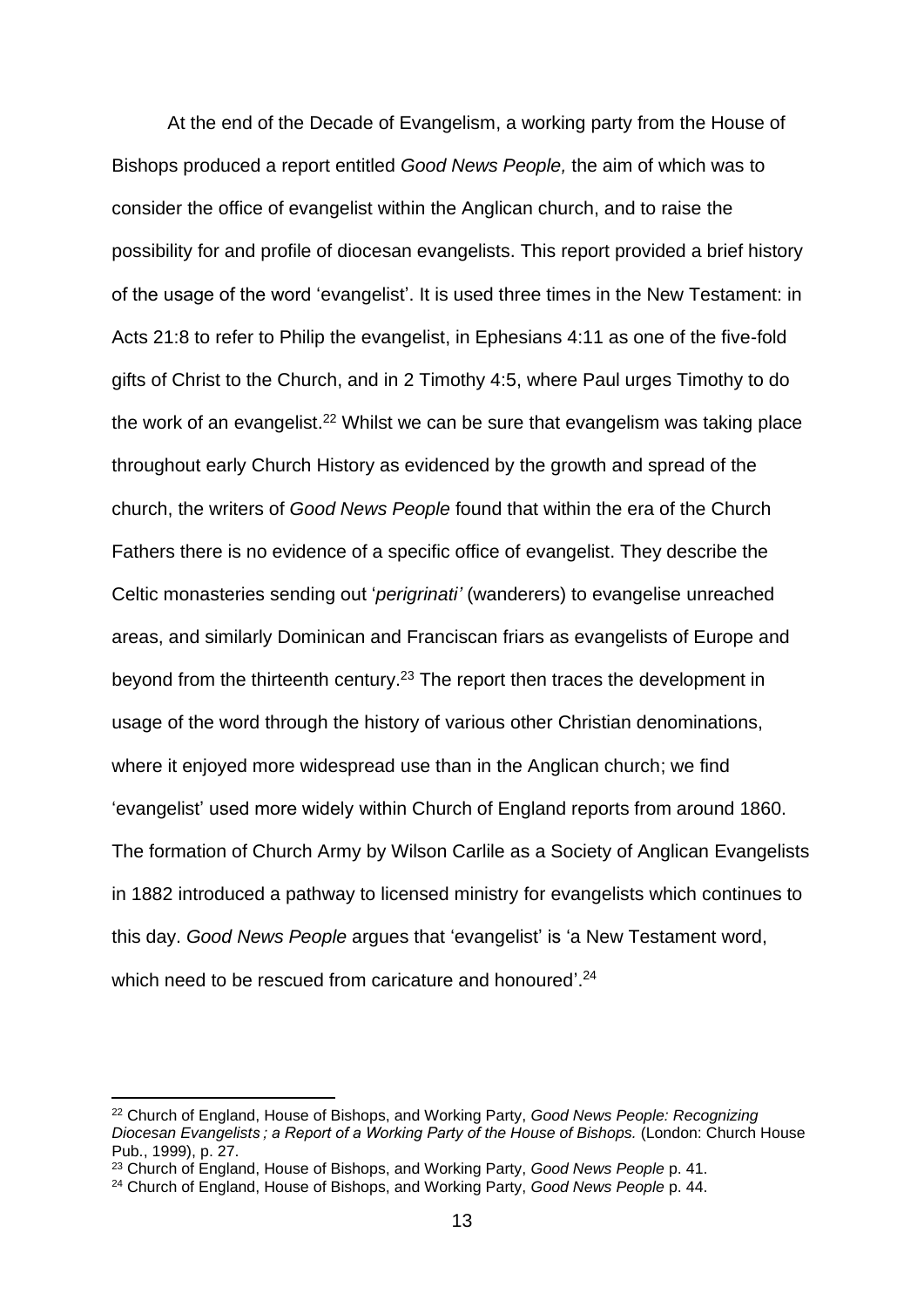## <span id="page-14-0"></span>**2.4 Definitions**

Given that there are just three uses of the word in the New Testament, and its meanings and connotations have shifted and altered through church tradition, it can be difficult to give a precise definition of an evangelist. I will give a few lists of characteristics of/activities undertaken by evangelists found in the prominent Anglican publications<sup>25</sup> here.

From Church Army's Vocations Booklet:

- Do you have a passion to bring people to a living faith in Jesus Christ?
- Are you committed to building community and sharing the Christian faith through words and action in a variety of contexts?
- Do you feel called to be part of a community of commissioned evangelists who are transforming lives and neighbourhoods?<sup>26</sup>

From the Church of England's Vocations Website:

An evangelist is someone called and equipped by God to share the good news of Jesus. Their main role is to lead people into the presence of Jesus to start following and serving him. They are people who can connect faith and people's lives in a way that makes sense to people, whether through public talks or individual conversations. Evangelists spend much of their time with those outside the church and are always on the lookout for other evangelists they can raise up. It is more than being a good communicator or an engaging personality, it is about the gift of God working in and through the person.<sup>27</sup>

From *Good News People:*

Someone who:

<https://www.churcharmy.org/Publisher/File.aspx?ID=194984> [accessed 26 April 2021]. <sup>27</sup> 'No Ordinary Ministry', *The Church of England* <https://www.churchofengland.org/lifeevents/vocations/no-ordinary-ministry> [accessed 26 April 2021].

 $25$  I have chosen these sources because they are most likely to have been seen as part of the discernment journey of those who I have interviewed, or they have influenced the perception of evangelists within the Anglican Church in the last 20 years.

<sup>&</sup>lt;sup>26</sup> 'Dare to Step Out? - Church Army Vocations Booklet', p. 4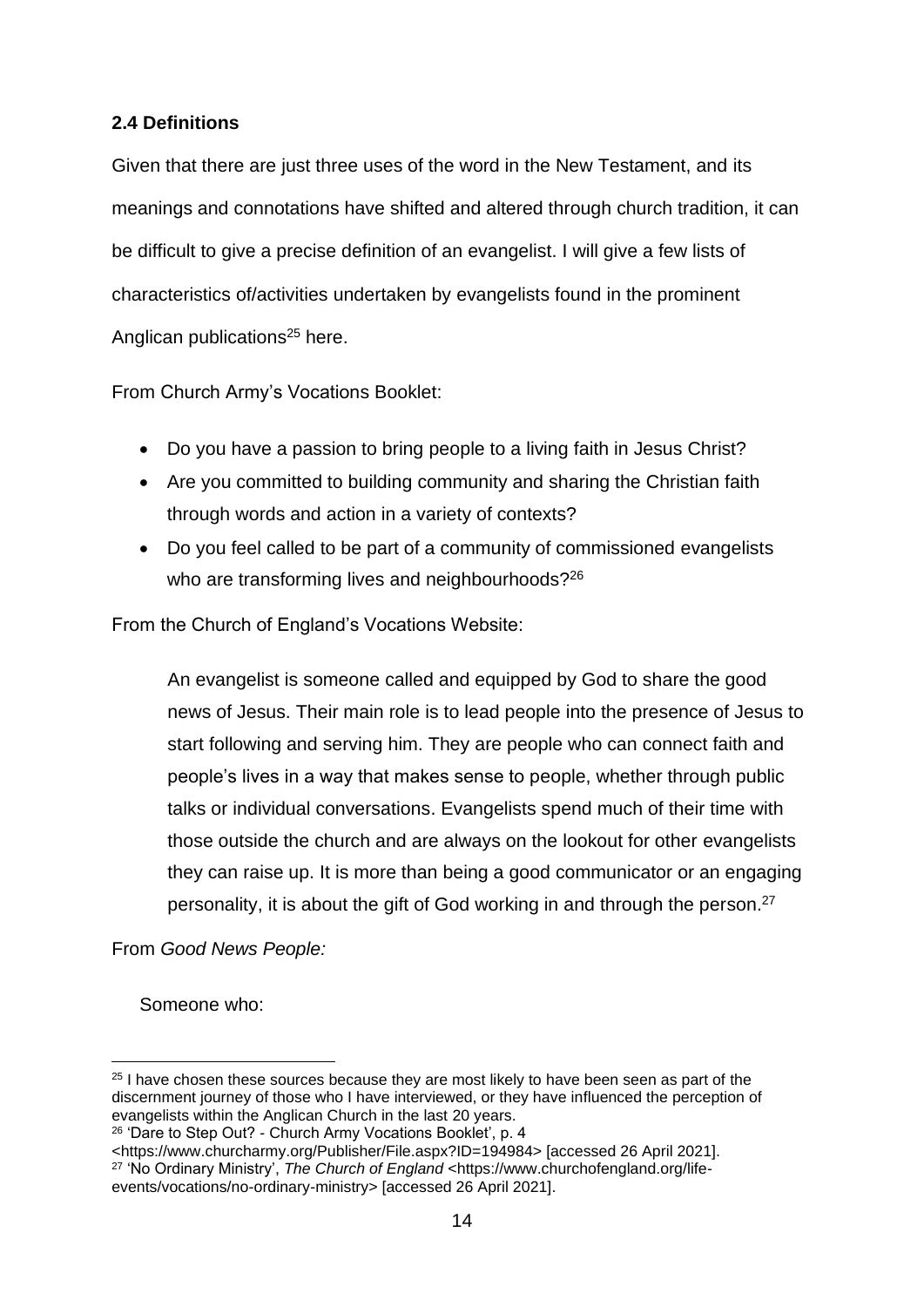- Goes where the church is not;
- Proclaims and lives the gospel: the way in which this 'proclamation' takes place is essentially contextual, and is by no means limited to preaching or even to verbal communication;
- Interprets the Church to the world and the world to the Church;
- Comes from the centre of the Church and feeds from its riches and is accountable to it as well as challenging it;
- Encourages the whole Church in its work of evangelism, not least by communicating the gospel to those inside as well as outside the Church.<sup>28</sup>

From *The Work and Office of an Evangelist,* by Church Army Evangelist David

Sanderson:

An evangelist, then, is a member of the Christian community, and agent for change and a pioneer in and a focus for evangelism. An evangelist takes initiatives in communicating the story of Jesus to those who are not Christian believers. He or she will apply that story in ways appropriate to the particular situation, call for Christ-centred change in the lives of the hearers and invite them to enter the gospel community.<sup>29</sup>

Sanderson also advocates for evangelists to be understood as pioneers who break new ground with the gospel.<sup>30</sup> This is an aspect which Daniel Cozens notes is 'completely absent' <sup>31</sup> from the *Good News People* report, and one which urgently needs to be recovered. For Cozens, evangelists are pioneers, in that:

• They are preachers 'out there,' beyond the building. They are committed to the church, yet they are often loners, because they will go and pioneer preaching whether or not the church comes with them.<sup>32</sup>

<sup>28</sup> Church of England, House of Bishops, and Working Party, *Good News People* pp. 47–48.

<sup>29</sup> David Sanderson, *The Work and Office of an Evangelist* (Bramcote, Notts.: Grove Books, 1995), p. 9.

<sup>30</sup> Sanderson, *Evangelist*, p. 8.

<sup>31</sup> David Jeans and others, *Affirming the Evangelist: Responses to Good News People* (Cambridge: Grove, 2000), p. 15.

<sup>32</sup> Jeans and others, *Affirming* p. 16.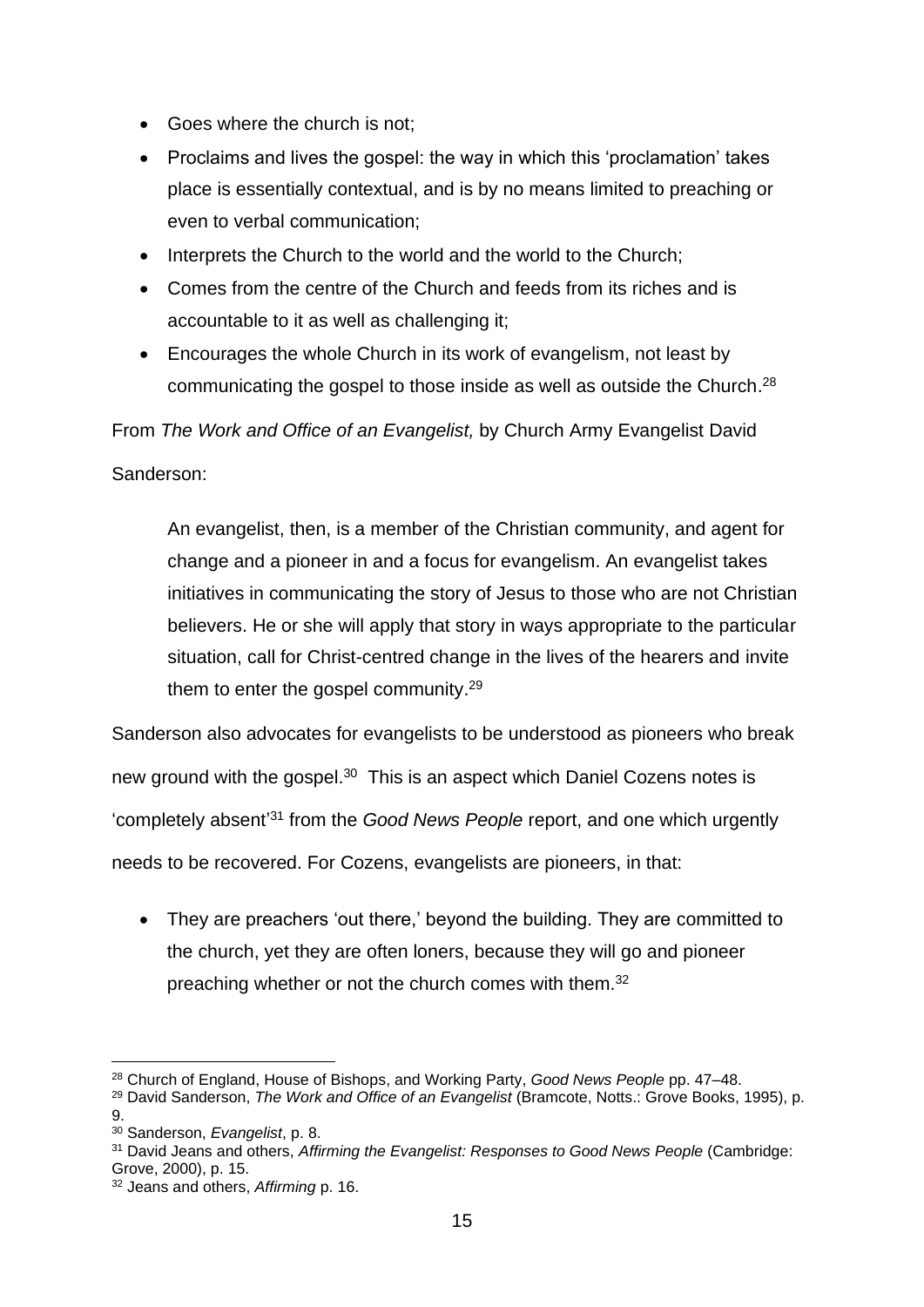- They create new initiatives for the gospel, finding solutions for problems and obstacles they face in their ministry and adapting to changes in context and culture.<sup>33</sup>
- They create other people's ministries recognizing the evangelists around them and encouraging, training and releasing them.<sup>34</sup>

At the beginning of *Anglican Evangelists,* Martyn Snow writes,

The gift of the evangelist is as much about equipping the saints in their witness as it is about proclaiming the Gospel to those who have never heard. The task of witnessing to God's kingdom and of helping all people hear God's call is a commission given to the whole church. Yet evangelists have a specific calling and gifting to set an example and equip the church for this work.<sup>35</sup>

This is drawn from the passage in Ephesians 4 describing the five-fold giftings to the church, and led me to ask the ten evangelists I interviewed to tell me how they see their vocation as evangelists as distinctive from the call of all believers to be witnesses to Christ and to share their faith with those around them. The other question raised for my research by this definition of evangelist, is that I wondered how many of them saw their vocation as a gift to the church as much as a call to the unchurched (see chapter 5.3 for exploration of this).

Although not from a predominantly Anglican context, Michael Frost and Alan Hirsch have been influential in missiology and teaching on evangelism in the last twenty years. Their argument for a five-fold understanding of leadership and ministry within the church (referred to as APEPT or APEST – Apostle, Prophet, Evangelist, Pastor/Shepherd, Teacher) seeks to view these ministries not as distinct offices

<sup>33</sup> Jeans and others, *Affirming* pp. 16–17.

<sup>34</sup> Jeans and others, *Affirming* p. 18.

<sup>35</sup> Snow, *Anglican Evangelists* p. 5.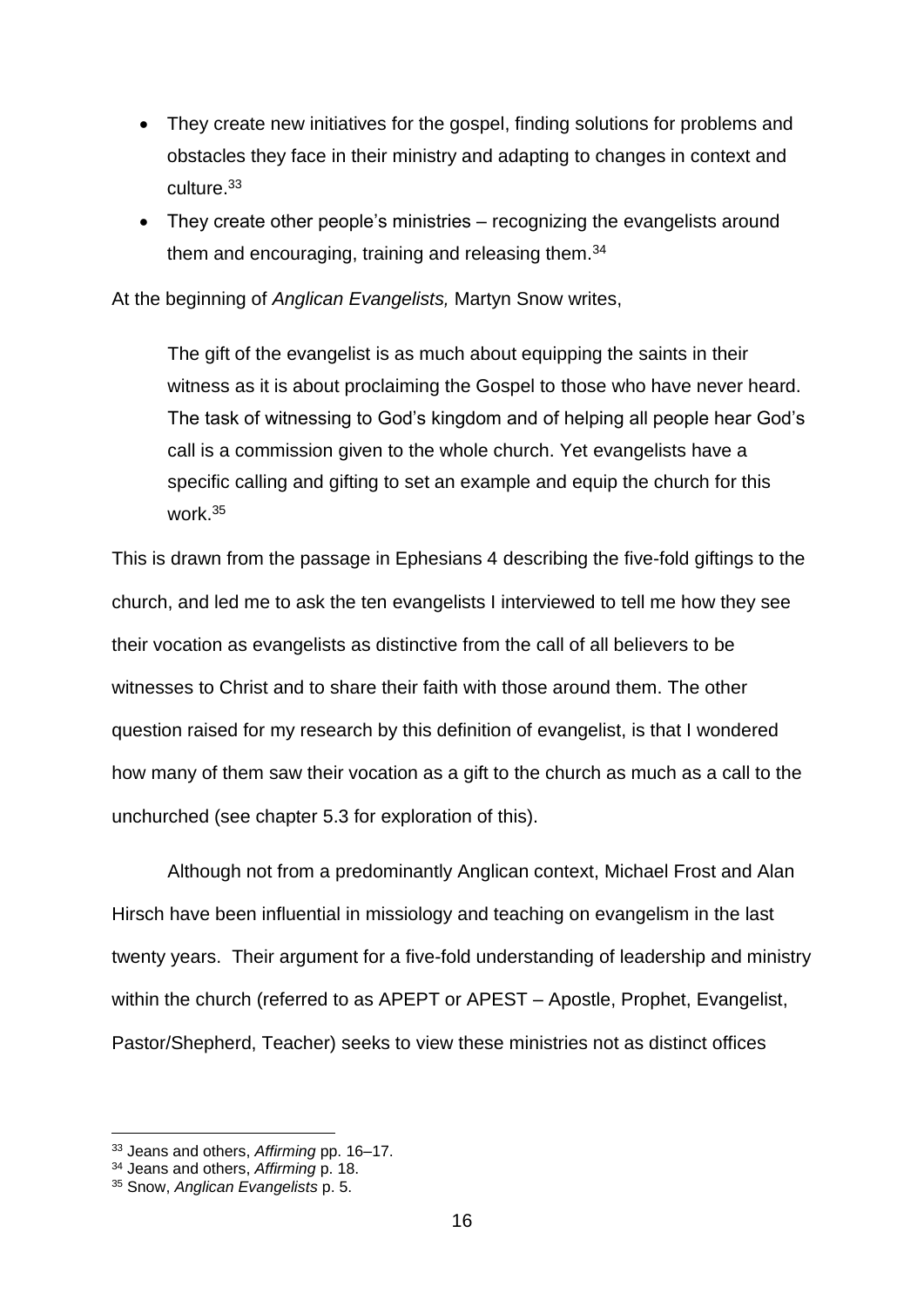within the church but as functions.<sup>36</sup> The difference here is that an office within the church is fulfilled by a specific individual, whereas a function is part of the ministry of the whole church, fulfilled by anyone/everyone. They propose a two-dimensional reading of the APEST functions – so for example, the whole church is to be evangelistic, prophetic, pastoral etc, but some will be called as evangelists, prophets, and pastors. In their perspective, the definition of the evangelist is 'one who recruits.' <sup>37</sup> I felt it was important to be aware of this way of understanding the role of evangelist as function rather than office, as I anticipated some of my interviewees may see their own calling in terms of more than one function; a pastoral evangelist or a prophetic evangelist for example. See Chapter 5.1 for an example of this.

<span id="page-17-0"></span><sup>36</sup> Michael Frost and Alan Hirsch, *The Shaping of Things to Come: Innovation and Mission for the 21st-Century Church* (Peabody, Mass: Hendrickson Publ, 2004), p. 168.

<sup>37</sup> Frost and Hirsch, *Shaping*, p. 170.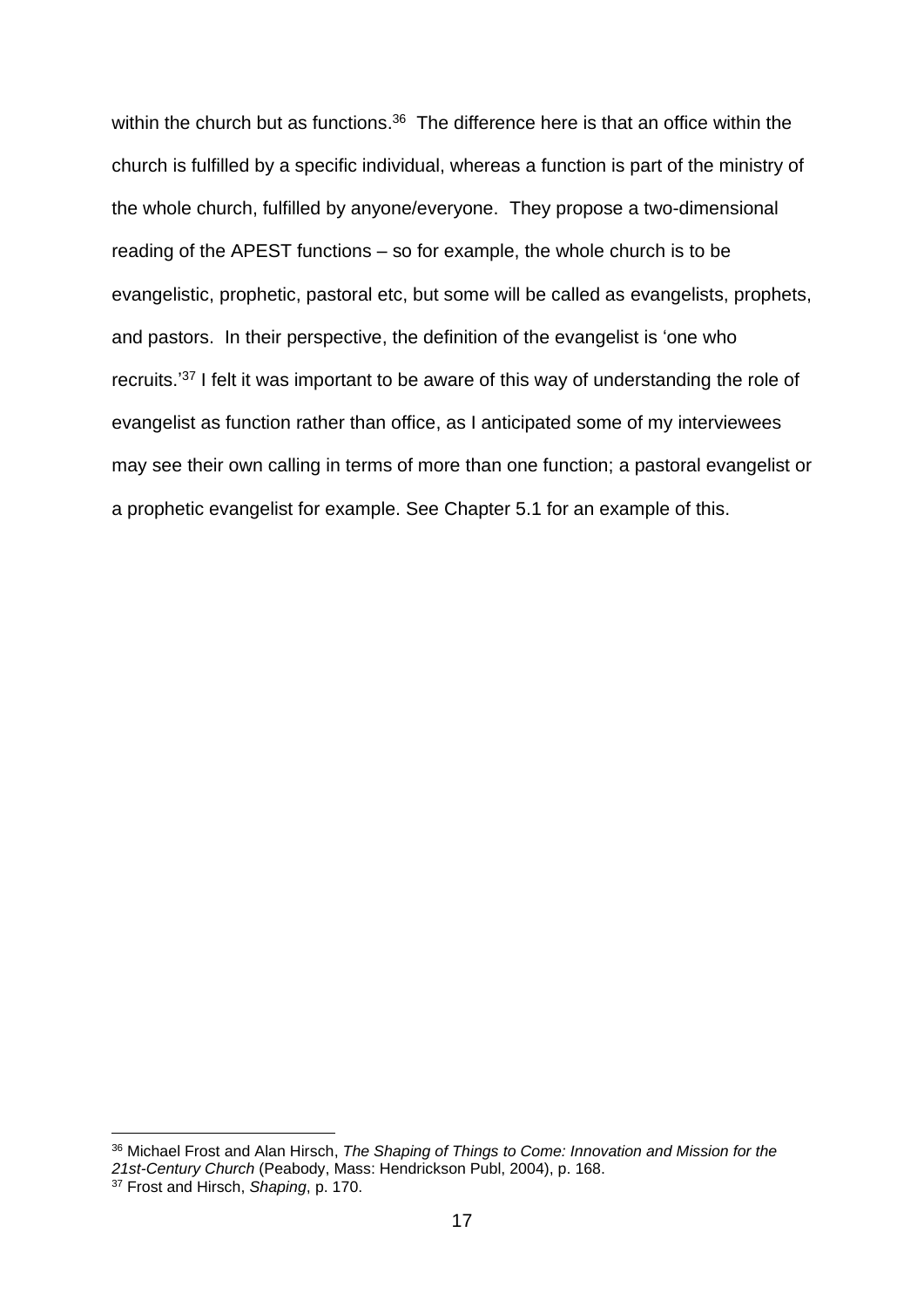# **3. Methodology & Method**

In designing my research, I opted to gather qualitative data using semi-structured interviews, and to interpret the data using a loosely narrative approach. The analysis of stories and narratives can provide a holistic view of the data from the beginning of the research project, <sup>38</sup> especially as respondents in a semi-structured/unstructured interview will often provide a narrative response to the questions asked. Punch writes, 'There is a storied character to much qualitative data,'<sup>39</sup> and this approach became the even clearer choice of methodology to use once I decided to ask each evangelist to literally tell their story of discerning their calling. Saldaña suggests that narrative analysis is 'particularly suitable for such inquiries as identity development,<sup>'40</sup> and again, this seemed the most appropriate approach given that I was seeking to understand how the respondents saw themselves in their calling, and at what point in their journey did they identify themselves as evangelists.

#### <span id="page-18-0"></span>**The Researcher**

As an employee of the Church Army and a member of the Church Army Mission Community, even though I undertook this research as part of my independent studies, I was still a 'Practitioner-Researcher.' One of the disadvantages of this position compared with an 'outside' researcher, as described by Robson, is that 'the insider may have preconceptions about issues, solutions'. <sup>41</sup> In my situation I needed to be aware of my preconceived ideas about what constituted an evangelist's vocation, including any judgements of 'right' or 'wrong' answers to that question. My

<sup>38</sup> Keith Punch, *Introduction to Social Research: Quantitative and Qualitative Approaches*, 2nd ed (London ; Thousand Oaks, Calif: SAGE, 2005), p. 217.

<sup>39</sup> Punch, *Introduction to Social Research,* p. 217.

<sup>40</sup> Johnny Saldaña, *The Coding Manual for Qualitative Researchers*, 3E [Third edition] (Los Angeles ; London: SAGE, 2016), p. 155.

<sup>41</sup> Colin Robson, *Real World Research: A Resource for Social Scientists and Practitioner-Researchers*, 1. published, reprinted (Oxford: Blackwell, 1995), p. 447.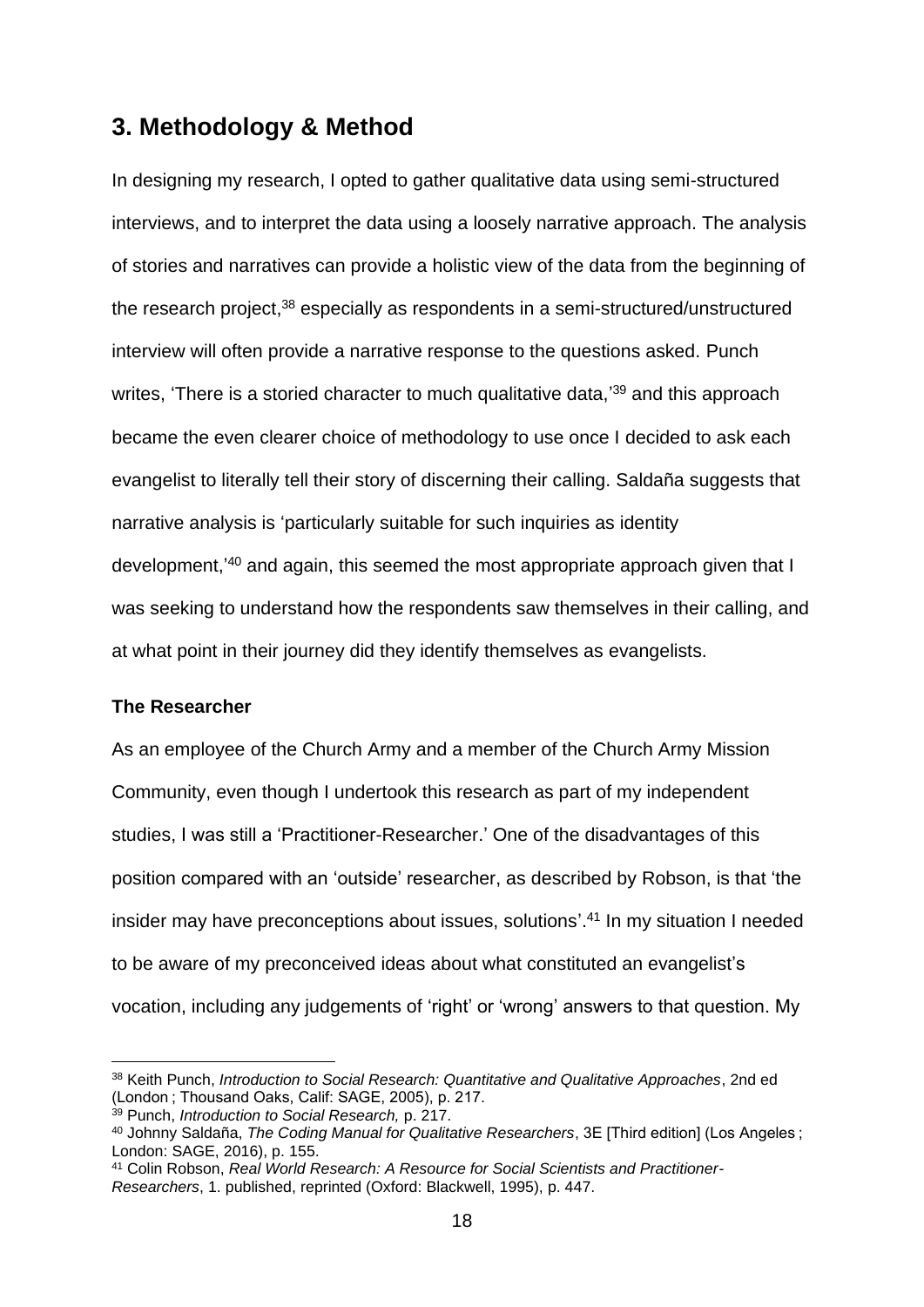previous involvement in discernment panels with Church Army's vocations process had trained my ears to prick up at certain words or phrases when we asked them to describe their sense of calling to evangelism and to Church Army, so I tried to design my questions to be open and not leading in a particular direction. There were also some clear advantages to my being a practitioner-researcher, and one of them listed by Robson resonated with me strongly; 'you will have a pre-existing knowledge and experience base about the situation and the people involved'.<sup>42</sup> It was my preexisting knowledge and experience of the situation which sparked my curiosity to ask the question in the first place, and helped me to focus my questions in the interviews to try and get to the heart of how evangelists view themselves and their vocational journey.

The most important element of my role as practitioner-researcher in this context was my job as Tutor on the training team; by choosing to interview evangelists who commenced training between 2016 and 2020, there was a strong possibility that I could end up interviewing current trainees, with whom I have a tutor/tutee relationship. I made it clear on the Research Participant Information Sheet that, "you are under no pressure to take part, and whether you do or not will have no bearing on your training or employment with Church Army" (See Appendix 2). At the beginning of each interview I reiterated this point, reassuring them that I was not acting in my role as Tutor, but as a student researcher looking to learn about vocation amongst evangelists.

My prior knowledge of and interactions with the evangelists prevented me from being fully objective in my research; so, in order to remove bias in my analysis I used only the answers given to me in the interview; I did not bring in any other prior

<sup>42</sup> Robson, *Real Word Research* p. 447.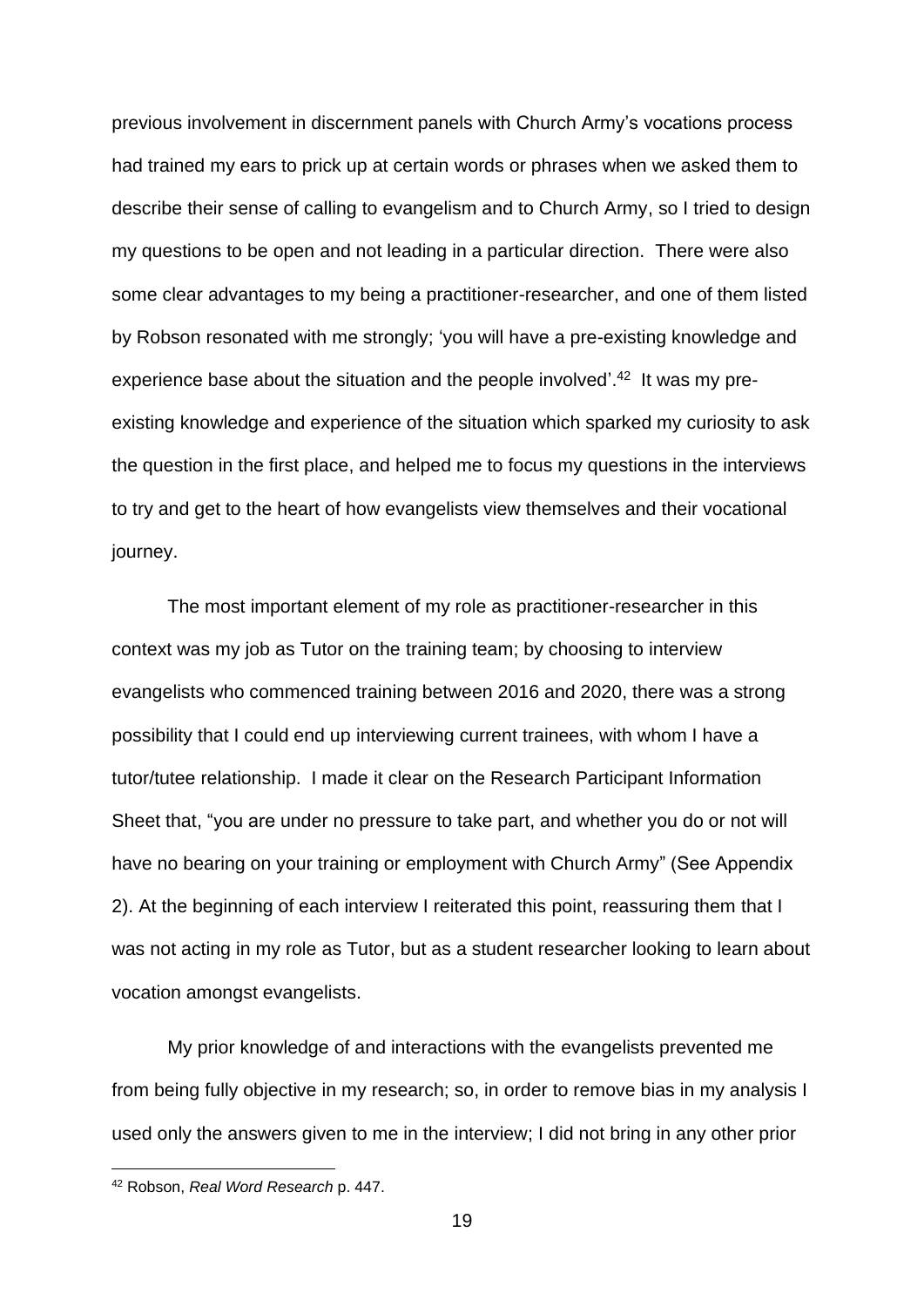knowledge I may or may not have had about the respondents (as some of them I knew better than others). The fact that I was known to them beforehand may have led them to respond positively to the invitation to take part, and could have influenced how much they were willing to share with me during the interview. Using semi-structured interview questions, I asked all of them the same eleven questions, but I also had the scope to ask follow-up or clarification questions too.<sup>43</sup>

#### <span id="page-20-0"></span>**Permission**

As I was undertaking this research as a piece of independent study for a qualification external to Church Army, I wrote to Church Army's Senior Leadership Team to request permission. I provided my dissertation proposal form, ethics form, a copy of the research participant information sheet and consent form, and a cover letter. I was granted permission to undertake the research and to use contact information available to members of the Mission Community (which I am one) to contact evangelists and ask them to take part. Church Army asked me to provide them with a two-page summary report of my findings, to be presented to their management group on completion of my studies.

#### <span id="page-20-1"></span>**Selection**

I decided to interview evangelists who had started their training with Church Army in the last five years: – this is a total of forty-one people. I made this decision because this would mean that they were familiar with the current vocations material, and they would be more likely to accurately recall and speak of their vocational journey than someone who trained twenty years ago. Church Army encourages our evangelists that the journey of discerning calling or vocation does not stop once they are accepted to train, or even once they are commissioned and licensed. Anyone in

<sup>43</sup> Robson, *Real World Research* p. 231.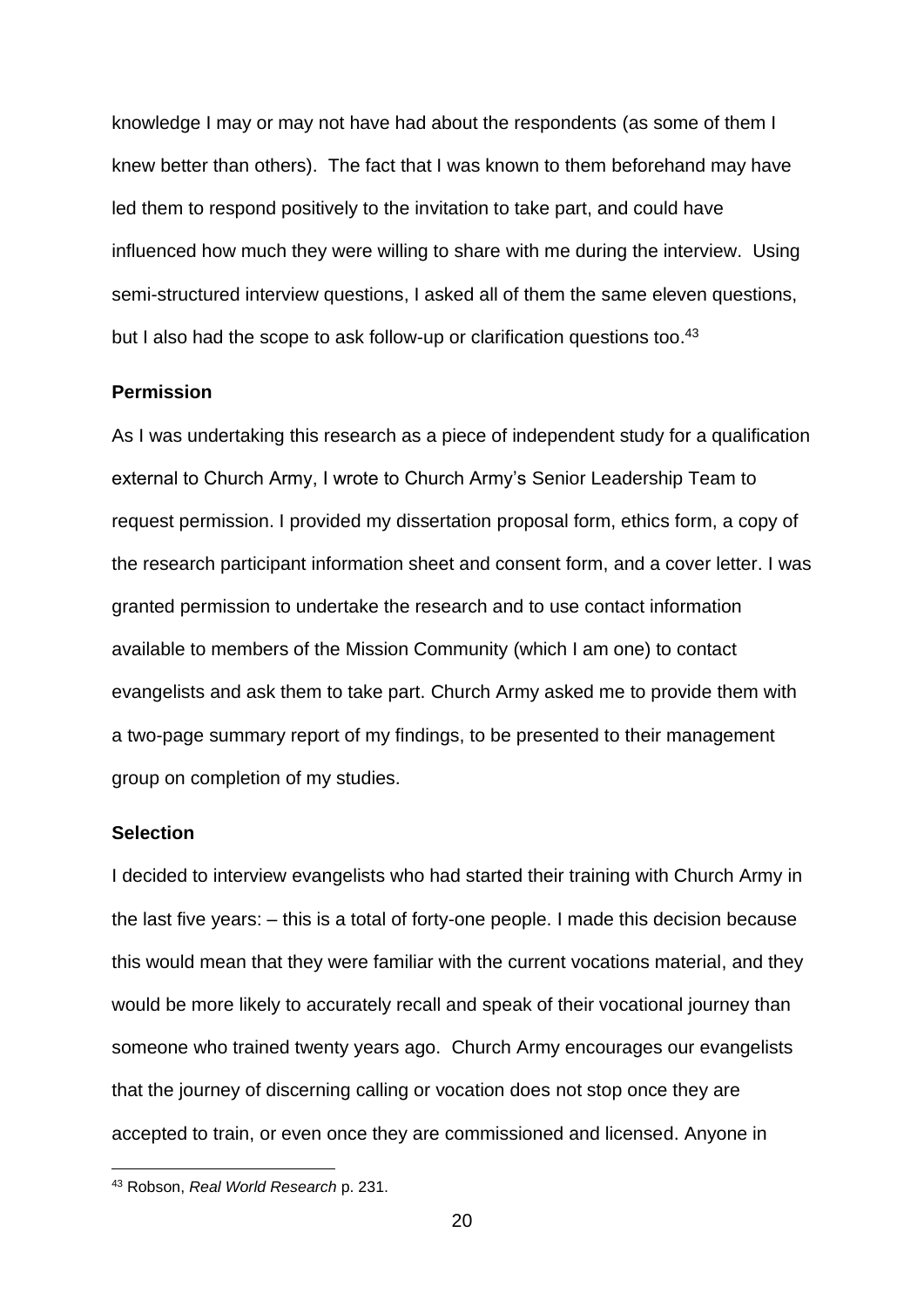ministry, indeed any disciple of Christ should continually seek His leading and directing in their vocation. By limiting my research to only those who have recently trained/are still training, I did forsake the stories of those for whom the vocational journey had been life-long, weighted more heavily on the years post-commissioning. This would make an interesting development of the research/ follow-up study.

I chose to interview ten, as a manageable number for a project of this size, and this would give me data representing almost a quarter of that group. I took the forty-one names and randomised them, selecting every fourth name and emailing them to ask them to participate, providing them with a Research Participant Information Sheet (see Appendix 2). I had eight positive responses at first, and two people say no – so I moved down the list to the next two names, and they each responded with a yes. I gained signed consent forms (see Appendix 3 for blank consent form) from each person, and scheduled Zoom meetings with each of them individually.

#### <span id="page-21-0"></span>**Process**

Whereas I would have preferred to have done the interviews face-to-face, the project took place during the COVID-19 pandemic so I was forced to use Zoom. I scheduled the interviews around nine or ten months into the lockdown restrictions, so all of my respondents were comfortable with Zoom by that point, having had to use it for work, church, training etc.

Each interview lasted around forty-five minutes, with the shortest at thirty-five and longest at fifty-five. At the end of each one I thanked them for taking part and told them that I would keep them informed as I did the write-up, especially with my conclusions and recommendations for Church Army.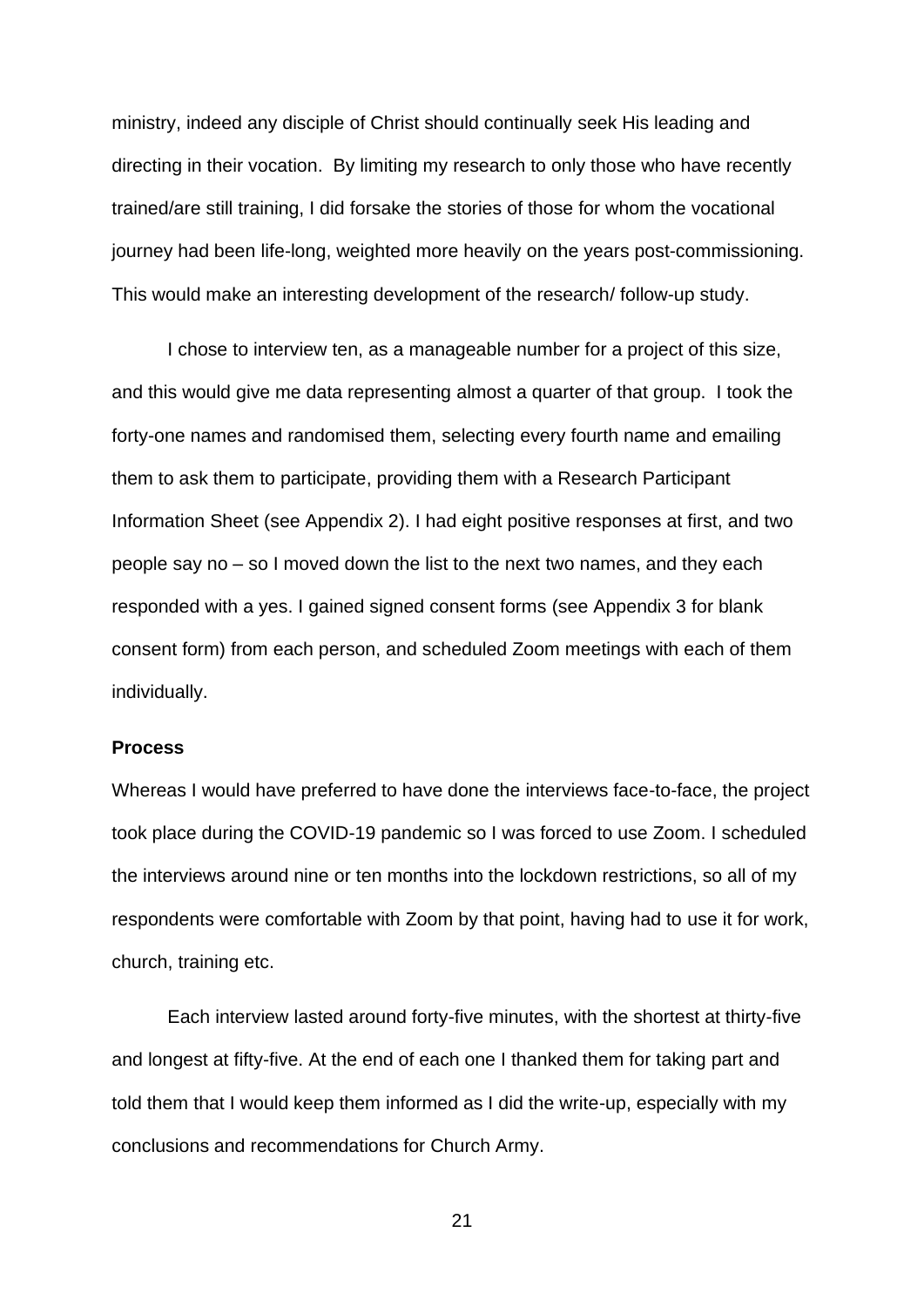Having completed all ten interviews, I went back through the notes and recordings and filled in a spreadsheet with key words and themes highlighted, to help with my analysis. I was particularly interested in what words they used (or omitted) from their stories of discerning vocation and their descriptions of the evangelist's role and calling.

As I told participants that I would keep them anonymous; it is not appropriate for me to include verbatim transcripts as an appendix to this report, but I will introduce them and their pseudonyms in Table 1.

| <b>Evangelist</b> | <b>Age</b> | Gender | Region | <b>Ministry</b><br><b>Context</b> |
|-------------------|------------|--------|--------|-----------------------------------|
| A                 |            |        |        |                                   |
| B                 |            |        |        |                                   |
| C                 |            |        |        |                                   |
| D                 |            |        |        |                                   |
| E                 |            |        |        |                                   |
| F                 |            |        |        |                                   |
| G                 |            |        |        |                                   |
| H                 |            |        |        |                                   |
|                   |            |        |        |                                   |
| J                 |            |        |        | .                                 |

Table 1.

Here are the questions I asked of each person:

- 1. Age
- 2. Gender
- 3. Region
- 4. Ministry Context Urban/suburban/rural
- 5. Please tell me about what you understand by the Vocation or Calling to be an Evangelist.
- 6. What is distinctive about that vocation?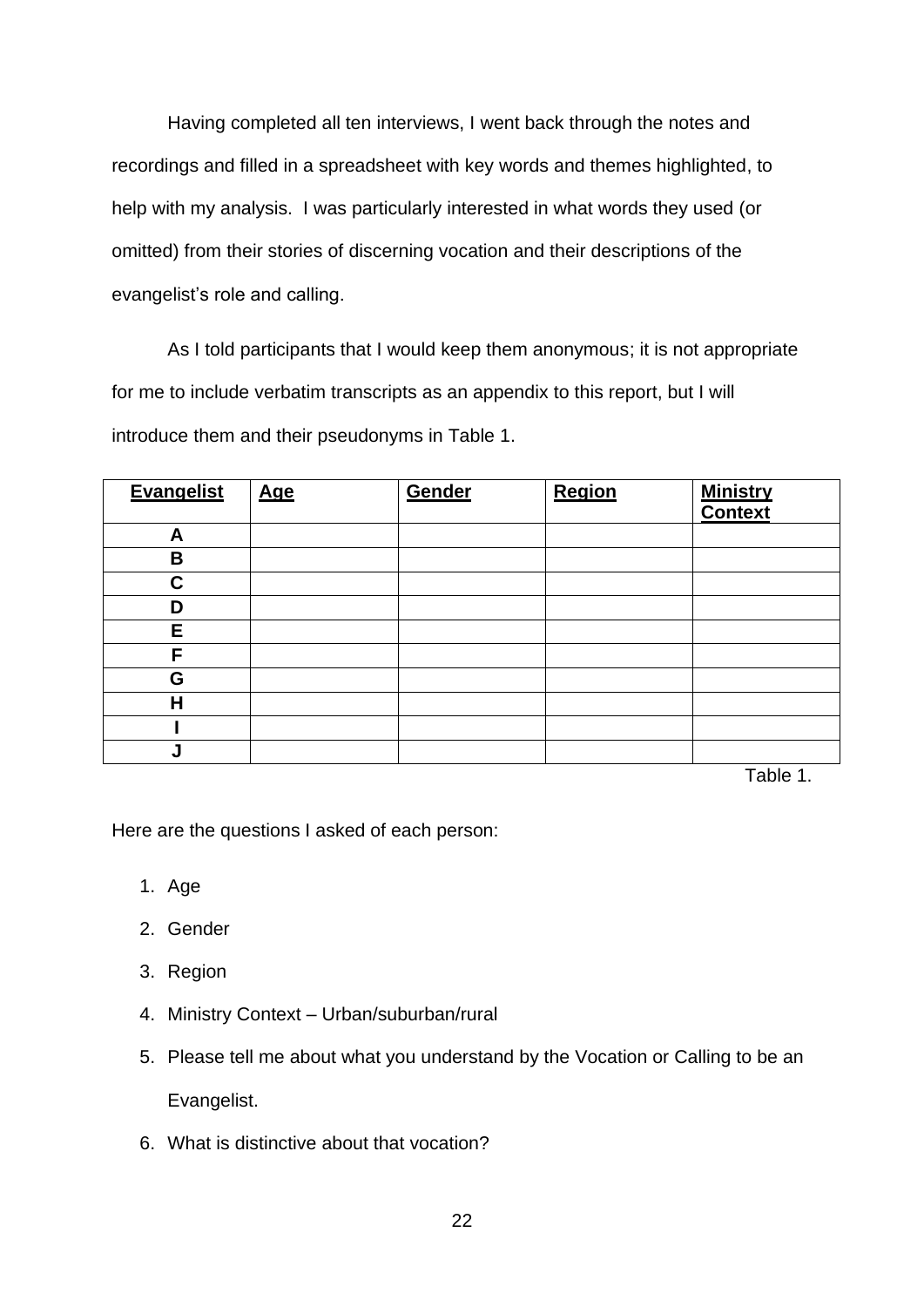- 7. When and how did you first realise your vocation?
- 8. Was there anyone else involved in that process? Who? Did someone else recognise/affirm your vocation before you did?
- 9. Did you do any "testing" of your calling? How?
- 10.Tell me about growing into your calling research, study, talking with others etc.
- 11.What would you do for someone in your context in whom you saw the same calling?

I let the evangelist lead the conversation: – for example, a few of them when I asked question five looking for what they understood about vocation or calling, started to tell me the story of their journey, answering question seven. Rather than interrupt at this point, I took note of their answer and then repeated question five, but rephrased it to make it more clearly about what they understand 'vocation' to mean. It was more important for them to relax into the interview and give an honest account of their vocational journey than it was for me to ask the questions in the right order.

Their responses to questions one to four can be seen in Table 1. I will go through the answers to questions five to eleven next, pulling out some of the more common answers. Then in chapter 5 I will consider a few key themes which emerged from the whole picture before I close with some conclusions and recommendations.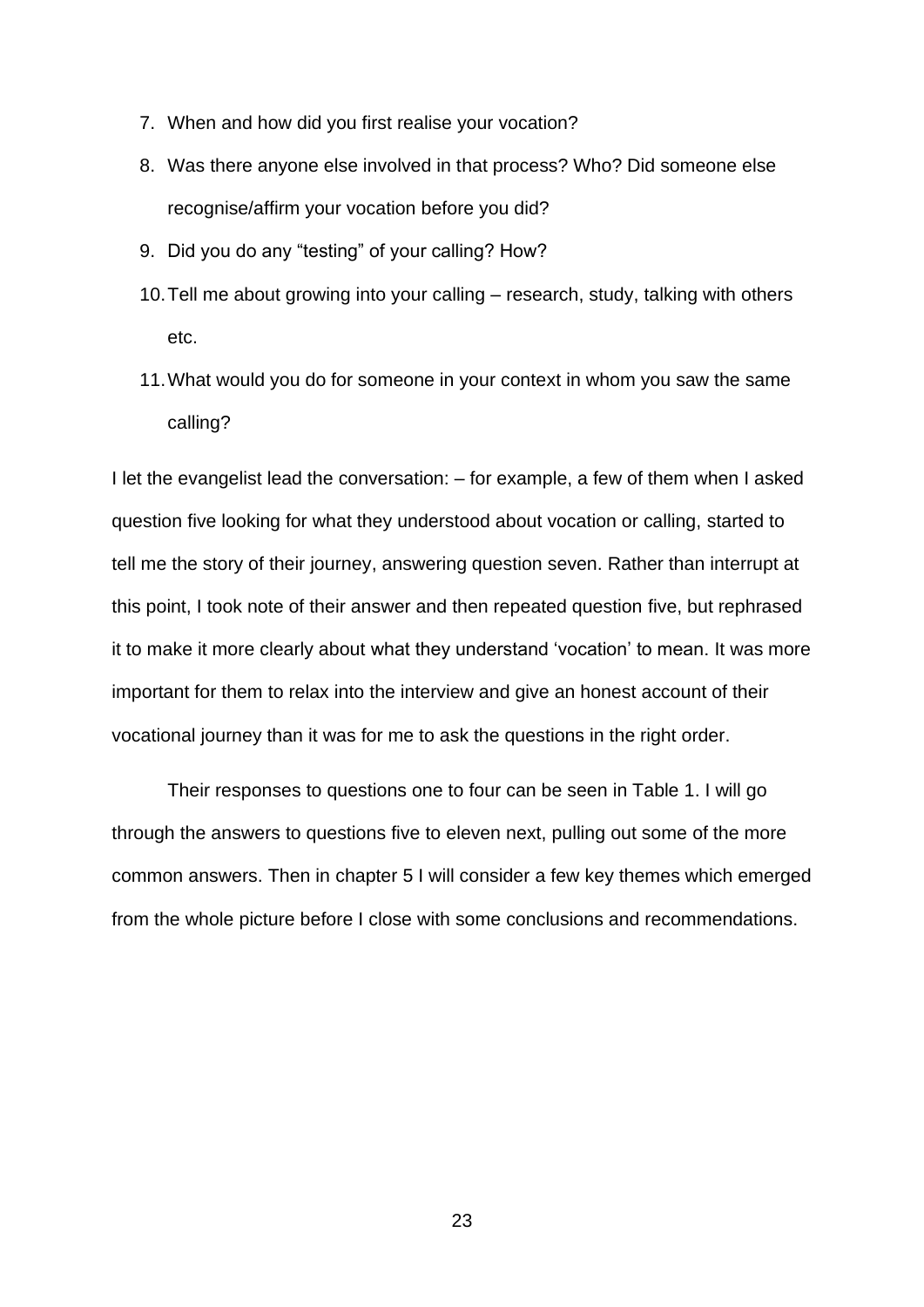# <span id="page-24-0"></span>**4. Responses and exploration**

#### <span id="page-24-1"></span>**4.1 Question 5**

When asked what they understand by the vocation/calling of the evangelist, all ten evangelists referred to God as the source of the calling or gifting.

*"Seeking what God wanted me to do."* (C)

*"A strong sense of being called to something, of God's calling. External spiritual persuasion."* (D)

*"Something you're chosen for."* (F)

*"Recognising one of the primary calls God has given on my life."* (I)

While this might seem like an obvious observation, it is worth mentioning as it shows that they all understood that God is the one who calls, their vocation begins with Him and they could attribute it as coming from Him in their own lives.

Two of the evangelists in the Republic of Ireland raised the fact that for them in the Church of Ireland, 'vocation' usually refers to ordination. One Irish evangelist described the way that he has heard the word 'vocation', that it is sometimes used as an excuse for a lack of accountability, i.e., if you have been called by God you need not be accountable to man.

Half of them used the word 'gift' when talking of vocation or calling, and four of these spoke of the gift in terms of the five-fold giftings described by Paul in Ephesians 4. In particular, Evangelists E, H and J framed the majority of their responses around their understanding of the evangelist as one of the five-fold gifts/vocations.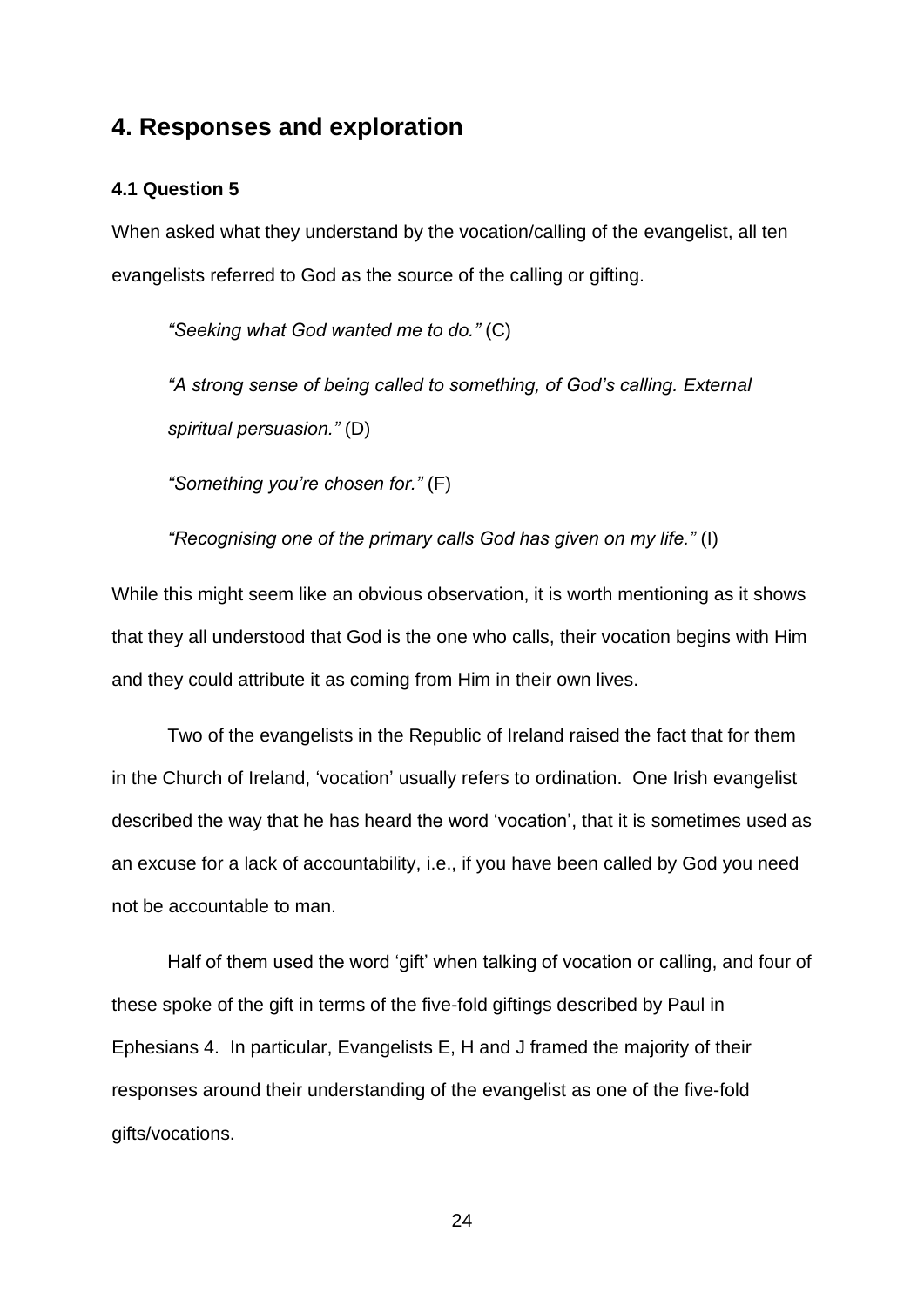In their understanding of vocation, a different five of the evangelists included descriptions of character or personality, or words associated with identity.

*"It is who I am, my identity, its completely who I am."* (A)

*"This is who I am. The joy of being who you are. A definite, absolute certainty this is what I'm called to do."* (F)

*"Someone's character, who God has made them to be, should provide a floor, a foundation for a sense of vocation to flow from."* (H)

Three of them answered with a particular fervour and enthusiasm, speaking of heart or passion: *"a heartfelt need to acknowledge…"* (A) *"your heart's cry, your heart's desire. The leading beat of your heart. You're an evangelist because your heart burns for salvation."* (I) *"Passionate about…"* (J) This strikes me as evidence of what Stevens describes as the 'heart call'<sup>44</sup> (see chapter 2.1).

#### <span id="page-25-0"></span>**4.2 Question 6**

Answers to questions five and six merged into each other somewhat, but here are some of the responses to questions six – what is distinctive about the evangelist's calling?

All ten evangelists mentioned speaking of Jesus, or sharing the gospel, and they all said this was for people who do not yet know Jesus, or who are "lost," or are outside of the church. Five of them said that this was not limited to proclamation: *"Action as well as spoken word,"* (E) *"Not just verbal, but living life as an example, like Christ,"* (G) *"Go around doing good,"* (F) *"Through lifestyle,"* (J) *"The way they live their lives."* (H)

<sup>44</sup> Stevens, *Abolition* p. 81.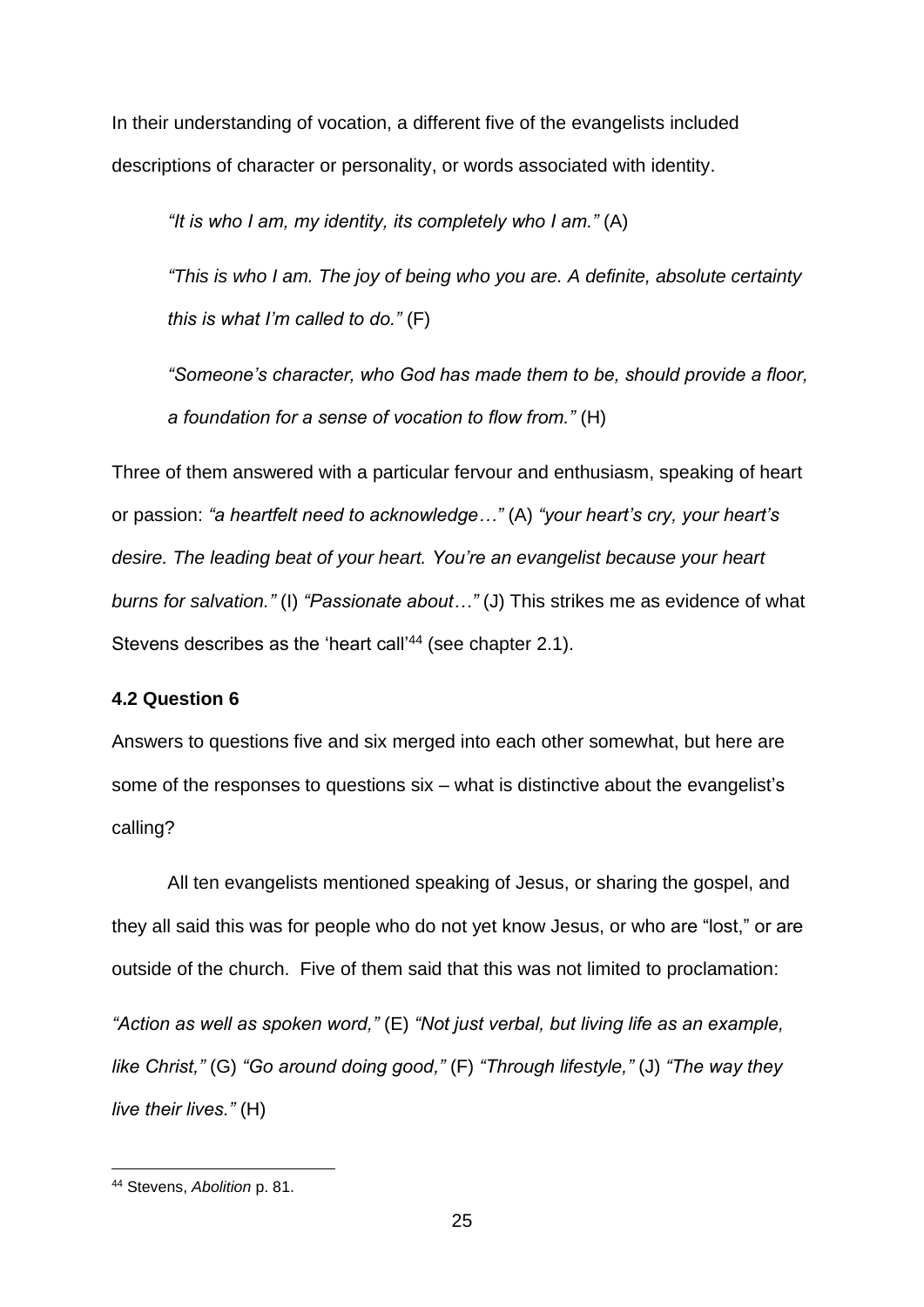Six of the evangelists saw part of the calling of an evangelist as being for the church, perhaps stemming from the Ephesians 4 passage and an understanding of the five-fold giftings being for the building up of the church (Evangelist H made the direct link to this scripture in his answer). In their own words:

*"Part of the evangelist's role is to motivate the church to get out there…to help believers realise the treasure they have, is worth everything."* (D)

*"Particular gift to enable others in evangelism."* (E)

*"Voice in the church, [saying] we could do better here."* (F)

*"Discipling people to be evangelistic…runs ahead…out in front, encourage the body how to do it better."* (I)

Three evangelists in their answer to this question compared the evangelist's vocation to that of a priest or ordained minister, and all three framed the ordained vocation as being constrained, trapped by buildings or *"liturgical stuff".* Their perception was that evangelists were more free, with one commenting, *"evangelists can go more places, I'm allowed to share my past, my vulnerability".* (A)

Further to this, seven out of the ten evangelists spoke of some tension or difficulty with 'the church'. This ranged from two of them describing the evangelist as having an "*irritant voice/irritant prophetic voice*," (with this being part of what they are called to by God, not a negative aspect which needs to be addressed/changed), to, *"they're a misunderstood breed. A lot of churches see them (evangelists) as a threat – they are challenged in their comfortableness".* (D)

*"We want to give away our faith. That rubs up against the maintenance aspect of church in a way that's uncomfortable…something a bit*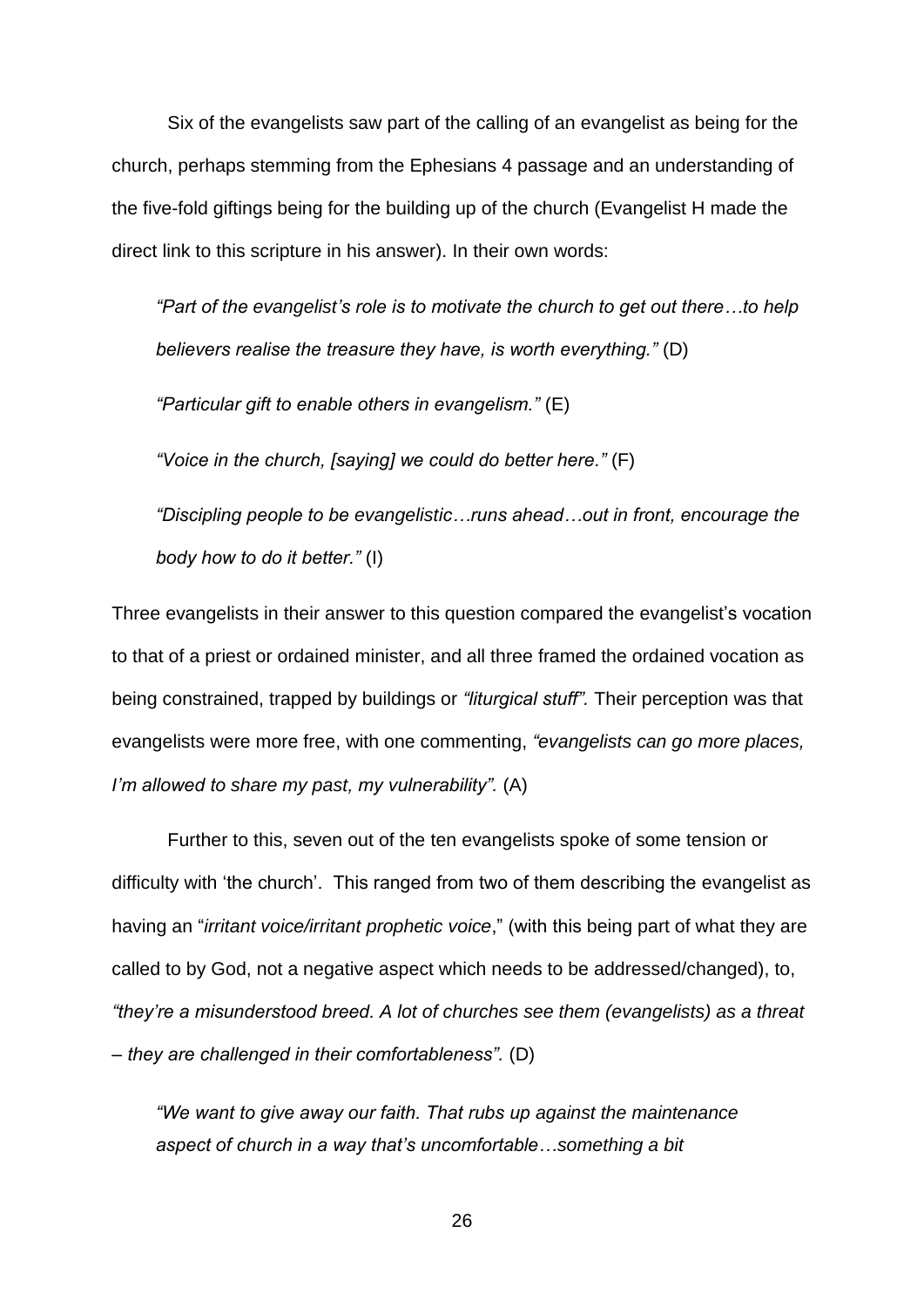*rebellious, countercultural. Evangelist as a gifting is inadequately recognised, not historically well affirmed."* (E)

*[An] "Evangelist will talk about hell, judgement, sin, get people off the fence. Church doesn't like that."* (I)

When speaking of the distinctiveness of the evangelist's vocation, two responses included some of the specific struggle or challenge that accompanies the call.

*"The ability to deal with loneliness, sustain in the wilderness, like John the Baptist living in the desert."* (B)

*"Maybe the evangelist has a different expectation around the challenge and quality of suffering for being willing to share the message."* (H)

Many of them addressed the difference between the call on every follower of Christ to witness to their faith and to go and make disciples, and the specific vocation held by some to be evangelists. Evangelist B said, *"sometimes capability can be seen as call,"* and others agreed that perhaps if you were regularly and confidently sharing the gospel and people were coming to faith, this was a sign of a vocation. Evangelist I commented, *"If evangelism is a gift, it's a gift anyone can operate in. Everyone can be evangelistic, but the evangelist doesn't need a prompt".* Some of them saw evangelists as the leaders in evangelism amongst the church, shaping the way outreach is done and training others in the church, and for some of the respondents this was directly linked to the Ephesians 4 understanding of gifting.

Evangelist J was the only one who communicated the view that among the five-fold giftings someone may have a primary calling as an evangelist, but *"at different times of life or in different contexts you could embrace all five".* He mentioned later in the interview that he has been particularly influenced by Frost and Hirsch's writings on APEST/five-fold ministry, and this is their view too.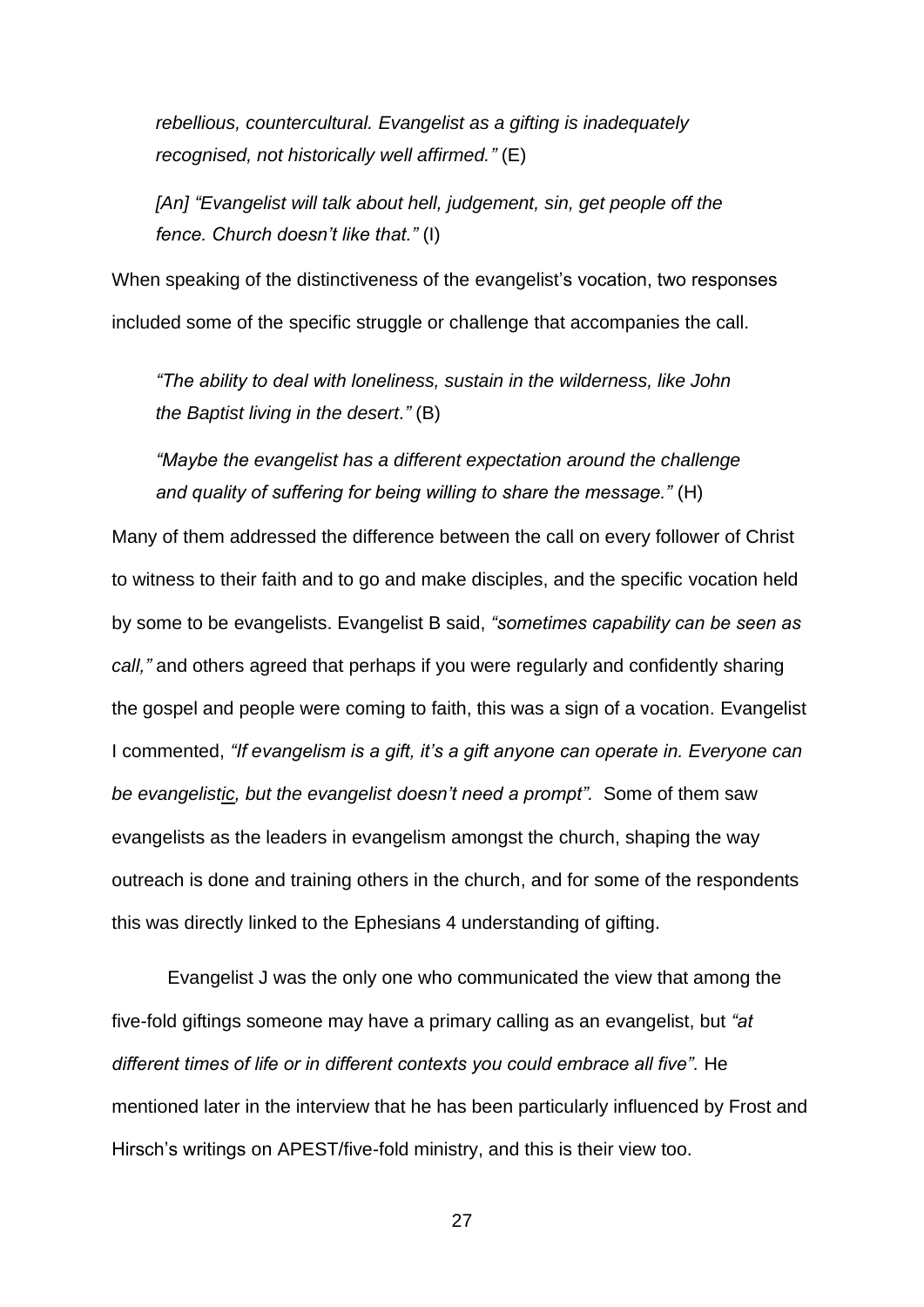#### <span id="page-28-0"></span>**4.3 Question 7**

Question seven asks when and how they first realised their calling, and rather than re-telling their stories here, I will draw out some of the similarities and differences between the ten responses.

For three of them, their journey of growing in a sense of calling to evangelism was inextricably linked to and entwined with their journey of coming to faith in Christ. These three became Christians as adults, and their evangelism began almost straight away, by sharing their new faith with those around them.

*"My transformation was very fast. I wanted people to know."* (A)

*"When I first became a Christian, I wanted to tell everyone about it. I always used to try and witness to friends and family. I realised that not many people knew about the Christian faith."* (D)

*"Four months after following Christ, after receiving some prayer I had a dramatic transformation overnight. I wanted young people to know the hope I'd found. I felt an absolute call to bring hope and love."* (J)

None of the other seven had a sudden realisation that they were called to be evangelists, and for some of them it was a very gradual process.

*"It's been a journey of discovery for me…I'm still owning the journey."* (E)

*"It came bit by bit, little by little."* (F)

For many of these evangelists, the beginning of their discernment journey was with a sense of call to 'ministry' in some form, so this led to considering ordination as an option. In fact, for seven of the ten I interviewed, they had had ordination training suggested to them by their church or Diocese, with some being encouraged more strongly than others in that direction.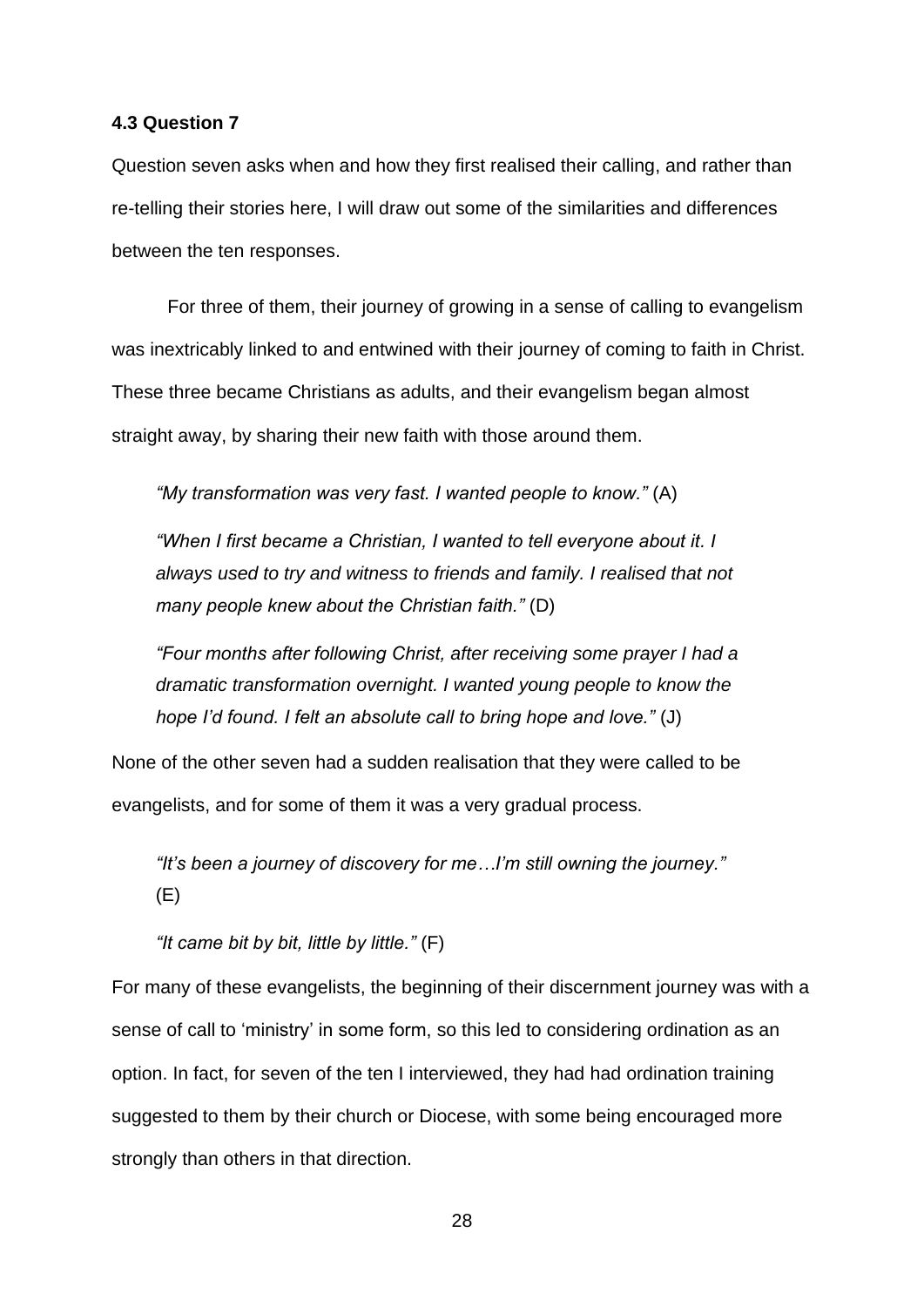*"The Bishop encouraged me to explore ordination, but that wasn't something I ever felt called to."* (C)

*"I was told by the DDO (Diocesan Director of Ordinands) they'd be happy to train me as a vicar but they weren't sure that was my calling."* (D)

*"I went to an information weekend for ordination, but that didn't fit."* (G)

*"I discerned a call to leadership in the church, but I wasn't comfortable with a vicar role. The Church of Ireland doesn't have a Pioneer Ordinand Route. The DDO suggested Church Army."* (H)

*"Training as a priest is a defined pathway. I had no peace about that route."* (I)

*"I wondered about being a priest, but no."* (J)

Perhaps unsurprisingly, all ten evangelists mentioned Church Army at some point in their story of discerning vocation; but for some of them Church Army's discernment process played a more significant role than for others.

*"I felt the first panel didn't go well, and then I realised my hunger had increased for this to be it."* (B)

*"When I heard the Church Army guys explain what they were about, every fibre of my body became kind of active, excited. That's what I'm called to be, that was what floated my boat."* (D)

*"The 18 months in the Church Army discernment process was like confirmation…Church Army was a really good fit."* (G)

I was particularly interested to discover whether these evangelists would have used the word 'evangelist' to refer to themselves, and if so, at what point in the journey did they see themselves as an evangelist? There were a variety of responses: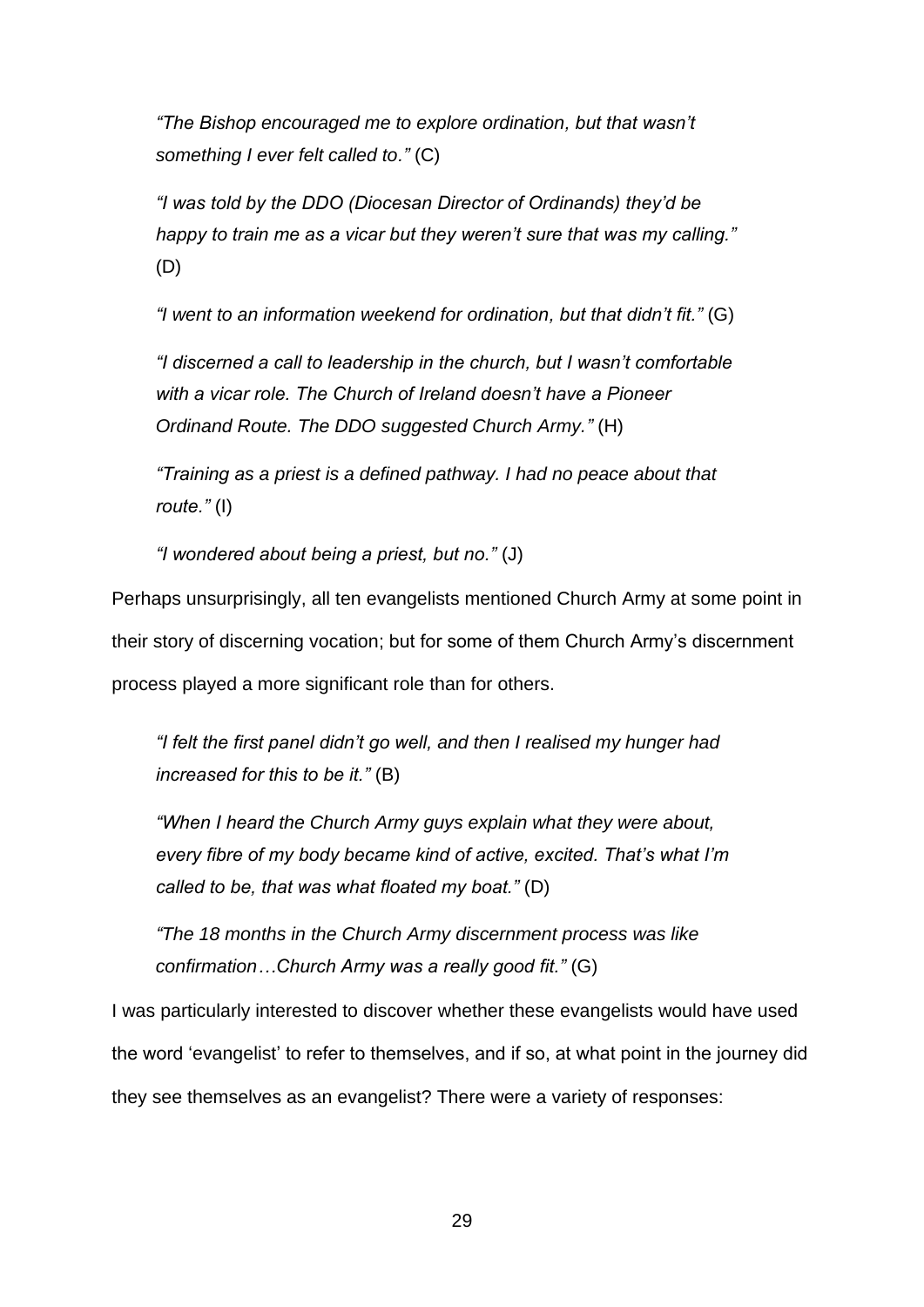*"[on investigating training] I realised I'd been an evangelist, but I didn't know that word."* (A)

*"At what point do you start using that language ['evangelist']?"* (B)

*"Only recently could I tell you I'm an evangelist."* (E)

*"I was doing the work, I didn't actually realise what I was. I never saw myself as an evangelist, it was just a natural outworking of my faith in different contexts."* (F)

*"At church [as a young adult] people saw that I liked to connect with people, I was natural. I didn't know the word evangelist…[now] I've never seen myself as a 'traditional' evangelist, I'm far too thin-skinned. But an evangelist can look like many things…"* (I)

*"I would have used the word 'call' [soon after conversion] but not 'evangelist' until a year later."* (J)

None of the ten evangelists I interviewed said that they knew they were evangelists (with a certainty or confidence in using that word in self-understanding) at an early stage in their vocational journey. It seems that even those who had a strong conviction/sensed a strong call to share the gospel soon after their conversion would not have started identifying themselves as 'evangelists' until later.

#### <span id="page-30-0"></span>**4.4 Question 8**

Question eight asked who else was involved in their discernment of vocation as an evangelist, and whether someone else suggested to them that they were an evangelist before they realised it themselves. Among the responses, three evangelists mentioned existing Church Army evangelists or employees, five of them said that their vicar or minister encouraged them towards evangelism as a vocation, and two of them mentioned their Bishop as playing a key role in affirming their call. Four evangelists referenced friends/lay members of their congregation/people who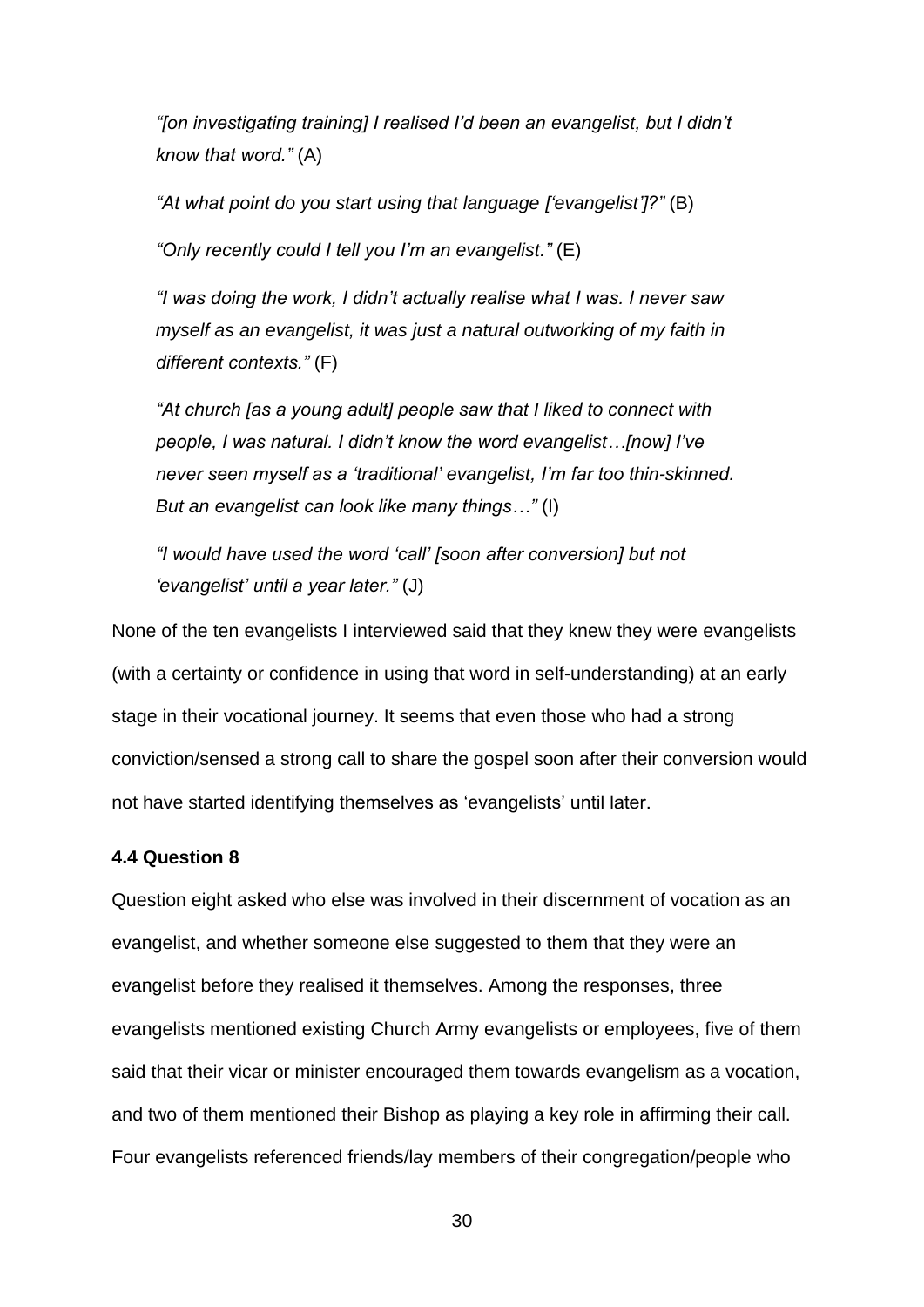heard them speak in their answers to this question. Evangelist E described quite a lonely and difficult journey in discovering her vocation and answered, *"No-one ever suggested to me that I might be an evangelist".* She named some individuals who were influential in her faith journey, but for her it was going through the discernment process with Church Army and beginning her training which confirmed her sense of call. *"The affirmation of the panel…the institution recognises you…Being part of a community of evangelists is a homecoming experience. Realising you're not alone in the world after the experience of being rejected by churches."*

#### <span id="page-31-0"></span>**4.5 Question 9. & 10.**

Questions nine and ten were often combined in my interviews, as they seemed to flow well one from the other. Also, by this point in the interview I had heard their discernment story; so, I had already picked up on whether or not their journey included a time of testing calling and/or growing in their understanding of their call. Therefore, I tended to ask the questions together, as a way of allowing the evangelists to reflect on their story from another angle and fill in any gaps/give me any information about areas they had not yet spoken about.

Six of the ten evangelists said that they did not do any 'testing' of their calling, for a variety of different reasons. Evangelist J said that he felt that everything he had done in ministry showed that God had been leading and guiding him in this direction, giving him opportunities.

*"I haven't felt the need to test [the call]. I did however, test whether to explore Church Army. I went on a discovery day and asked God to make me feel uncomfortable if it wasn't right – I felt comfortable right away, made friends, it was a very natural fit."*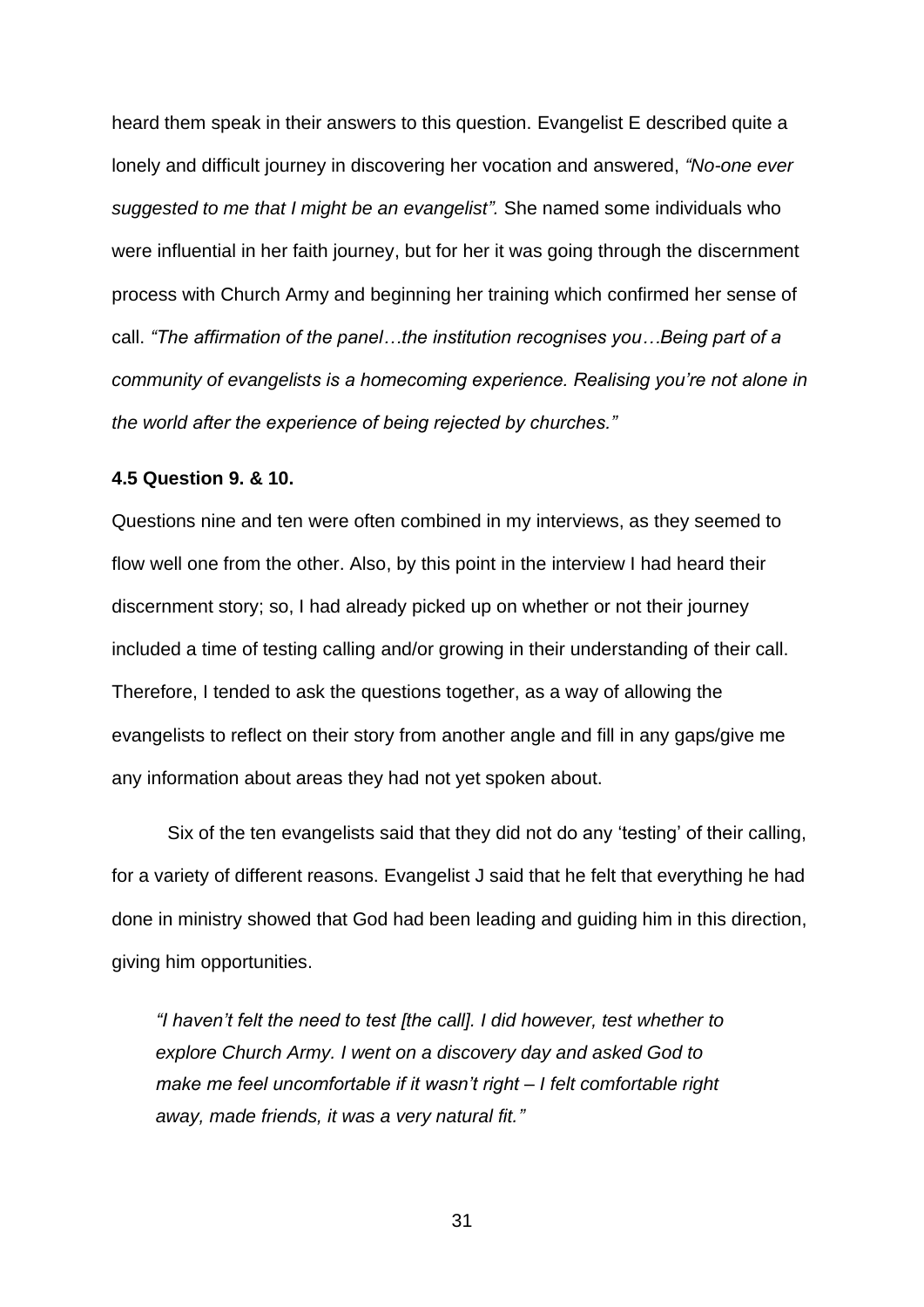Evangelist D said he did not need to test his call because he was doing evangelism anyway: – his understanding being that a way of testing out whether you are an evangelist or not would be to do some evangelism and see if it is a vocational fit. His motivation for sharing the gospel was an *"urgency in wanting others to know and experience the love of Christ – everyone,"* rather than trying to determine whether he was called to it. In answer to this question, Evangelist I said,

*"If it's a vocation, it's just naturally there anyway. Either there is fire in your heart or not. I've never looked to define myself as an evangelist, I'm just desperate to see people saved, healed, set free, delivered."*

Again, similarly to Evangelist D, he wasn't concerned with giving his calling a name or a title as such, nor was he concerned with the recognition of the institution; he simply wanted to tell people about Jesus.

Evangelist G also answered no to this question; she did not do any testing of her vocation; but her reason was that *"If God calls you, you have to answer his call".* She believed she had heard God and been called by him, therefore her decision to pursue that vocation by seeking training and commissioning from Church Army was an act of obedience in response to the call. She did not say so explicitly, but I gained the sense that for her, testing the call would have meant delaying the response, and therefore may have communicated a lack of trust in the call and the One who called.

The only evangelist who responded with a 'Yes' and could definitely identify a period of testing the call was Evangelist H.

*"It was probably a decade of testing, wrestling with the institutional nature of it. I'd discerned God's call to a context and a place, but there*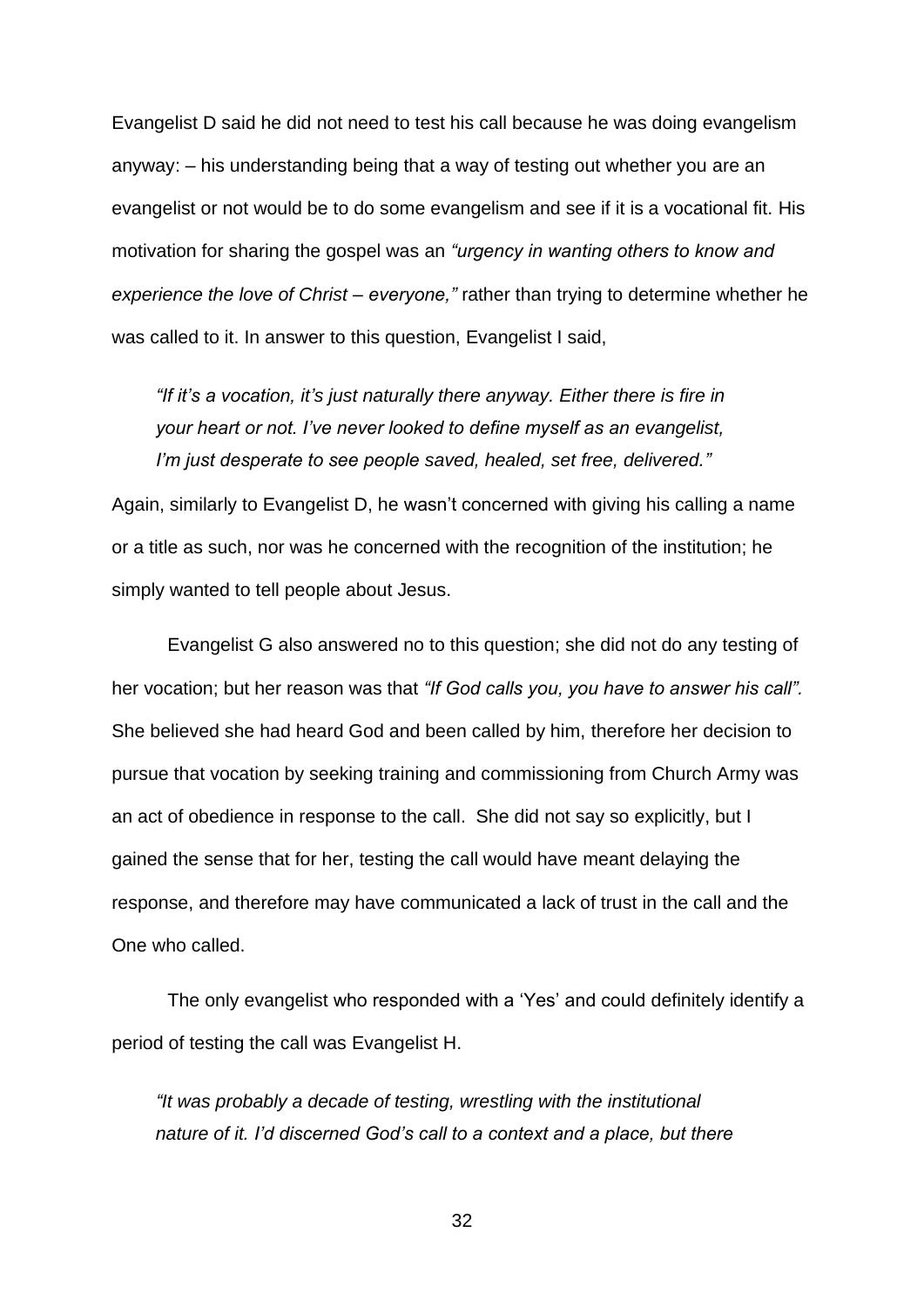*was discomfort at not fitting with the institution. Holding to a call which can be uncomfortable."*

His primary sense of call was to reach out to those who were not yet following Christ in his part of the Republic of Ireland, and perhaps would have trained for ordained ministry had there been the option to become a pioneer ordinand within the Church of Ireland. So, his challenge was to remain faithful to God's call to him to minister in that particular geographical location, while discerning what that meant for him within the institution.

A couple of the evangelists spoke of receiving 'confirmation' of their calling, or confirmation that they were doing the 'right' thing by pursuing training with Church Army. They mentioned that this occurred by receiving a prophetic word from someone at church, or by reading a particular passage of scripture at the right moment, or another kind of 'sign' that they were on the right path. Evangelist B said of these confirmations that they *"give you legs to keep going [in ministry], not thinking about the church roof".* Evangelist F described how everything in her life seemed to come together at the point of considering Church Army training, a feeling like her life led up to that moment. *"Life experience, and ministry experience, and giftings. I didn't realise I was an evangelist, a pioneer. All the pieces fell into place."*

When it comes to growing a sense of call or nurturing vocation, many of the evangelists talked about what they had read or listened to.

*"I was reading books to understand how to communicate the gospel better."* (D)

*"Training to become more effective; learn different [evangelism] styles and strategies."* (G)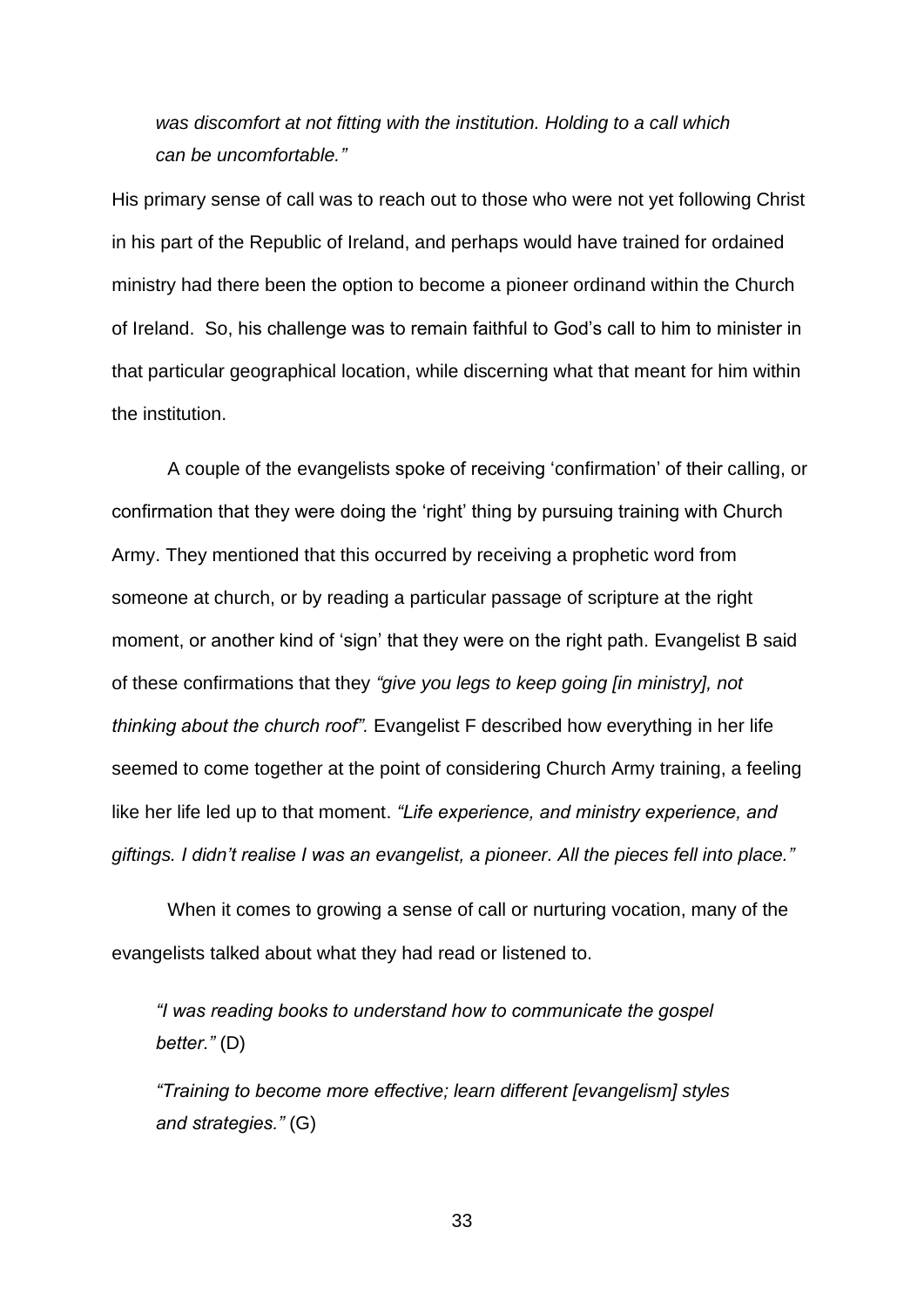*"Read some stuff by Vaughan Roberts, Tim Keller etc, as well as some apologists – setting evangelism in the interface between faith and culture."* (H)

*"Read revivalists of old…people that saw the miraculous happen. Smith Wigglesworth would probably be my biggest inspiration to date."* (I)

*"The particular writer who has informed me the most certainly over the last ten years is Alan Hirsch."* (J)

#### <span id="page-34-0"></span>**4.6 Question 11.**

The final question in the interview asked if they saw someone in their church/ministry who had the same calling as them, what would they do for them? I asked this as it slightly reframed the questions of what is distinctive about an evangelist and what was their vocational journey, by getting them to think about someone else rather than themselves and their own experiences. I wondered whether this would cause some of the evangelists to reflect on what they wish was different about their own discernment journeys, perhaps avoiding the blips/struggles/delays – passing on their wisdom and looking to make the journey easier for those who come after them.

In thinking about how they might recognise an evangelist's calling in someone they were working with, some of them provided some new insights into what an evangelist is like/what they are looking for in someone:

*"Someone humble, doing quiet things on the periphery. The gatekeeper, the glue in the community. There's a perception that evangelists are gobby, always talking to people they don't know."* (A)

*"Someone dissatisfied with the status quo. Its easy to spot the bold ones, but there are others – those whose faith informs who they are beyond Sunday. Relational, gatherers of people."* (B)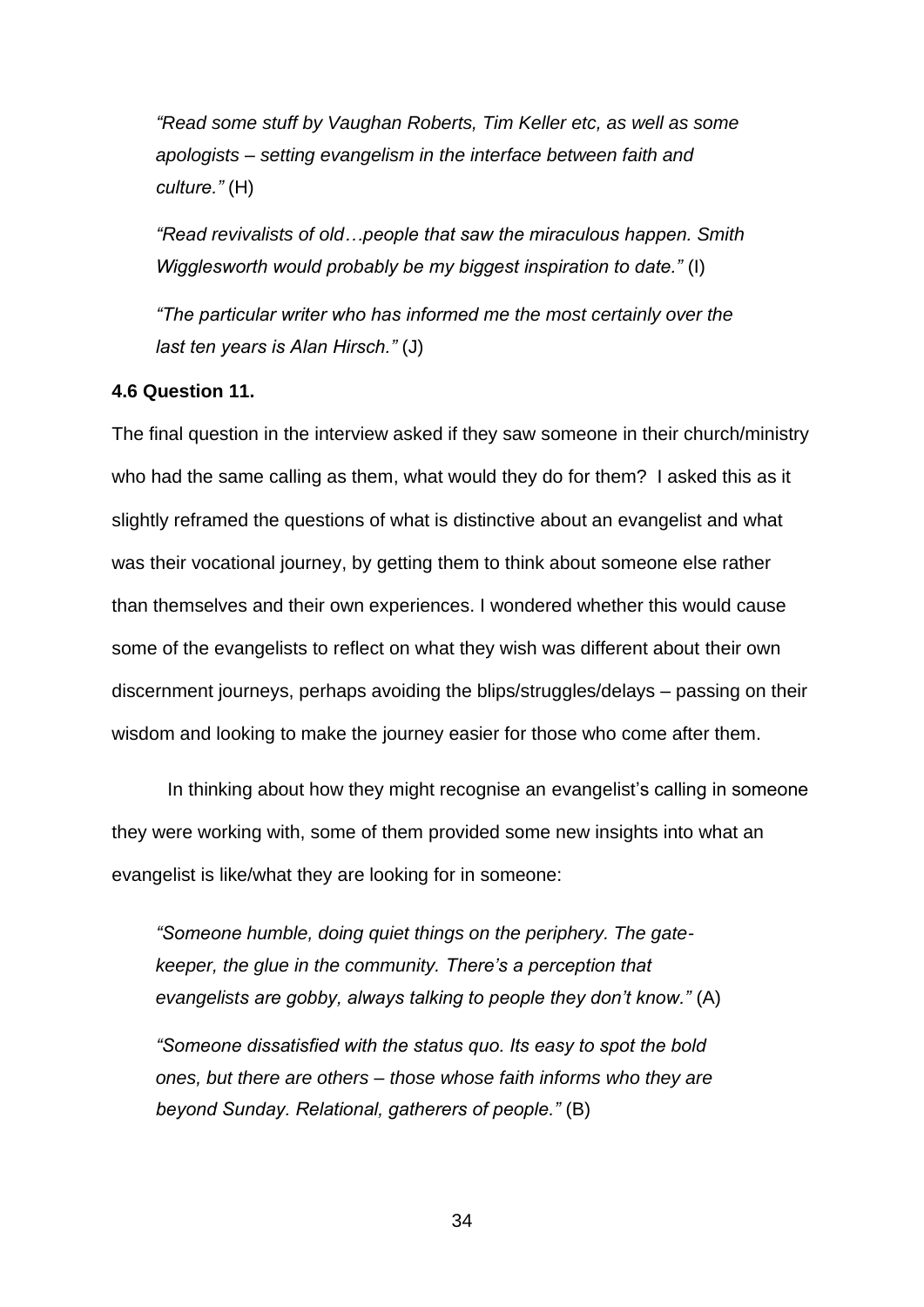*"I spot the same disgruntlement that I recognised in me. Dissatisfaction with church because it hasn't got everybody in it. Someone not satisfied with maintenance."* (E)

*"Are they outward-looking? Are they speaking at every opportunity to tell people about God? Do they have passion, are they at outreach events, are they a people person?"* (G)

*"People who are not embarrassed by the gospel, who have an integrated life of faith. Inclination and ability."* (H)

*"People who have joined in with everything I've done; listened, engaged, invited others. Even before they've committed their lives to Christ they're telling others."* (J)

The most popular response to what they would do for someone who they thought

might be an evangelist, was to do some kind of mission or evangelism together.

*"Do something together. Hang out, get inspired, sharpen each other. With evangelism you can read books and listen to talks, but the best way to learn is to jump into the water and do it."* (I)

*"It would be fantastic to find someone else likeminded! Would be company for me. We could support each other, work together, be better and more effective together."* (G)

*"Raise people up locally and equip them – let's try things and see what works."* (F)

*"Bring them onto the team, enabling them."* (E)

Almost all spoke of encouraging, getting alongside, releasing them and giving them permission and opportunities, investing in them. Alongside this, four of their answers mentioned Church Army in some way, usually that they would recommend getting in touch with Church Army and considering entering the discernment process or at least finding out some more information about what it entails.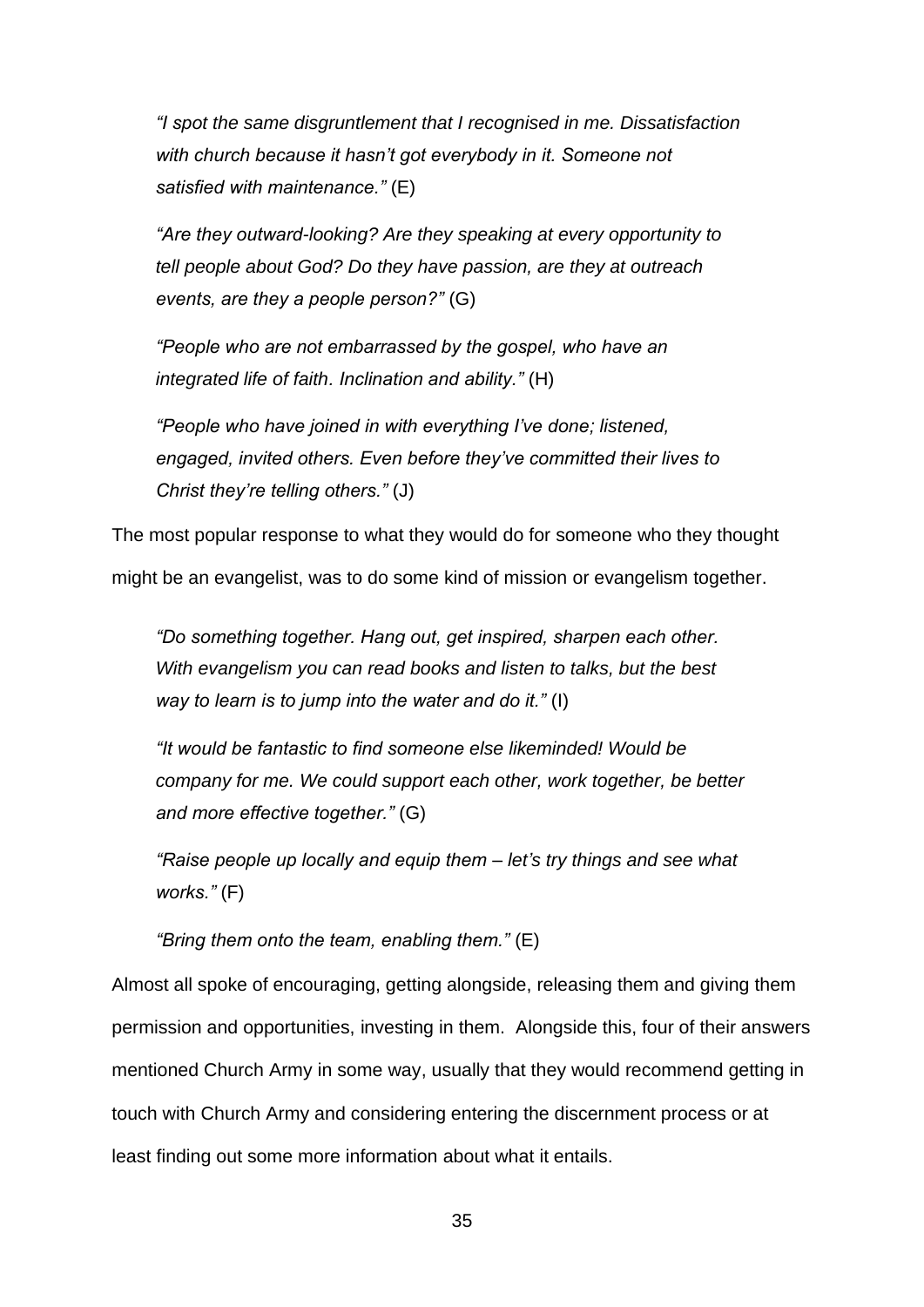Here are a few of the other interesting responses:

*"Having an awareness of church structure is key – to allow them to be able to speak what's on their hearts, openly."* (A)

*"I may recommend Church Army. But sometimes the gap is too broad between a person's circumstances and an Anglican Evangelist's license."* (B)

*"I'd make sure they know that there were more options than just ordination and lay reader."* (C)

*"I'd get them to explore whether they want to do it full-time. Whether they want to expand their gift in some way. Mostly I'd say don't leave it, don't be put off or distracted."* (D)

*"I would use the label 'evangelist' if it made a difference to that person."*  (E)

*"I'd get alongside, give them opportunities – what people have done for me. Honour them and value them."* (J)

In the next chapter I will offer further comment on these responses and provide some analysis of the data collected in the interviews.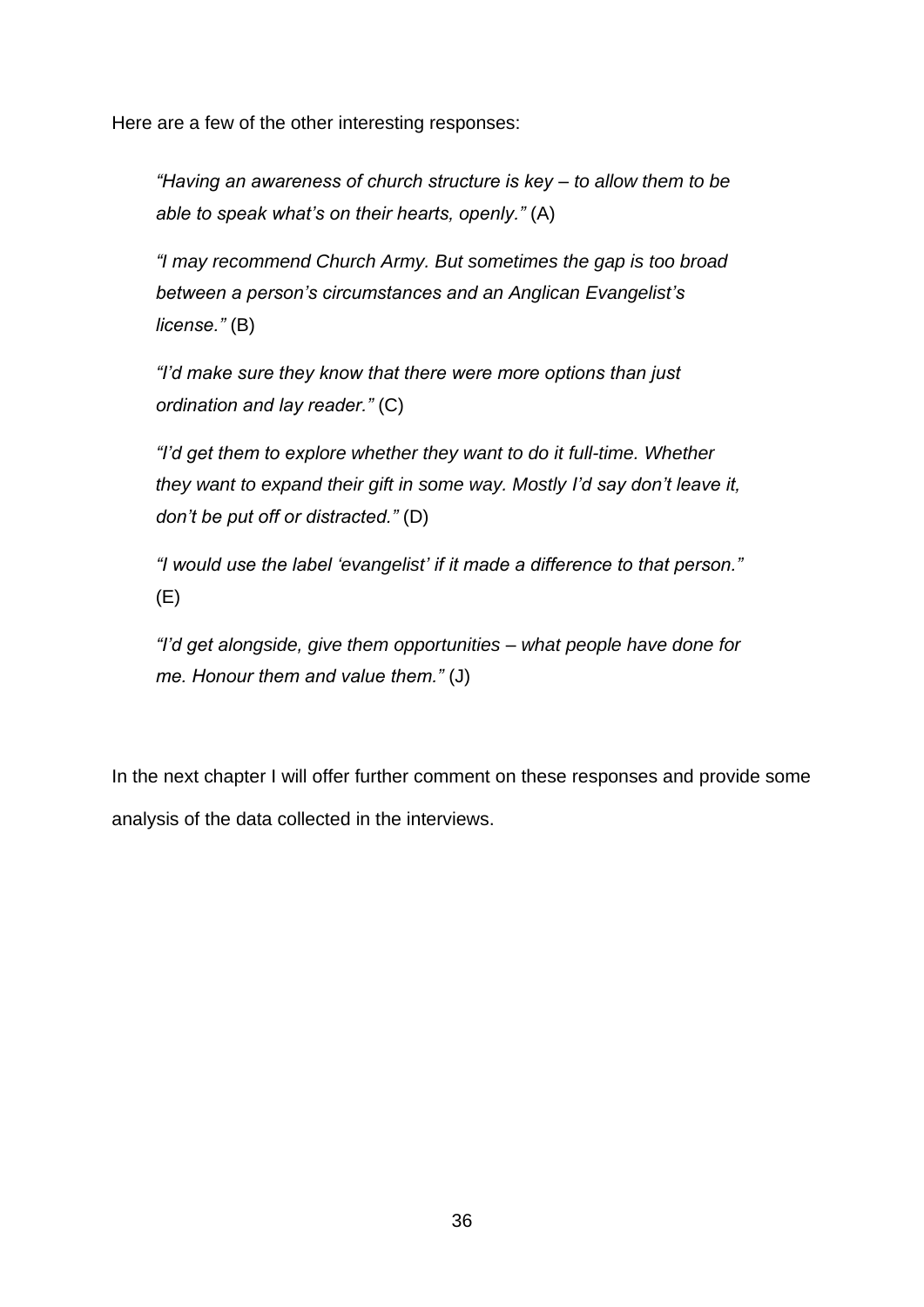## <span id="page-37-0"></span>**5. Analysis**

I thoroughly enjoyed speaking with these evangelists and hearing their stories. They were remarkably open and honest with me, especially in describing some of the challenges and obstacles they have faced along the way.

One of the main things that I observed was just how different their stories were from each other. Some of them had been around church and ministry for a long time, others were new to faith and new to ministry. Some of them had had positive experiences of discerning vocation, and had been encouraged, nurtured and honoured by their churches and Dioceses. Others described more of a struggle, a feeling of loneliness and of being quite deeply misunderstood by others in the church. In terms of evangelism, while they all pointed to the outward-looking nature of evangelists and the need to share the good news of Christ, between them they emphasised different aspects of the gospel in their evangelism, and even revealed differing motivations which drive them.

I was not surprised by their differences – I have been working with Church Army for over nine years and I have come to appreciate the amazing breadth and diversity among our evangelists. As I mentioned at the start of this piece of research, one of my main motivations for asking this question was an observation of a disparity in understanding of what vocation means between the institution and the evangelists and between evangelists themselves. What I saw in my interviews was a broader understanding of vocation amongst the evangelists, and a distinction between those who saw their vocation as part of their identity and personality, and those who saw it as very closely linked to the institution of the Church or Church Army.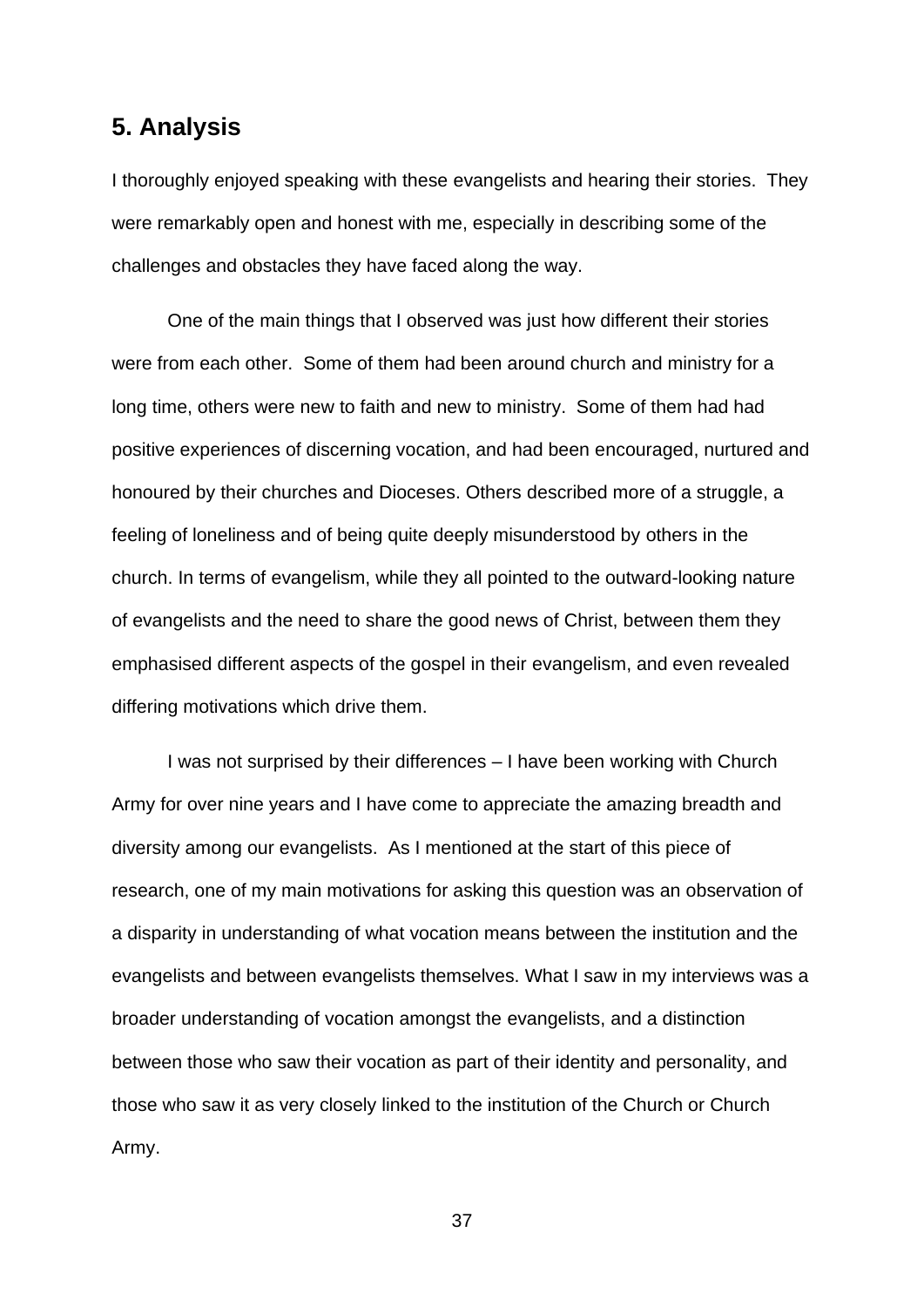In order to make further comment on the data, I will structure my analysis and conclusions around the same themes that I began with in my literature review and definitions: vocation, discernment and the term 'evangelist'.<sup>45</sup> I will reflect on the evangelists' responses and comments on each of these areas, comparing with what I found in the literature on these topics. I will finish with some recommendations for Church Army and for further research in this area.

#### <span id="page-38-0"></span>**5.1 Vocation**

Much of the writing about vocation in the last decade or so has sought to frame the discussion around vocation in a way which dispenses with any notions of hierarchy, wanting to dispel the idea that a calling to priesthood is higher than a calling to be a schoolteacher or a police officer. In David Heywood's latest book about ministerial formation, he voices his support for the section of *Setting God's People Free* Report from Archbishops' Council, which states:

Until the laity are convinced, based on their baptismal mutuality, that they are equal in worth and status, complementary in gifting and vocation, mutually accountable in discipleship, and equal partners in mission, we will never form Christian communities that can evangelise the nation  $46$ 

The key point here is that baptismal mutuality is the basis of an understanding of vocation that does away with hierarchical connotations attached to some areas of ministry. As I mentioned in chapter 2.2, writers like Croft and Walton also sought to affirm that our primary place of vocation and calling is found in baptism; and in this all believers are equal. None of the evangelists that I interviewed mentioned baptism anywhere in their responses to do with their vocation. This could be due to the way

<sup>45</sup> I collected more data than I can analyse in a report of this length, so by focusing the analysis on the three main themes I have been able to concentrate on these key areas.

<sup>46</sup> David Heywood, *Reimagining Ministerial Formation* (London: SCM PRESS, 2021), p. 5.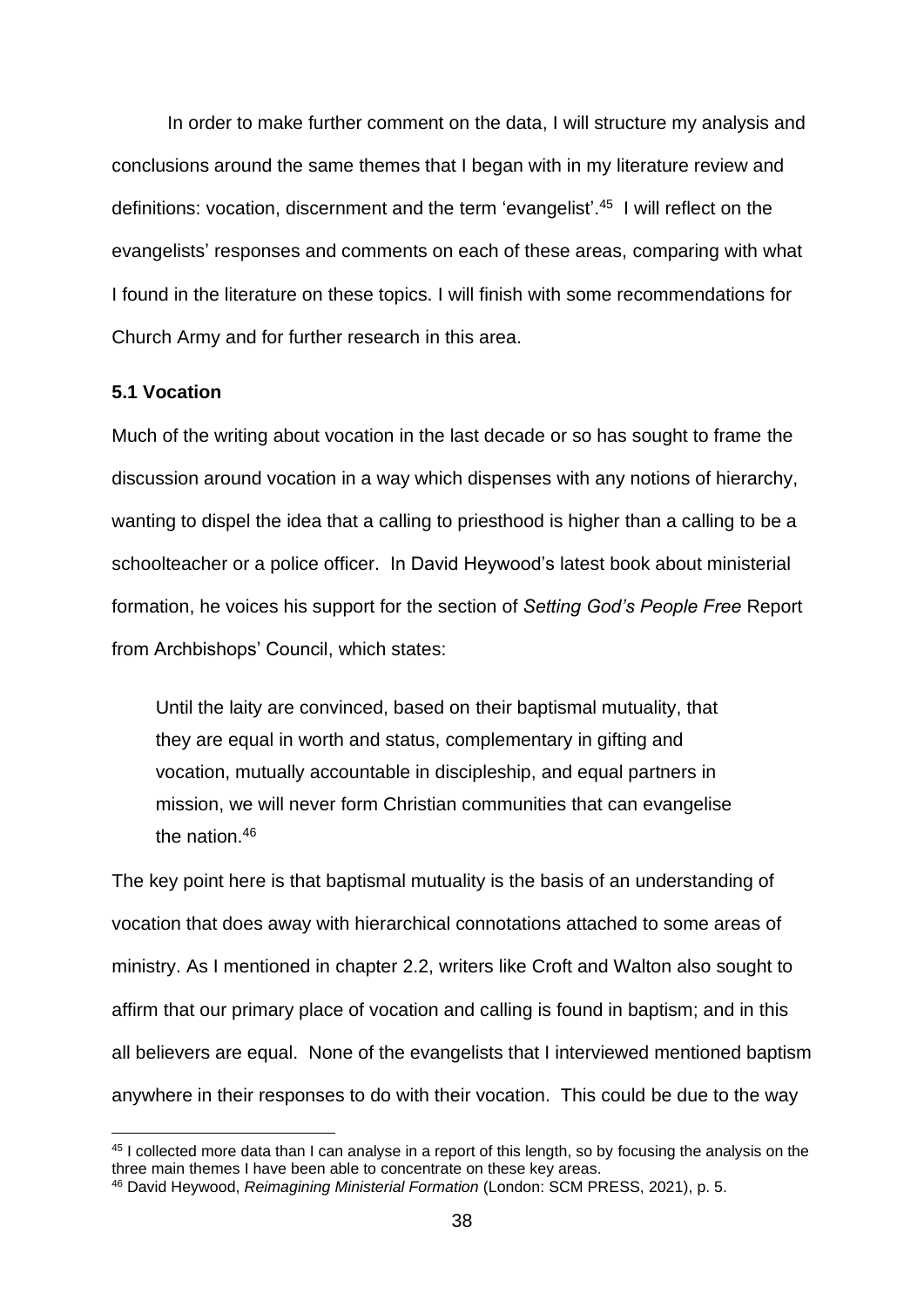in which I phrased the question: "Please tell me about what you understand by the vocation or calling to be an evangelist;" to answer in terms of baptism would have been unusual here. However, some of them did say something which expressed the lack of hierarchy in their view of vocations, such as Evangelist A, who said *"All Christians are called to ministry…different types*". Interestingly, the evangelists who commented the most on the use of the word 'vocation' with regards to evangelism, were some of the evangelists ministering in the Republic of Ireland; and in their contexts the word carried connotations of priesthood and ordained ministry. Evangelist H said that this produced *"tension"* around describing evangelists as having a 'vocation,' and Evangelist C said that the institution (Church of Ireland) does not help this by requiring those discerning any form of vocation to go and see the Diocesan Director of Ordinands. In some places in the UK their title has been changed to the Diocesan Director of Vocations and Ordinands, or something similar, to try and address this issue.

I will now consider the data from my interviews in light of some of the prominent literature on vocation in the Anglican church. The 2020 *Kingdom Calling* report from the Faith and Order Commission of the Church of England sought to offer a theology of vocation, ministry and discipleship of the whole people of God, in order that 'the whole church can serve the whole mission of God in the whole of life'.<sup>47</sup> I have focussed on it in my study because it aimed to build on previous Church of England reports such as *Good News People* and *Setting God's People Free,* by providing a theological grounding for our belief in vocation which extends beyond just the clergy – this includes evangelists. They seek to champion an understanding of vocation as applying to the whole people of God, and a recognition of the variety of

<sup>47</sup> The Faith and Order Commission, *Kingdom Calling* p. ii.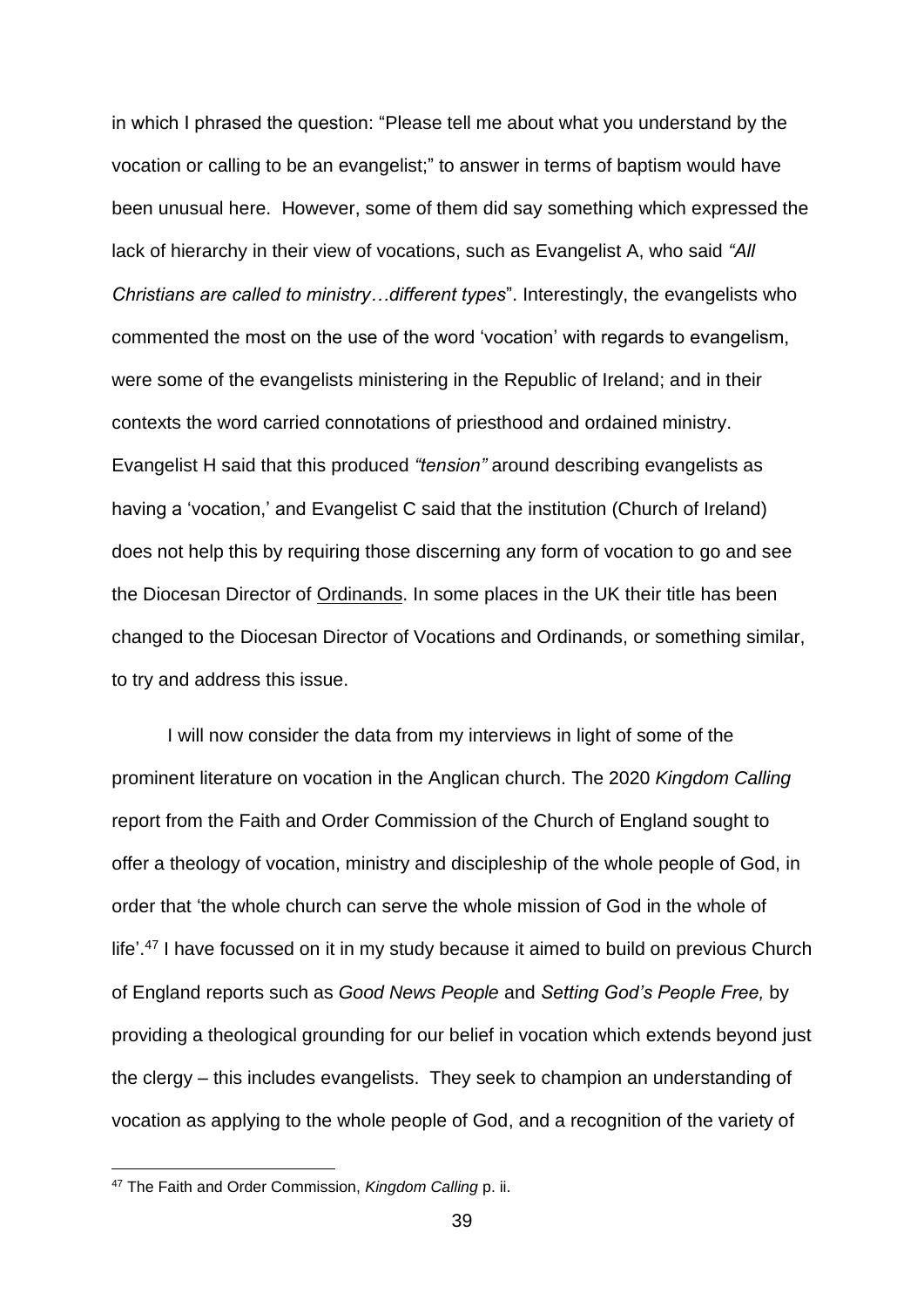vocations, 'in terms of both focus and duration'. 48 When I asked the evangelists to describe to me an evangelist's vocation, only one of them mentioned duration/time in their response; Evangelist J, whose primary paradigm for calling is the five-fold APEST model from Alan Hirsch, said that *"at different times of life/in different contexts you can embrace all five".* While none of the other evangelists explicitly said that their vocation as evangelists was life-long, many of them claimed that their vocation was just who they were and they could not imagine not being that way, which suggests to me that the majority of them would not consider their calling to be an evangelist as time-bound or just for a season.

Another of the clarifying statements on vocation in *Kingdom Calling* states, 'Vocation is about what gives continuity and distinguishing shape to our unfolding journey of discipleship'.<sup>49</sup> There is a strong connection between vocation and discipleship. I certainly saw amongst some of my evangelists the blurry boundaries between their discipleship and their calling as evangelists. Particularly for Evangelists A, D, F, H, I, J – they said similar things to each other, like: *"I was doing it anyway…it was a natural outworking of my faith…it's what I had been doing all along…there's been a natural leading, a guiding…"* etc. For them, there was not a clear distinction in their minds between their discipleship and their vocation – they were sharing faith and serving their communities as a response to what God had done in their lives, and because it came naturally to them – it was who they were. Given the experiences of these six evangelists, I do not fully agree with *Kingdom Calling* that it is vocation that gives shape to discipleship – even though I think it is true that calling and discipleship are inter-related and deepen each other, I do not think these evangelists would use the word 'vocation.' These are (on the whole)

<sup>48</sup> The Faith and Order Commission, *Kingdom Calling* p. 25.

<sup>49</sup> The Faith and Order Commission, *Kingdom Calling* p. 26.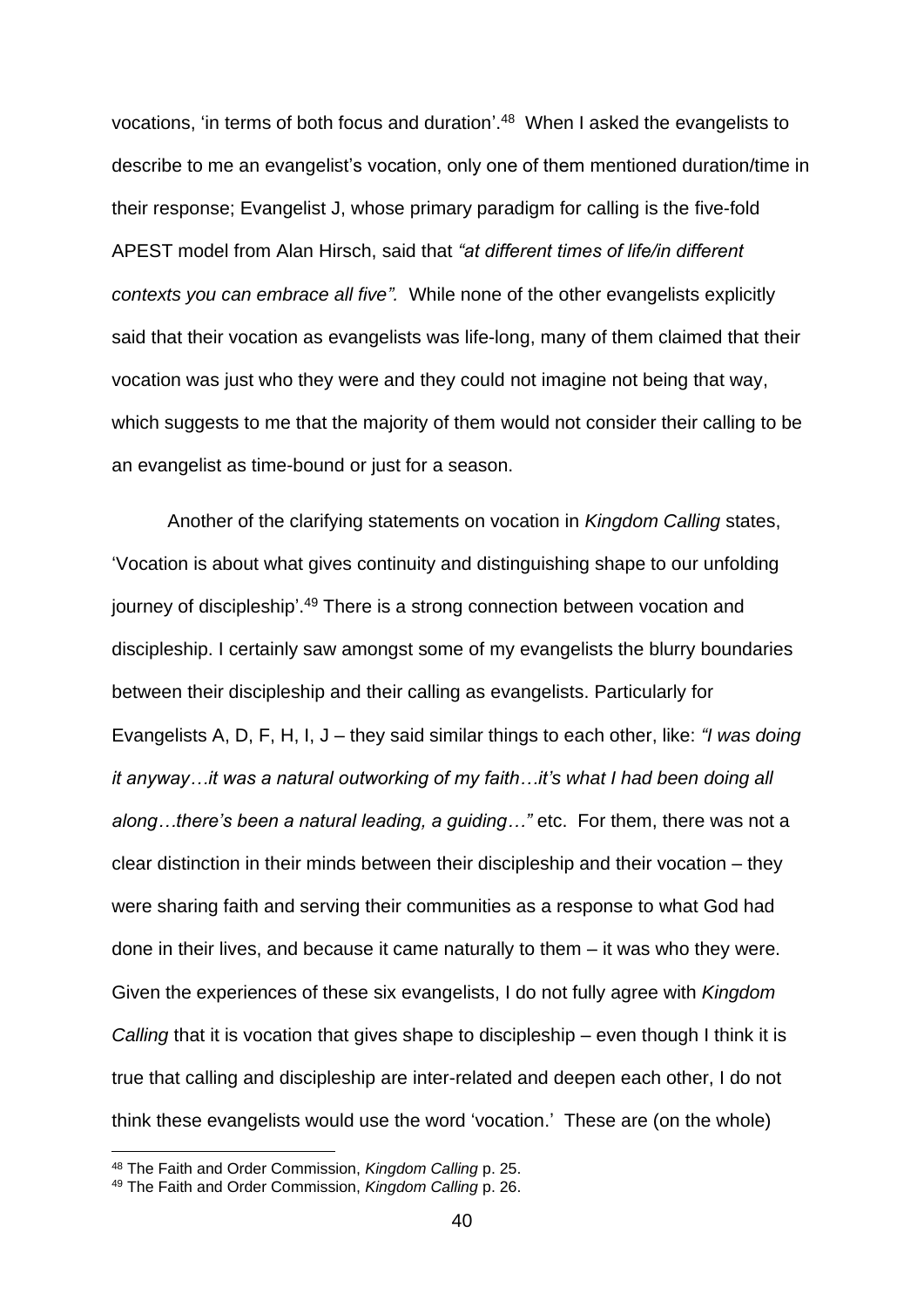activists, get-on-with-it people, driven, passionate; like Evangelist I said, *"You're an evangelist because your heart burns for salvation*". All of the evangelists I interviewed have been through the Church Army discernment process and so have been forced to think of their mission and evangelism activities and ministry as evidence of a vocation, and then talk about it in terms of vocation (a calling to evangelism, and also to Church Army) in written applications and in panel interviews. Yet even some of these evangelists I had to nudge to expand their answer when I asked about what vocation was/what it looked like for them. They were much more comfortable talking about being an evangelist as *"just who I am".* As the church seeks to identify those among us who are called as evangelists, let us not discount those who write off what they do as 'nothing special', or who assume that the way they are is just how all believers are. They may believe they are simply telling others what God has done for them, they are following the Great Commission and making disciples everywhere they go, and the idea that they are called specially to do that, or that the way they live is 'a vocation' could be alien to them.

Alongside the Faith and Order Commission, other writers are trying to increase the language of vocation amongst the whole church – helping everyday believers to see their work, their relationships, and their passions as part of their calling from God to increase His kingdom on earth. Derek Tidball wrote about this in *Called by God*<sup>50</sup> and many sermons by John Stott were on this theme.<sup>51</sup>

One of the main contributions from *Kingdom Calling* to this conversation is the recognition of three different types of vocation: social, relational, and ministerial. The

<sup>50</sup> Derek Tidball, *Called by God: Exploring Our Identity in Christ* (Abingdon: BRF, 2017).

<sup>51</sup> John Stott, *Mission: Rethinking Vocation.* (Vancouver: Regent College Publishing, 2019).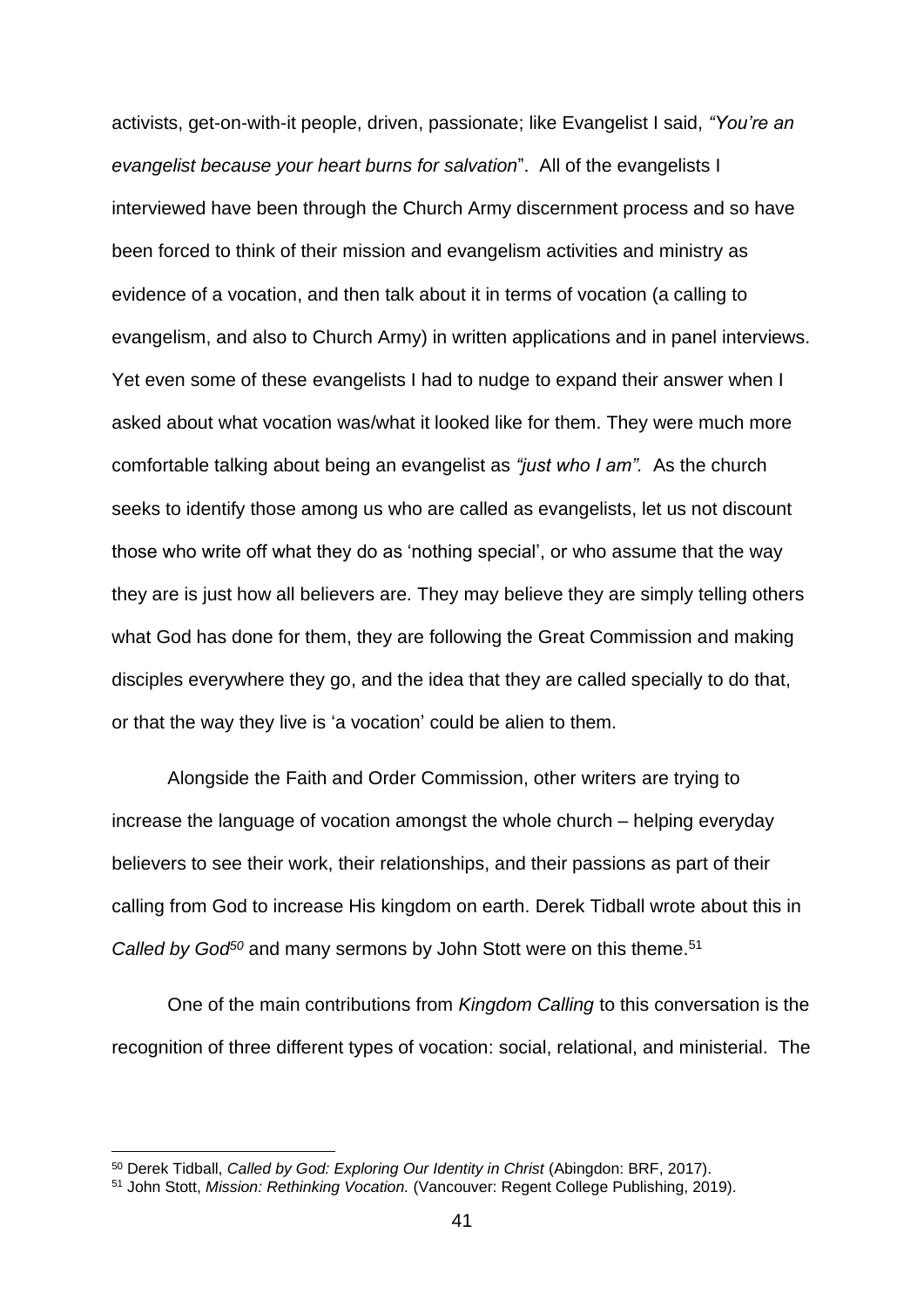Anglican evangelist fits most neatly as a ministerial vocation as it relates to the church, but how would evangelists themselves view it?

*Kingdom Calling* describes a social vocation as a social role, a role within society. Some evangelists who come to train with Church Army are working primarily within secular employment, and their context for ministry is either with their colleagues or is outside of their paid work. It raises the interesting question of whether those who are called as evangelists should do full-time evangelistic work and be paid for it. Could someone feel called to be an evangelist, and also have a social vocation, feeling called to work as a carer in the community, seeing their work as part of their ministry and sharing the gospel with those whom they meet in the workplace? Evangelist I said, *"If you want to go fishing, you have to go where the fish are. The evangelist in the workplace has a ready-made mission field".* Evangelists D and H also communicated something similar – that you do not need to be in full time paid ministry as an evangelist, you could be working in the world. They felt strongly that in fact we need evangelists who feel called to roles within society.

The second type of vocation in *Kingdom Calling* is a relational vocation, which is a calling to marriage, or parenthood, or to a particular person or group of people. There is an element of this within Church Army because evangelists who train with us make promises to join the Church Army Mission Community – a recognised Mission Order since 2012. From the beginning of the discernment process and throughout their training, we ask trainees to continually reflect on their vocation as evangelists and the nature of their calling not just to evangelism but to Church Army, to be a Church Army evangelist. There is a strong relational element to this vocation because they join with hundreds of others around the UK and Ireland and meet in small groups locally as community. Two of the evangelists I interviewed (E and F)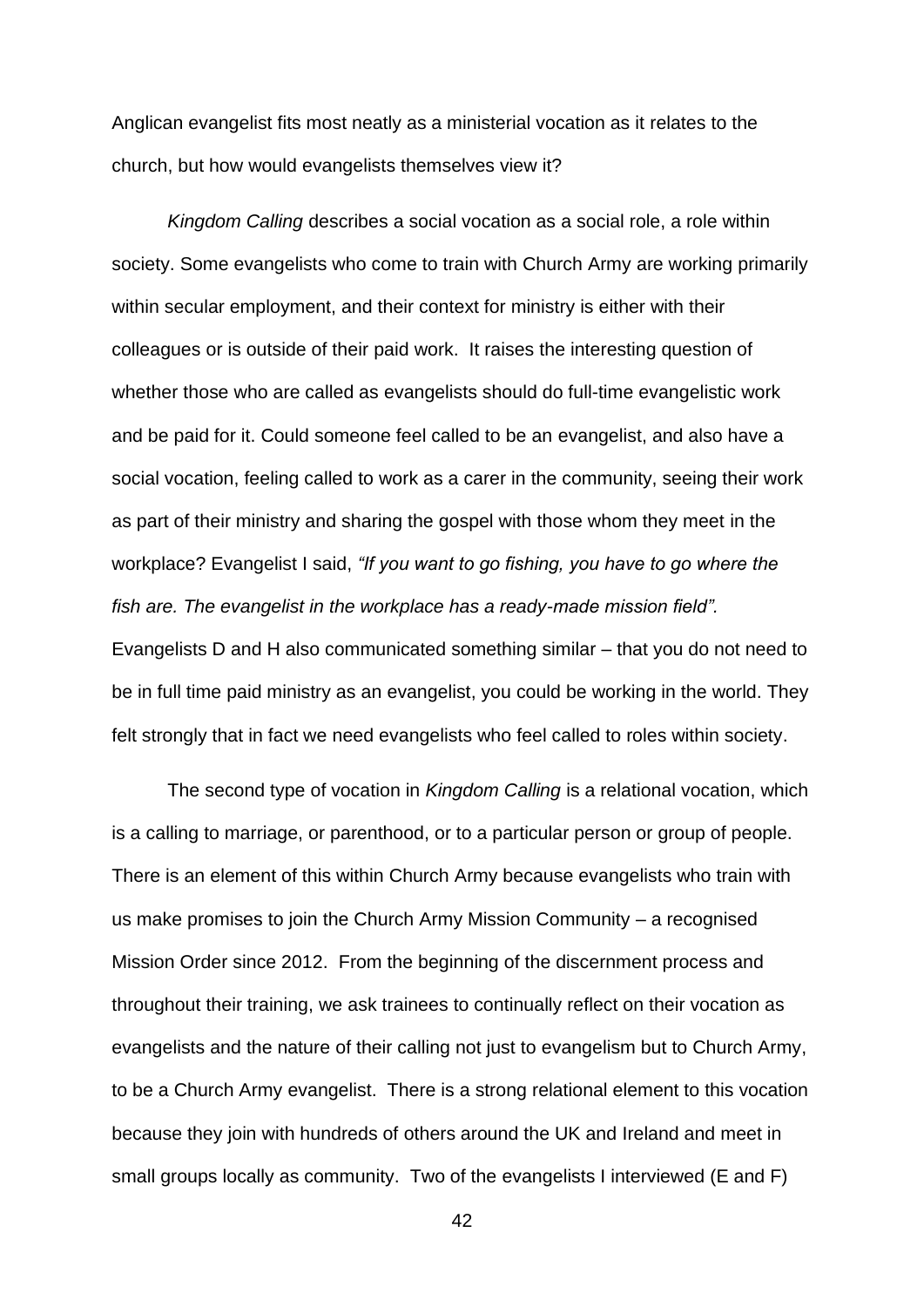identified particularly strongly with the relational aspect of their calling to Church Army, describing it like coming home or finding a place to belong. Their primary understanding of their vocation was in terms of communicating the gospel to those outside of church, but an unexpected blessing/additional vocation was the discovery of a like-minded community to do that with.

The remaining five evangelists (A, B, C, G and J) spoke of their vocation mostly in ministerial terms. One of the comments *Kingdom Calling* makes about ministerial vocations is that they 'are not the highest form of discipleship, but rather given by Christ to the church for the sake of discipleship'.<sup>52</sup> They emphasise the part of Ephesians 4 which states that the ministerial gifts are given for the building up of the body, and this emphasis was shared by at least half of my evangelists. As well as viewing their vocation as evangelists in terms of serving the whole body, these five in particular saw their vocation as primarily located within the institution of the church – albeit on the edges of the church looking outwards. Some of them, like Evangelists C and G, had 'ended up' at evangelist training after having first discerned a call to church ministry more generally. This is not to question their vocation as evangelists by any means, but it does carry more of an institutional flavour due to the route they took to get there. They began with a call to 'the church' and then they found that evangelist was their best fit; whereas for others that I spoke with, they were already operating in their evangelist's gifting and then they either sought training/recognition or they were nudged to do so by others. This is what I will consider next – what insights can be gleaned from the ten different discernment journeys travelled by these evangelists?

<sup>52</sup> The Faith and Order Commission, *Kingdom Calling* p. 84.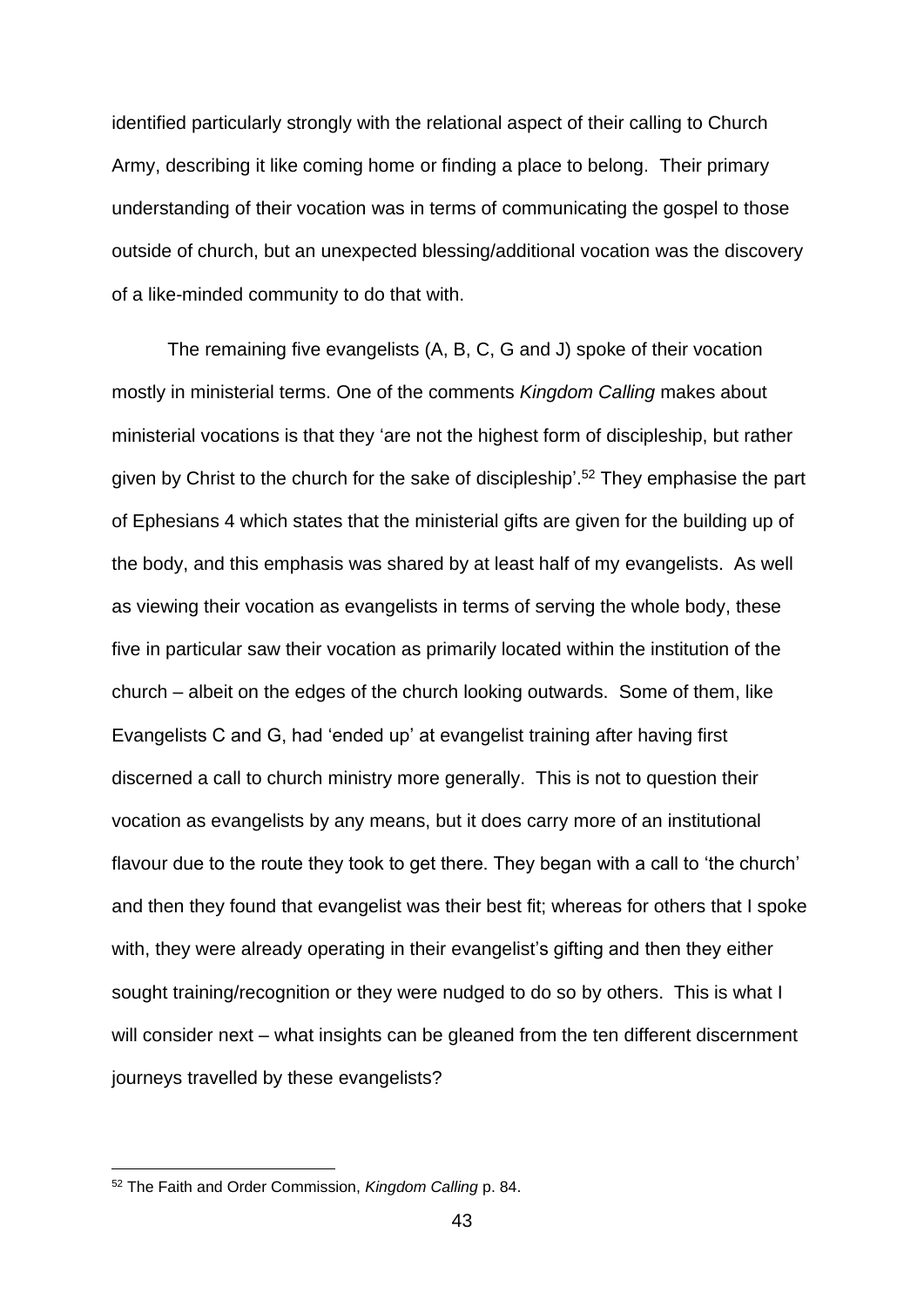#### <span id="page-44-0"></span>**5.2 Discernment**

*Kingdom Calling* provided one of the most succinct and descriptions of Anglican discernment processes that I read:

Vocation is normally accompanied by an interior conviction on the part of the individual that this is the path God wants them to follow, a conviction which unfolds over time, is confirmed by interaction with others in church, and can be coherently narrated by the individual concerned.<sup>53</sup>

One of the areas I asked evangelists about was whether/how they tested their vocation as evangelists. *Kingdom Calling* claims that,

Discernment of vocation always involves some element of testing, as a person's willingness to take on a life-shaping commitment that enables them to serve others and contribute to the common good needs to be recognised and accepted by the people to whom it would most immediately commit them.<sup>54</sup>

The Faith and Order Commission would describe Church Army's discernment process as one way of testing a call to evangelism, and by that definition all the evangelists I interviewed have tested their vocation by applying to Church Army. However, some of them were clear with me that they had not felt the need to test their call, because their call to be an evangelist was who they were, it was how they understood God had made them to be and they could not imagine living any other way. For some of them, particularly Evangelist I, if Church Army had turned them down and not discerned an evangelistic vocation, it would not have affected how they saw their own calling. They are evangelists, and they do not need anyone to affirm that for it to be true.

<sup>53</sup> The Faith and Order Commission, *Kingdom Calling* p. 36.

<sup>54</sup> The Faith and Order Commission, *Kingdom Calling* p. 40.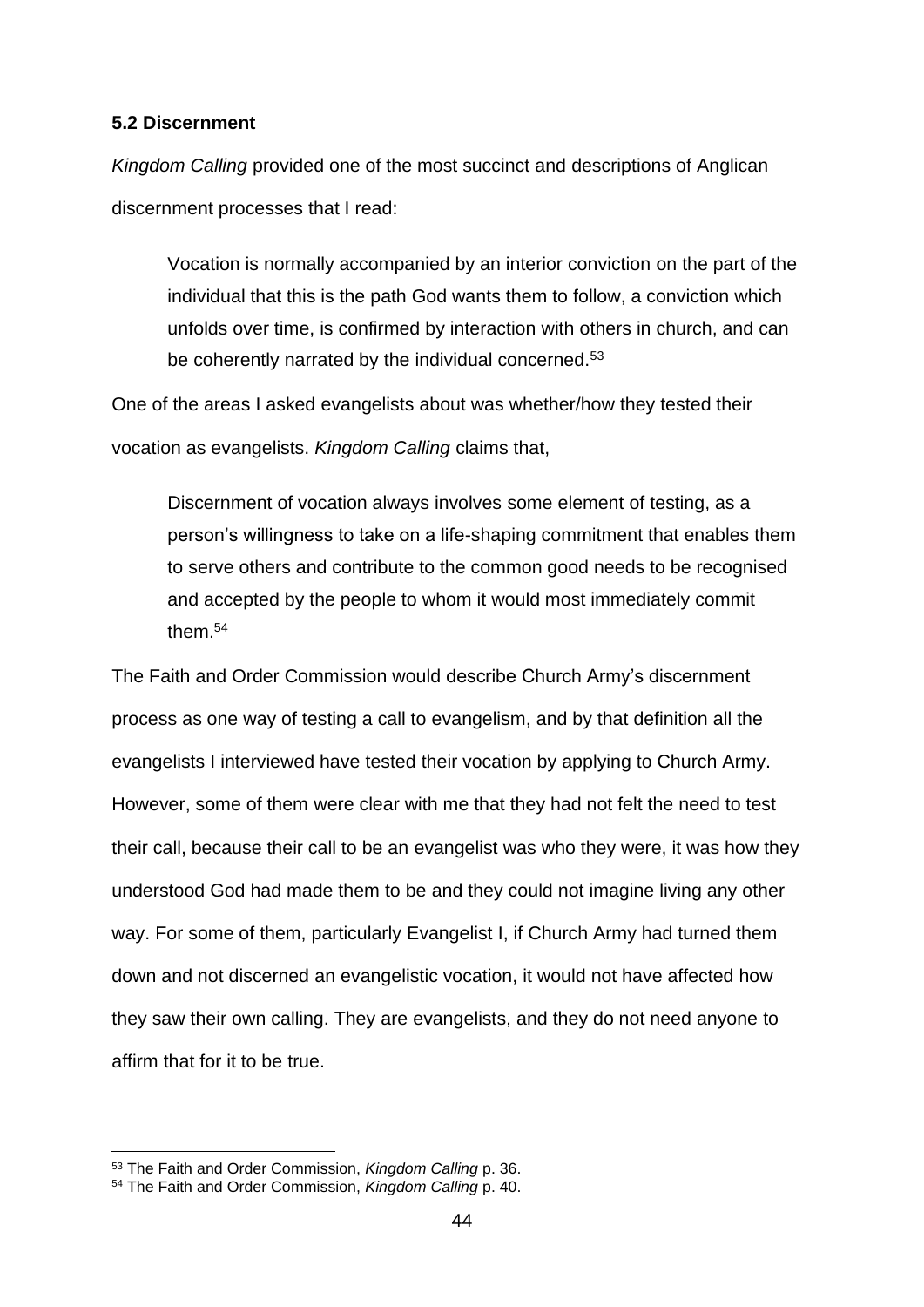I was particularly interested in who else contributed to the discernment journey of my evangelists, and I have already noted that all of them mentioned Church Army at some point, which is not surprising. For Evangelists B, D, E, F and J, gaining the external recognition of their Diocese/Church Army was the most influential element of their discernment. However, to highlight Evangelist I again, he is the anomaly in that when he did speak about Church Army, it was with an off-hand comment about the training being too academic and essay-based, and it was evident to me that gaining Church Army's recognition of his calling made little difference to him.

In chapter 2.2, I referenced Croft and Walton's observation that in the New Testament we see the church community identifying a need and then nominating someone to fulfil a role that meets that need. Within the application process for Church Army, we request references from various members of their Church community, yet in the interviews only three or four evangelists included lay congregation members or friends as being influential in helping to discern their vocation. It would be interesting to imagine a situation where evangelists are encouraged to 'submit' their sense of vocation before their church communities and seek their 'nomination' for training and subsequent licensing.

Another example of someone who could be involved in helping to discern a vocation to evangelism is another evangelist. In *Anglican Evangelists*, Greg Downes writes, '…you don't need to be an evangelist to recognize one, but the maxim 'It takes one to know one' proves true here also, and evangelists are particularly adept at spotting others even when the gifting is underdeveloped and embryonic'.<sup>55</sup> Only three of the evangelists I interviewed (A, B and F) specifically mentioned other

<sup>55</sup> Snow, *Anglican Evangelists* p. 109.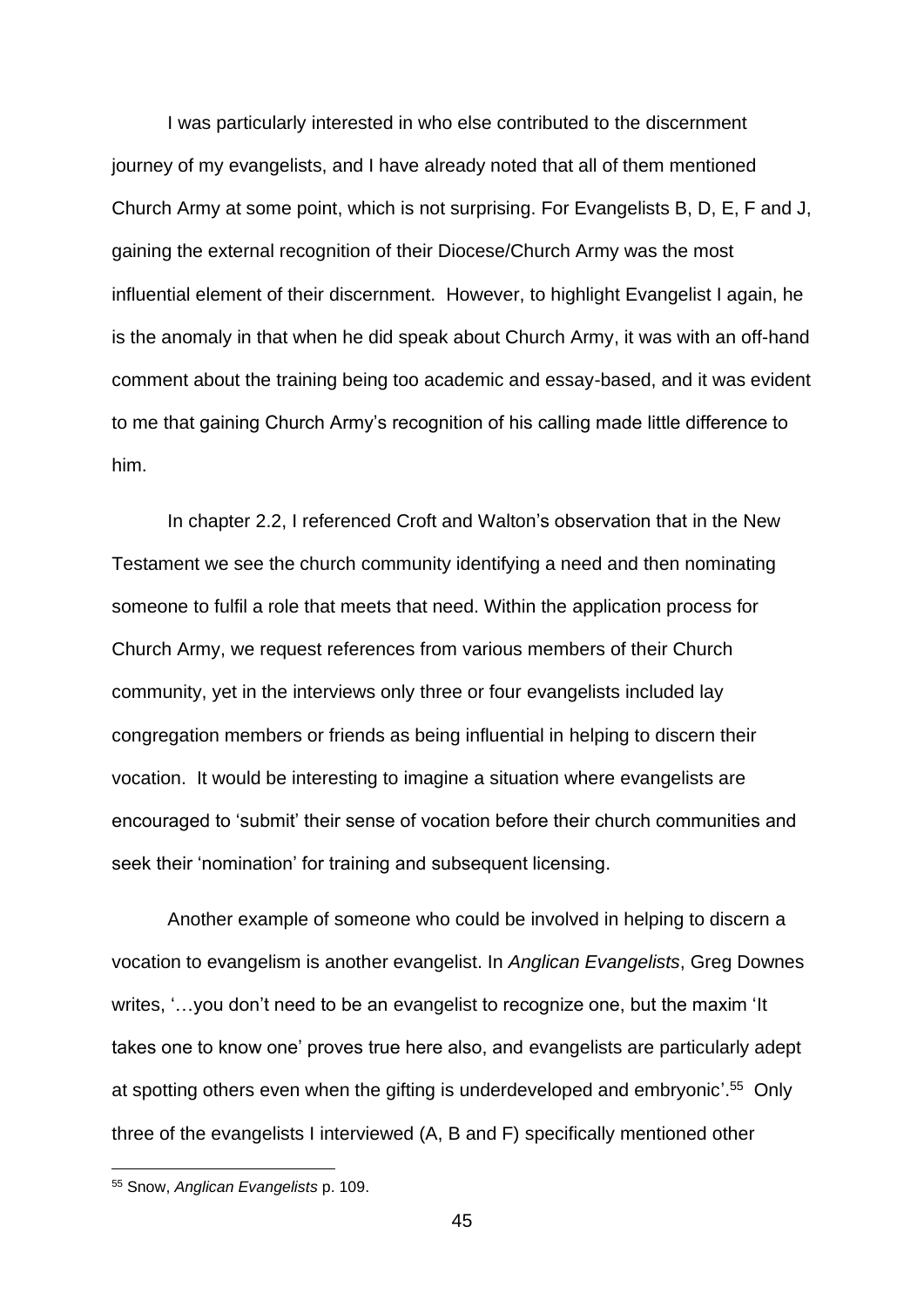evangelists as being instrumental in their own journeys – this could be because Church Army is now relatively small in terms of numbers of evangelists, compared to how it was once. However, all ten evangelists confidently answered question eleven saying they would be able to recognise others with the same vocation as them, and they had clear ideas about how to help others with their discerning of an evangelistic calling. Perhaps Church Army's best assets for recognising and releasing evangelists in the UK and Ireland are the commissioned evangelists themselves, and they should be encouraged more to be actively raising up local evangelists around them. This strategy is shared with the Church of England in order to meet their vision to raise up a thousand new lay and ordained evangelists: 'An evangelist raises up other evangelists. Although much of their time is spent with those outside the church, they are always on the lookout for other evangelists whom they can mentor and develop'. 56

The majority of the evangelists I spoke with did not know at the start of their discernment process that there was training in evangelism available with Church Army, and some had not heard of Church Army at all. Evangelist G said, *"the church needs to be more knowledgeable about other routes, they only really know about ordination or lay reader. Some people might be like me with a call, but they don't know the training available".* If we want to be able to recognise and activate the evangelist's vocation then we need to raise the profile of their calling and gifting, and of the various training options, at every level from the local church, to the Diocese, and nationally. Much has been done on this by Church Army and other organisations since the Decade of Evangelism, but there is still room for improvement.

<sup>56</sup> Snow, *Anglican Evangelists* p. 25.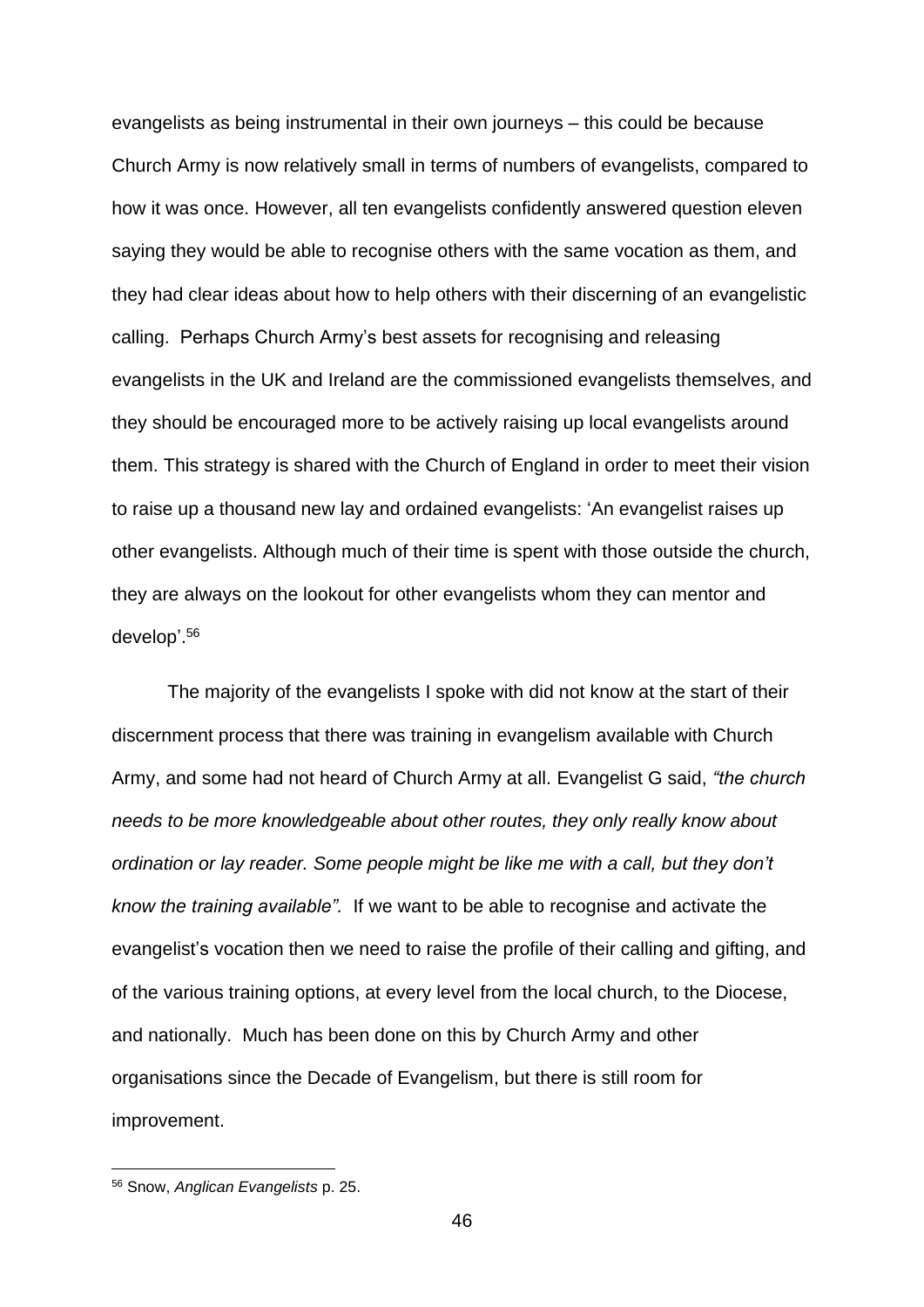I found that seven out of these ten evangelists described the evangelism they were doing as they were discerning in quite general terms – they were witnessing to family, friends, those on the fringes of church or the marginalised in the community – but not a specific demographic. Conversely, Evangelists C, H and J all began in youthwork, and all felt a strong sense of call to evangelism with young people primarily. This is worth noting, as I wonder if there are outward-looking youthworkers within our parishes and Dioceses who have a vocation as Youth Evangelists and would greatly flourish with some affirmation, specific training and releasing further into their call, but are overlooked as being simply 'youth-workers'. The Church of England's Director of Evangelism and Discipleship, Dave Male, claims that the Church has neglected the role of evangelists with young people. He drew on some ComRes research<sup>57</sup> which found that three-quarters of practising Christians had come to faith before the age of eighteen, and proposed that 'we need to do more work on the role, work and methods of the evangelist for young people<sup>'.58</sup>

The final observation I will make under the theme of discernment/journey is to note an opportunity for some further research. I started to notice as I was coming to the end of my interviews that some of the evangelists who were most sure of their calling, or most confident in their vocation, were the ones who had come to faith as adults and had a 'dramatic' or sudden transformation upon meeting Jesus. This was true of Evangelists A, D, I and J, and to a certain extent, F. As this was something that emerged quite late on in my research, I did not ask the right questions that would have enabled me to further understand this, and I am reluctant to draw specific conclusions in this area from the responses I do have because I did not ask

<sup>57</sup> 'Church of England Mapping Survey « Savanta ComRes' <https://comresglobal.com/polls/churchof-england-mapping-survey/> [accessed 8 May 2021].

<sup>58</sup> Snow, *Anglican Evangelists* p. 26.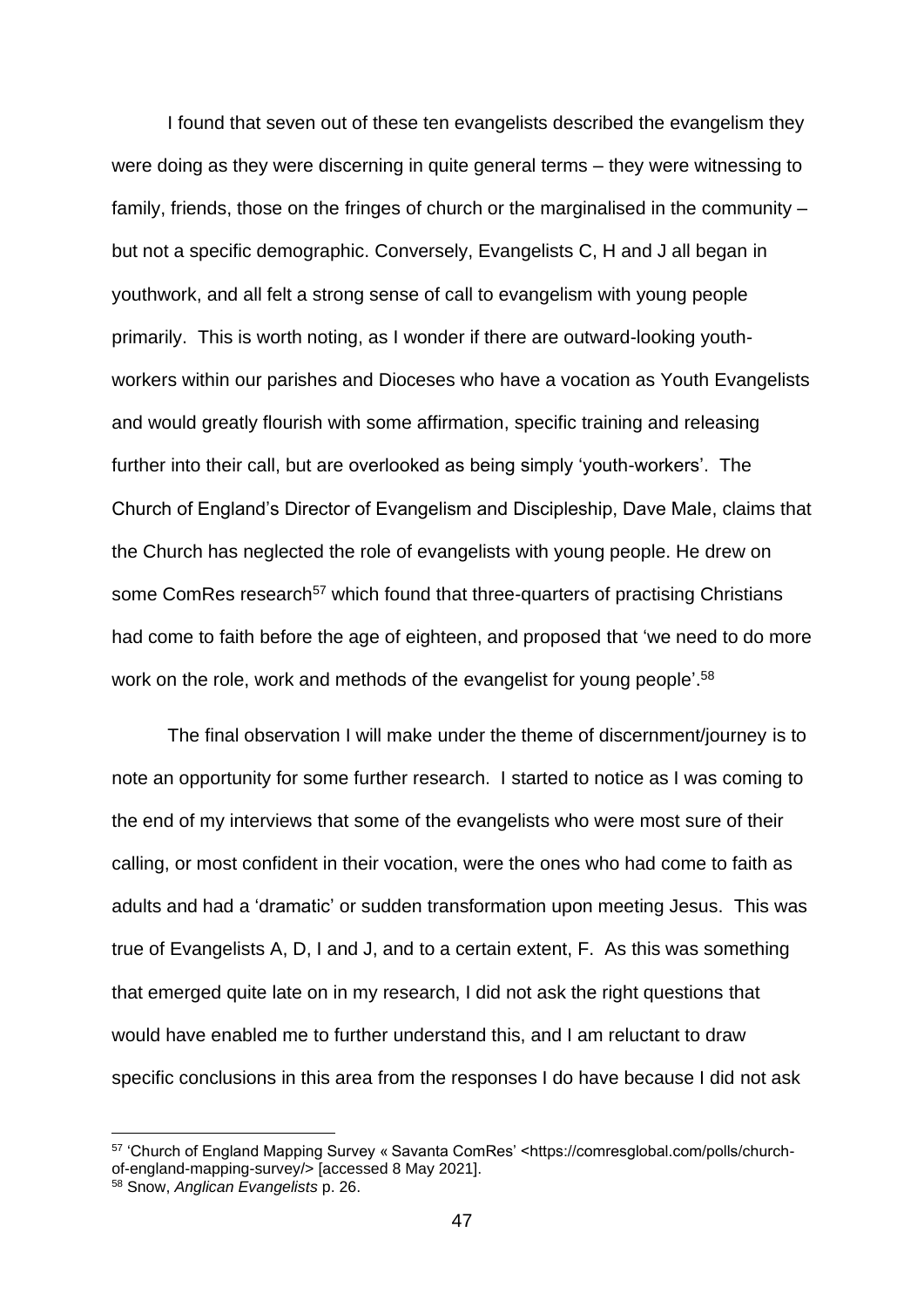when and how they first came to faith. However, some of them volunteered that chapter of their story because it related to their discernment of their vocation, and those people came to faith as adults. So, a future research question is – Is a conversion to Christian faith as an adult more likely to result in a calling to evangelistic ministry? Moreover, is this increased further if the conversion experience was sudden or dramatic, with a bigger transformation story to tell?

#### <span id="page-48-0"></span>**5.3 Evangelist**

In *Anglican Evangelists,* Dave Male writes, 'We do also need to be brave and ask whether the use of the title 'evangelist' is still the best and clearest term in our present situation'.<sup>59</sup> In my interviews with Church Army evangelists who have recently trained/are still in training, I was curious to discover their views on the title 'evangelist' and how important that label was in how they saw themselves and their calling. What emerged from their responses to questions five, six and eleven, was a general consensus that labels and titles are not important in terms of them sharing the gospel and seeking to tell people about Jesus. They are responding to a call from God to be outward looking witnesses to Christ as their first desire, not to inhabit a particular title or occupy a specific office within the Church. Male writes, 'for them this is their way of life, their normal way of being'. <sup>60</sup> However, some of them showed stronger connections to the institutional nature of their vocation, and as I wrote in chapter 4.3, for a number of evangelists receiving the recognition and affirmation of the institution gave them the confidence to see themselves as Evangelists and to use the title 'evangelist'. This was particularly true for Evangelists C and E.

<sup>59</sup> Snow, *Anglican Evangelists* p. 27.

<sup>60</sup> Snow, *Anglican Evangelists* p. 25.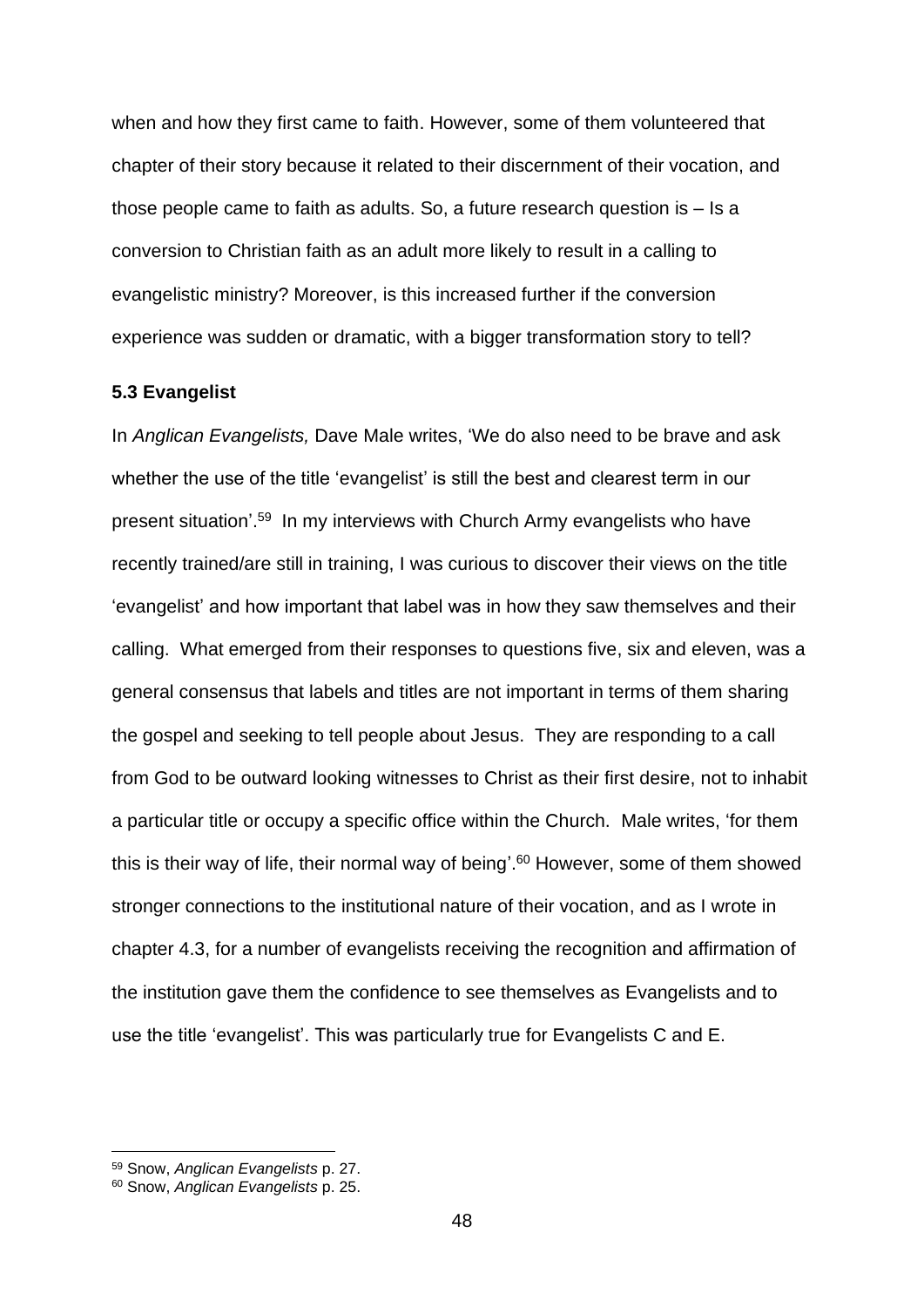When it came to defining what is distinctive about the vocation of the evangelist, I had expected the evangelists' responses to broadly agree with the definitions I included in chapter 2.4 which represented the range of descriptions of the evangelist's particular gifting and role from within the Anglican church – and this was largely what I found. They spoke of sharing the gospel, reaching the unchurched, building new communities, using words alongside action, explaining the faith, loving and caring for people. However, I had not expected so many of the evangelists I interviewed to talk about the evangelist's role within the church, to encourage and lead their churches in mission and evangelism. Six of the ten explicitly mentioned it, and three of the others alluded to it within their other answers. This aspect of their gift can be seen in Ephesians 4, and is echoed in the definitions found in *Good News People<sup>61</sup>* and *Anglican Evangelists, <sup>62</sup>* and elsewhere. Yet in Church Army's vocations booklet the only mention of this is contained within the 'A' of Church Army's 'DARE' strategy<sup>63</sup>, which is to do with Advocating for evangelism: 'We are passionate about encouraging the wider Church to become more actively involved in evangelism'. <sup>64</sup> I propose that there is more that can be done to encourage and nurture this aspect of evangelists' vocation, especially as most of the ones I spoke with recognize it as an important element of their calling. There is a balance to be struck here, once which illustrates the sometimes-thin line walked by the evangelist, between serving the church and proclaiming the gospel in the world. This is not a new dilemma either; Church Army's Ian Maher responded to *Good News People* in 2000 by accusing it of 'domesticating' the evangelist's ministry,

<sup>61</sup> Church of England, House of Bishops, and Working Party, *Good News People* p. 48.

<sup>62</sup> Snow, *Anglican Evangelists* p. 5.

<sup>63</sup> 'Church Army'

<sup>&</sup>lt;https://churcharmy.org/Groups/290813/Church\_Army/web/Who\_we\_are/Our\_vision\_values/Our\_visi on\_values.aspx> [accessed 8 May 2021].

<sup>&</sup>lt;sup>64</sup> 'Dare to Step Out? - Church Army Vocations Booklet', p. 7.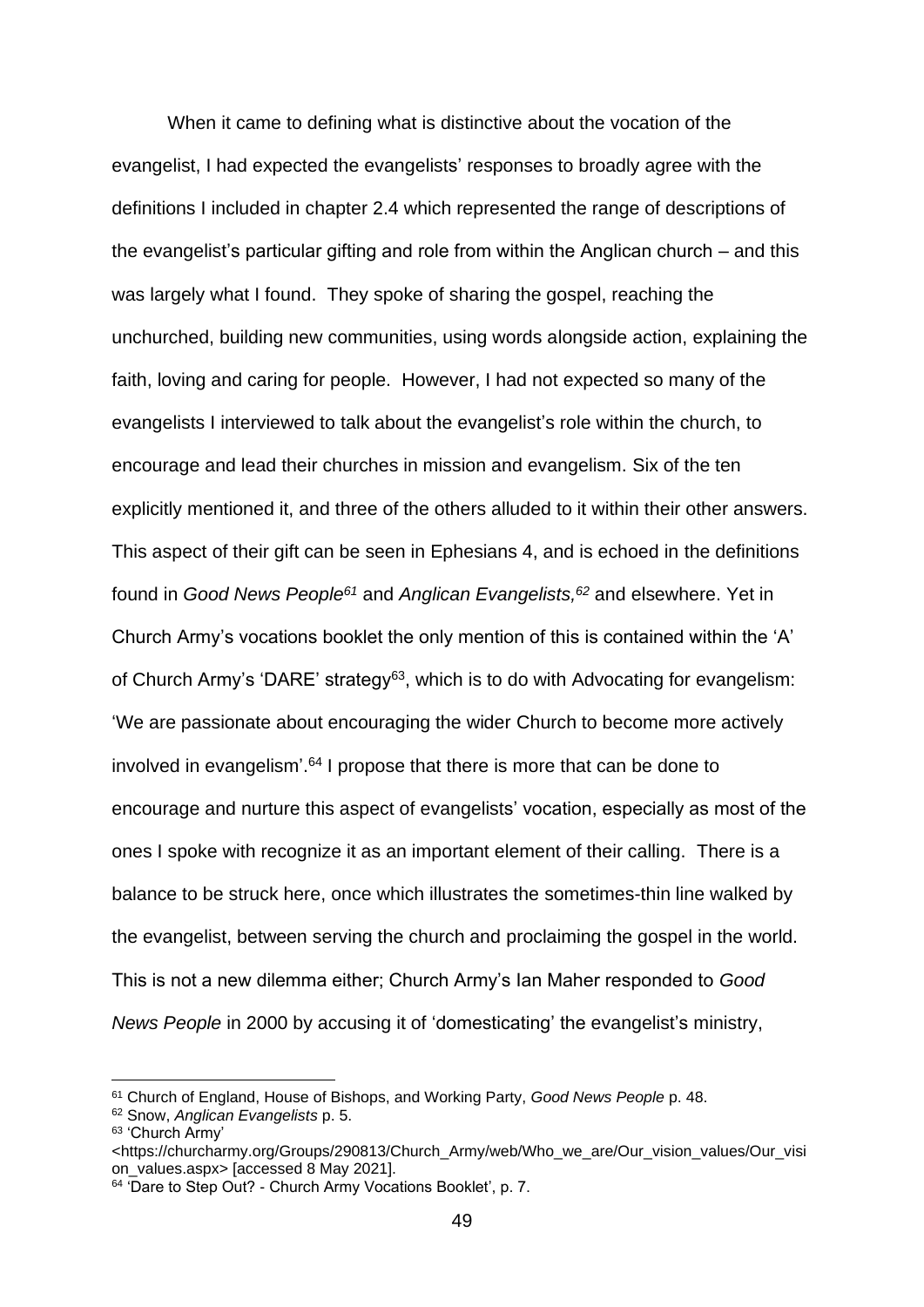'locating it primarily within the orbit of the church community, limiting it within the traditional model of church...'.<sup>65</sup> Maher argues that evangelists are needed among the unchurch and de-churched, pioneering new models of church too.

Despite acknowledging that a significant part of their vocation is to be working with the church to equip others for evangelism, a number of the evangelists I interviewed, spoke of tensions and difficulties in their relationships with churches or other ministries with the church. Words were used like 'squashed,' 'misunderstood,' 'a threat,' 'not well affirmed,' 'inadequately recognised,' 'not valued.' Indeed, two of them identified that part of the very calling of the evangelist is to be lonely, to struggle, to be prepared for rejection by the world and perhaps misunderstood by the church. This saddened me, but also strengthened my resolve to support and equip evangelists as they train with Church Army, so that they can either avoid this situation or be prepared to manage it when it arrives.

*Good News People* addresses the caricature or stereotype of the evangelist, describing someone 'loud and insensitive, overintense, humourless and manipulative...the pushy salesman...difficult and uncooperative – lone rangers...'<sup>66</sup> Along similar lines, Greg Downes paints a picture of the 'shadow side' of the evangelist: 'the unaccountable maverick who sits loose to the church, shies away from accountability and has a superficial prayer life'.<sup>67</sup> Some of the evangelists I interviewed sought to address some of the stereotypes in their descriptions of their role. They said either that they used to agree with some of these stereotypes, or that other people thought these things of them, and they were proof that they were wrong: - characteristics like being 'gobby,' 'extroverted,' or 'thick-skinned.' Or ways of

<sup>65</sup> Jeans and others, *Affirming* pp. 19–20.

<sup>66</sup> Church of England, House of Bishops, and Working Party, *Good News People* p. 48.

<sup>67</sup> Snow, *Anglican Evangelists* p. 110.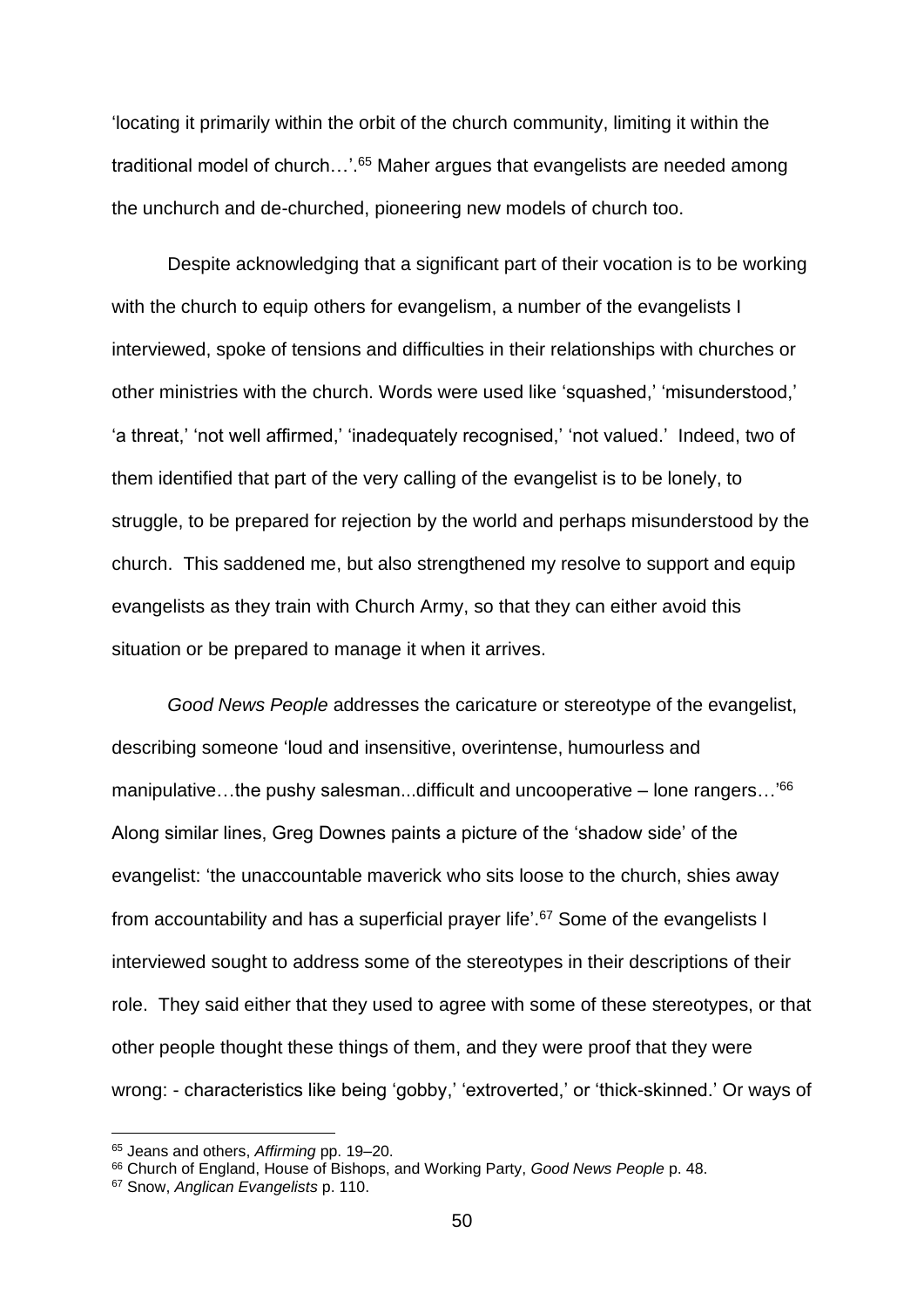working like 'people shouting on street corners,' 'going out with a loudspeaker and posters,' and that 'their job was to fill churches'. The fact that half of the evangelists I spoke with felt the need to mention what they are not, backs up the notion that evangelists are a misunderstood breed (as claimed by Evangelist D), and that in the church there is at best confusion and at worse derision about their vocation and role. In fact, this confusion can be felt by the evangelists themselves, with some of them even partway through their training with Church Army and still reluctant to call themselves evangelists, as they do not identify with the prevailing stereotype.

Is the perception that evangelists are extroverts/should be extroverted based in reality? Even though I did not ask any questions about temperament/personality types in my interviews, one of my evangelists described themselves as an introvert, and another said that evangelists can be shy, or introverts. Yet renowned evangelist J John (in conversation with Greg Downes) proposed that, 'although there may be introverted evangelists who are only really at home behind a pulpit, in general to be an evangelist is to be an extrovert, a 'people person' – someone who identifies with others'.<sup>68</sup> Furthermore, Anglican missiologists Booker and Ireland advised that when looking for local evangelists amongst church congregations, they will be the 'natural extroverts, conversationalists and bridge-builders'.<sup>69</sup> From my conversation with Evangelist C, an introverted evangelist (he understands himself as having an introvert preference by the Myers Briggs Type Indicator), he certainly is not 'only at home behind a pulpit,' and is very much a people person. I disagree with J John on this – I have met some introverted evangelists who have led many people to faith in Christ, and not from the pulpit. Also, I would suggest that J John misunderstands the

<sup>68</sup> Snow, *Anglican Evangelists* p. 103.

<sup>69</sup> Mike Booker and Mark Ireland, *Evangelism -- Which Way Now?: An Evaluation of Alpha, Emmaus, Cell Church and Other Contemporary Strategies for Evangelism* (London: Church House, 2003), p. 71.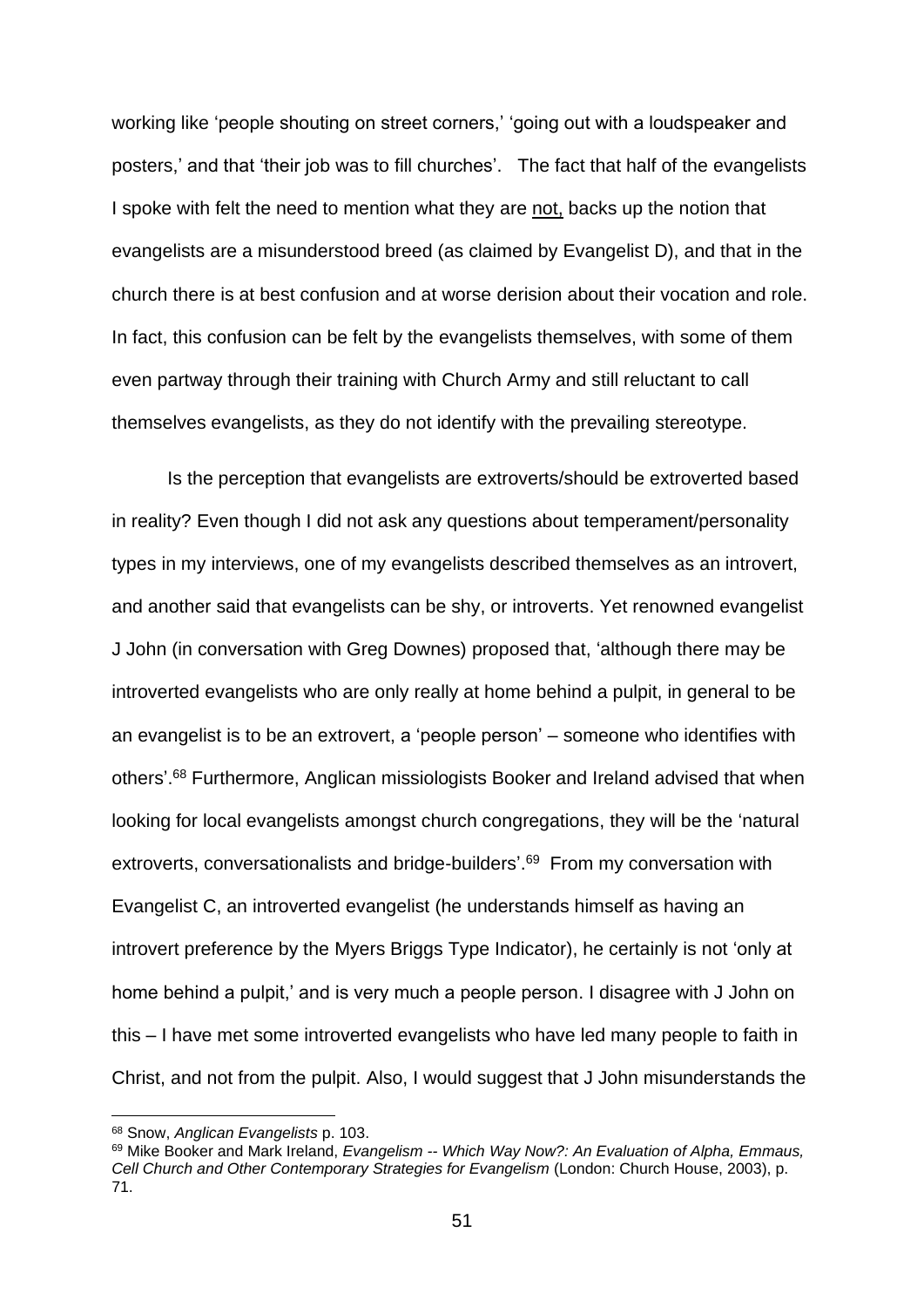nature of the extrovert as described by Myers Briggs – the extroversion/introversion preference is not concerned with being a people person or not, but with where one draws energy from. Thus, an introvert can be a people person,<sup>70</sup> but will need more time away from the crowds to recharge. I did not gather enough data to form any conclusions about the distinctive temperament of the evangelist, if indeed there is one; this would be an interesting area for further research.

<sup>70</sup> Isabel Briggs Myers and Peter B. Myers, *Gifts Differing: Understanding Personality Type* (Palo Alto, Calif: Davies-Black, 1995), p. 54.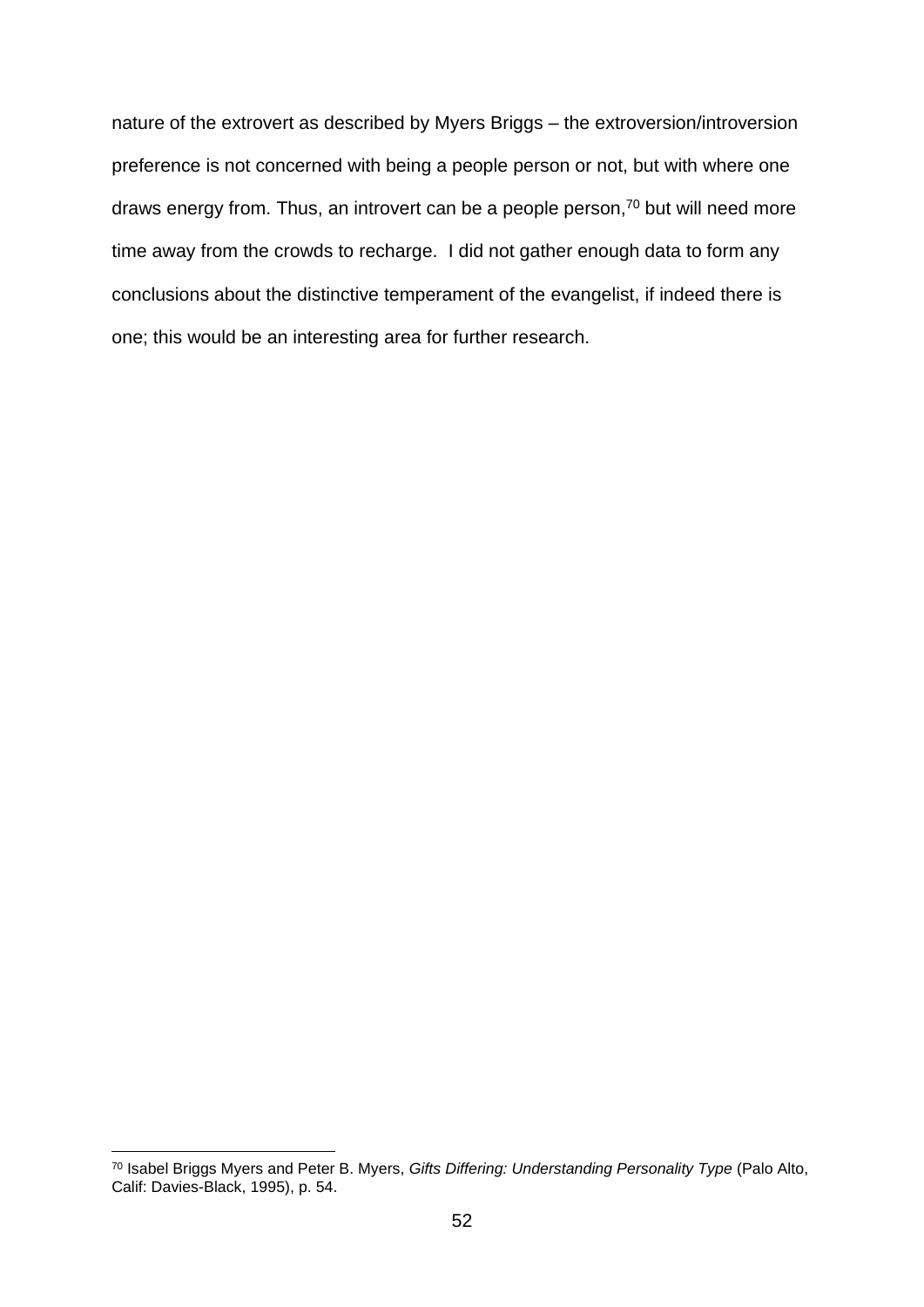# <span id="page-53-0"></span>**6. Conclusions**

There was so much rich data from my interviews that I could not explore it all in this report. To summarise from the previous three chapters, I have selected what I have found to be the main conclusions, and they are as follows:

I found that my evangelists could be divided into two different categories: firstly, those who viewed their vocation as simply who they were, they could not help but be evangelist; it was how God had made them. They would have shared Jesus anywhere and everywhere regardless of whether or not they had the title of evangelist, and would have been just as satisfied living out their evangelistic vocation in the secular workplace as in the church. They had followed God's call into licensed ministry, and mostly had found encouragement, affirmation and belonging in joining Church Army; but this was secondary to their call to proclaim the gospel to the unreached. Secondly those who saw their vocation through an institutional lens, and who spoke of their discernment journey in terms of the recognition of the Church or Church Army. These tended to be the ones who had had a longer journey of discernment, who had sensed a call to some kind of ministry before finding their fit with Church Army, sometimes after they had considered ordination first. If I were to do further research in this area, I would be interested to discover if there is a spectrum of evangelistic vocation consisting of these two categories with points in between, with some evangelists closer to the church and their ministries being in close orbit with the church, and some with looser ties to the church who are ministering more 'out there'. Do we currently expect all evangelists to be able to function well at both ends of the spectrum, and if they are called to different things should we recognise and affirm that within the umbrella vocation of evangelist? This has implications for training evangelists. Heywood's latest book *Reimagining*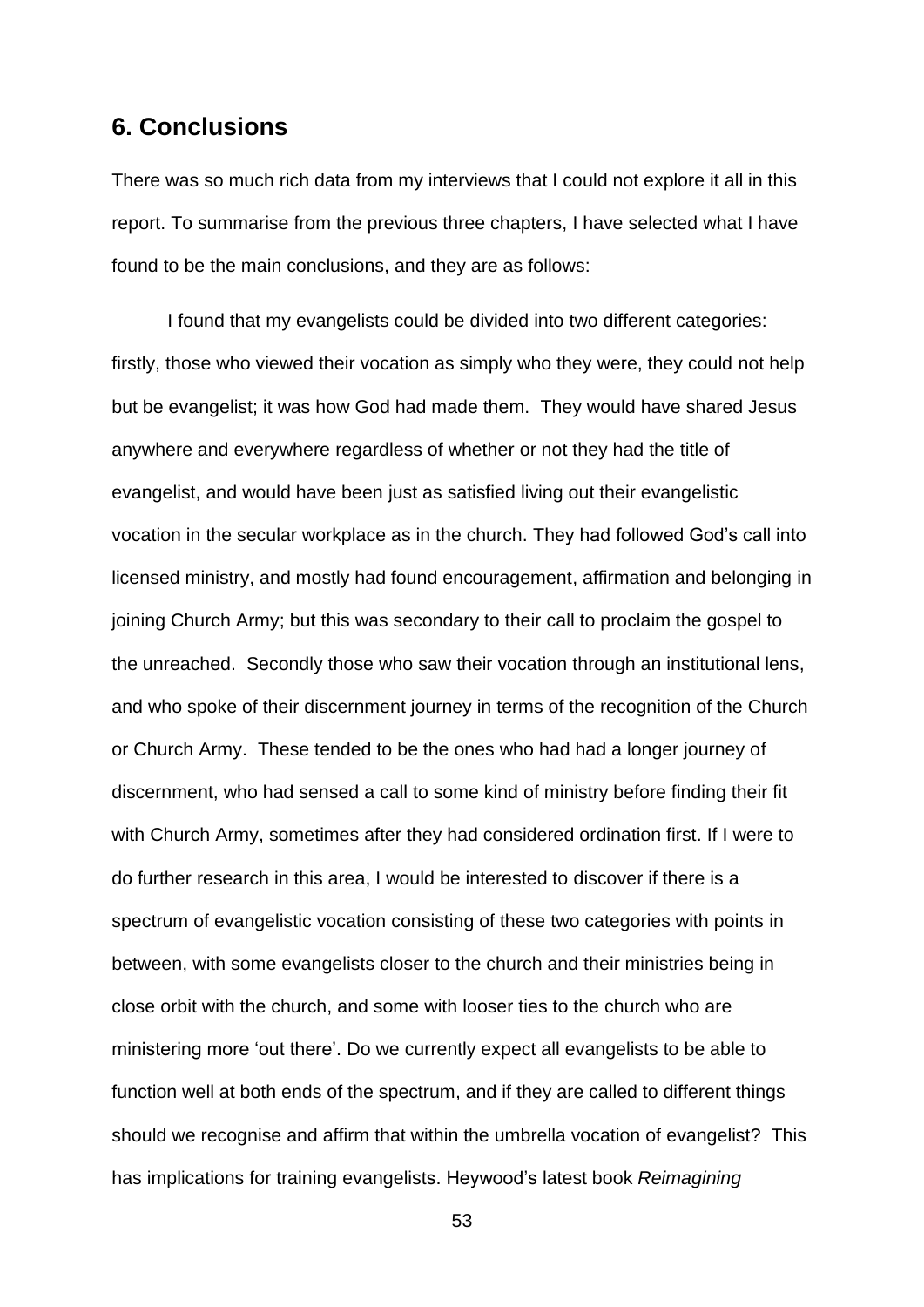*Ministerial Formation* proposes that the emerging paradigm for training clergy recognises that ordained ministry is varied and diverse and so training cannot be one-size-fits-all.<sup>71</sup> I think that the same can be applied to the training of evangelists.

Evangelists feel a sense of calling to motivate and release the rest of the Church in evangelism. As much as I knew that Paul's letter to the Ephesians describes the gifting as being for the building up of the body, I had not expected so many evangelists to acknowledge this as being a real and tangible part of their vocation. The quality of relationship between evangelist and church varied greatly, with some seeing it as leading or being an example, and others speaking of being an irritant voice, or challenging where the church is comfortable – but the call to work with the church was still there.

There is confusion around the term 'evangelist,' with different evangelists choosing that label at different stages along their journey, and some making it all the way to their commissioning with Church Army and still 'not seeing themselves as evangelists' (Evangelist C). One of two things needs to happen here: either the word needs to be reclaimed or 're-endowed' <sup>72</sup> with a clearer meaning. Or, as Male suggests, we need to find a different term altogether. I would strongly urge for the former, agreeing with the writers of *Good News People* that it 'needs to be rescued from caricature and honoured'. 73

Evangelists recognise other evangelists, and they know how they would encourage them to grow in their vocation. Therefore, evangelists should be encouraged and released to raise up others, and should be involved at every stage of the discernment process.

<sup>71</sup> Heywood, *Reimagining* p. 15.

<sup>72</sup> Snow, *Anglican Evangelists* p. 27.

<sup>73</sup> Church of England, House of Bishops, and Working Party, *Good News People* p. 44.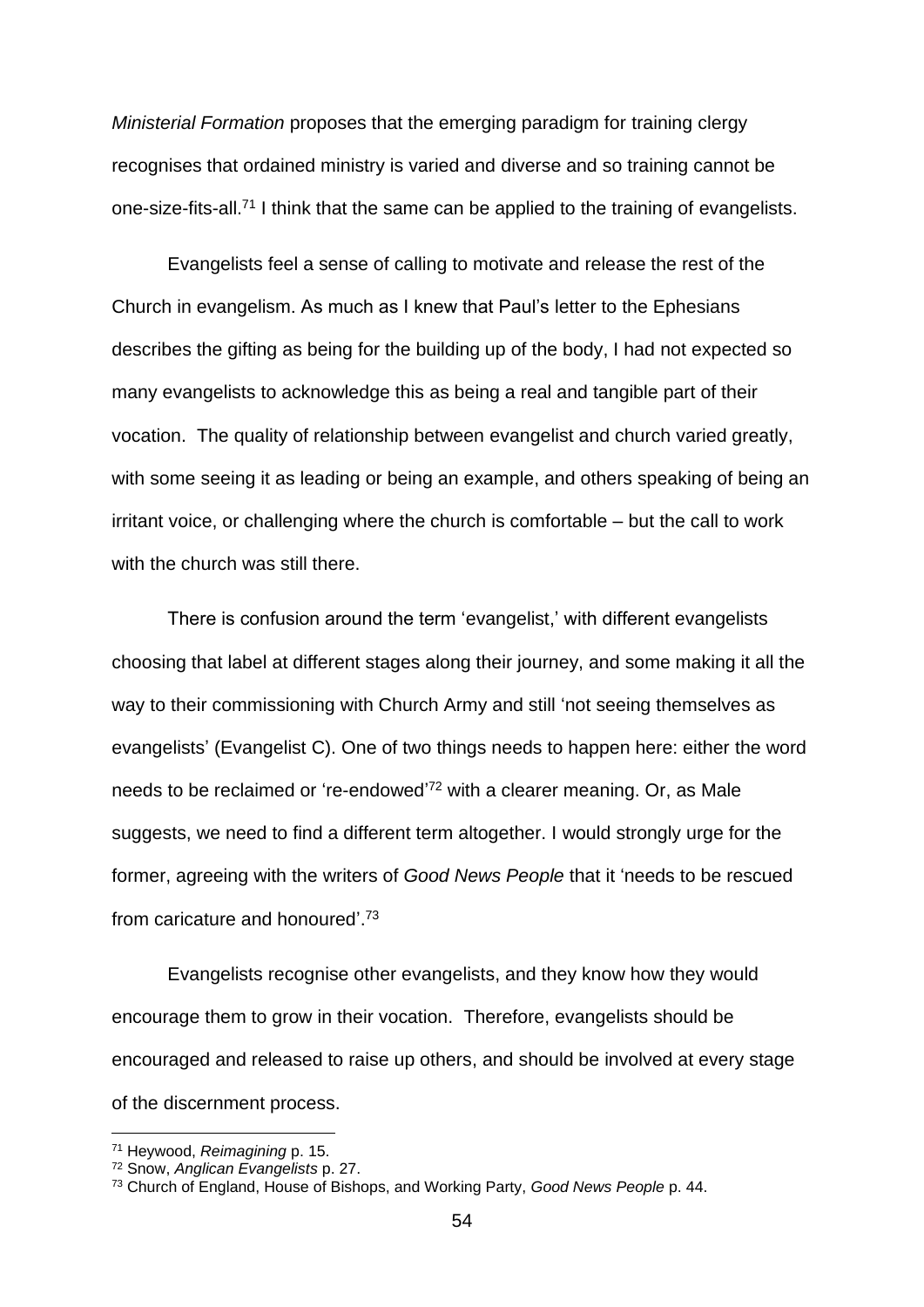# <span id="page-55-0"></span>**7. Recommendations**

Throughout this piece I have highlighted ideas which emerged as areas for possible further research. I will conclude by drawing together some recommendations for next steps with regards to understanding, recognising, and activating the vocation of the evangelist. The final few have come directly from the evangelists I interviewed, and I have included them because I was deeply moved by them and I wanted to allow them to speak for themselves in this report.

- 1. At a local church level, we should be heeding the recommendations of *Kingdom Calling* and improving the way we speak about vocation, encouraging every believer to discern God's call for their life. Building on this raising the profile of a specific call to evangelism and including the whole church in the discernment journey of others, encouraging them to affirm each other's vocations whether they are social, relational, or ministerial in focus. We should be hearing the voice of nomination of the local church in recommending evangelists to train for licensed ministry with Church Army.
- 2. At all levels of the church, we need to be aware of the stereotyped image of evangelists that we have. They are not always loners, but they can be. They are not all mavericks, but they can be. They are not all extroverts, but some are. Some will run ahead; others will focus on equipping the church to bring them along with them. There is variety amongst evangelists, and Church Army could offer some insight to the national church as to the spectrum and diversity of evangelistic vocations.
- 3. Church Army should be aware that our evangelists do feel a sense of call to advocate for evangelism and enable evangelism in their contexts (the 'A' and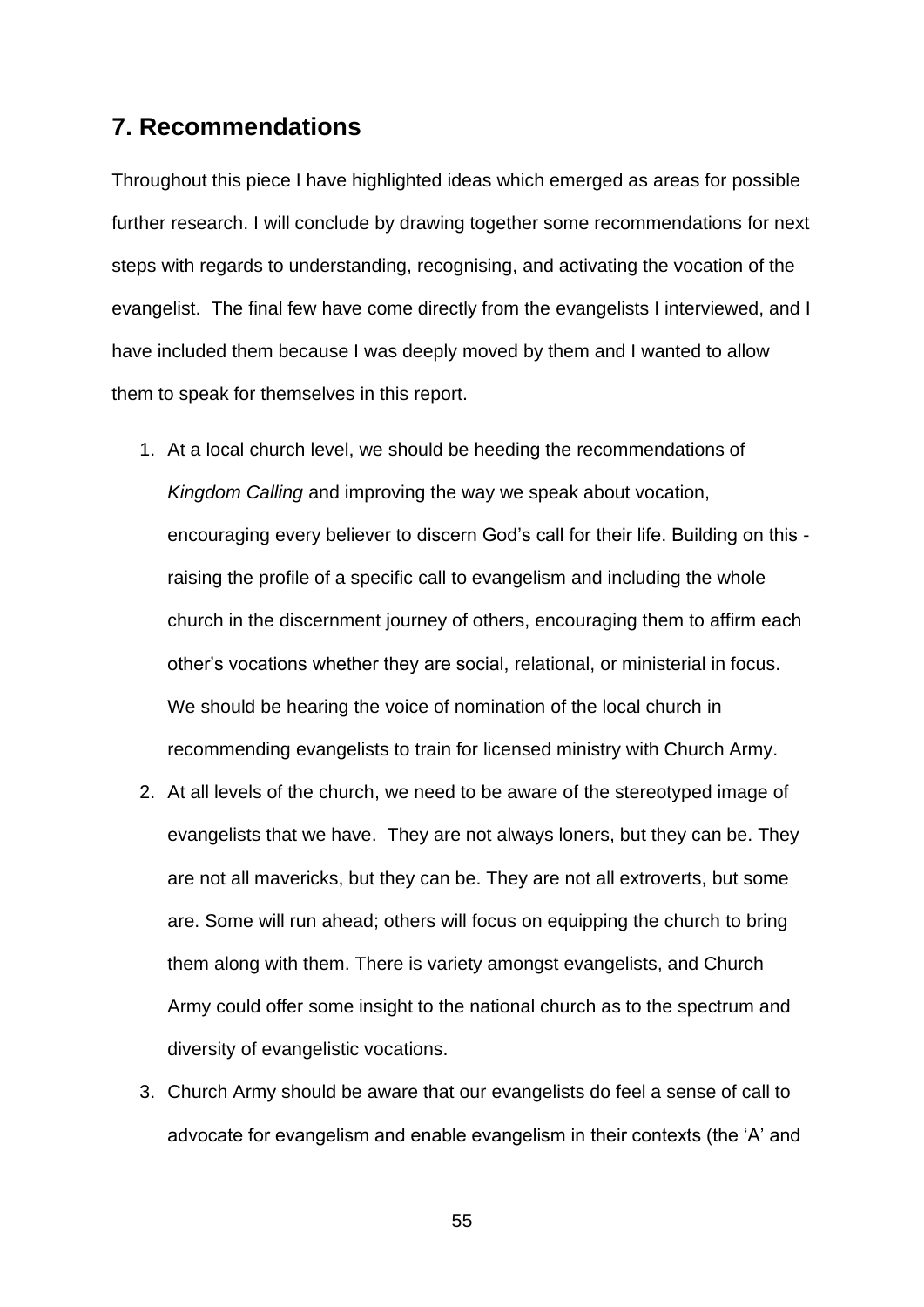$E'$  of Church Army's DARE strategy<sup>74</sup>). Training could be offered to further equip them in these areas, so that as well as training them to do pioneering mission and evangelism, we are training them to train their churches, and empowering them to raise up other evangelists.

- 4. Evangelist E warned that the gift of the evangelist was needed within the church, and that the Church of England would be *"in trouble if it doesn't acknowledge it".* We should heed her warning.
- 5. Evangelist J spoke eloquently and passionately about how he has observed that evangelists have not been *"vocationally valued"* by the church, and that is why more people have not explored their evangelistic vocation. He longs to see them honoured by the Church as much as the pastor and teacher gifts are. A step towards equal value/honour for the evangelist's gift would be to pay them alongside the pastor and teacher.

I have explored themes of vocation and discernment in connection with the recognition and training of evangelists within the Anglican church. In those I interviewed I found passion, enthusiasm, depth of understanding and a strong sense of call. It has been such a pleasure and an honour to spend time with these ten evangelists. I will close with a reminder of the ultimate goal of all evangelistic endeavour, as shared with me by Evangelist H:

*"The evangelist is valuable, necessary, needed, wonderful. Seeing people respond to the beauty of Jesus in the good news is just the most marvellous thing. A precious thing we should continue to value and treasure."*

<sup>74</sup> 'Church Army'.

<sup>&</sup>lt;https://churcharmy.org/Groups/290813/Church\_Army/web/Who\_we\_are/Our\_vision\_values/Our\_visi on\_values.aspx> [accessed 8 May 2021]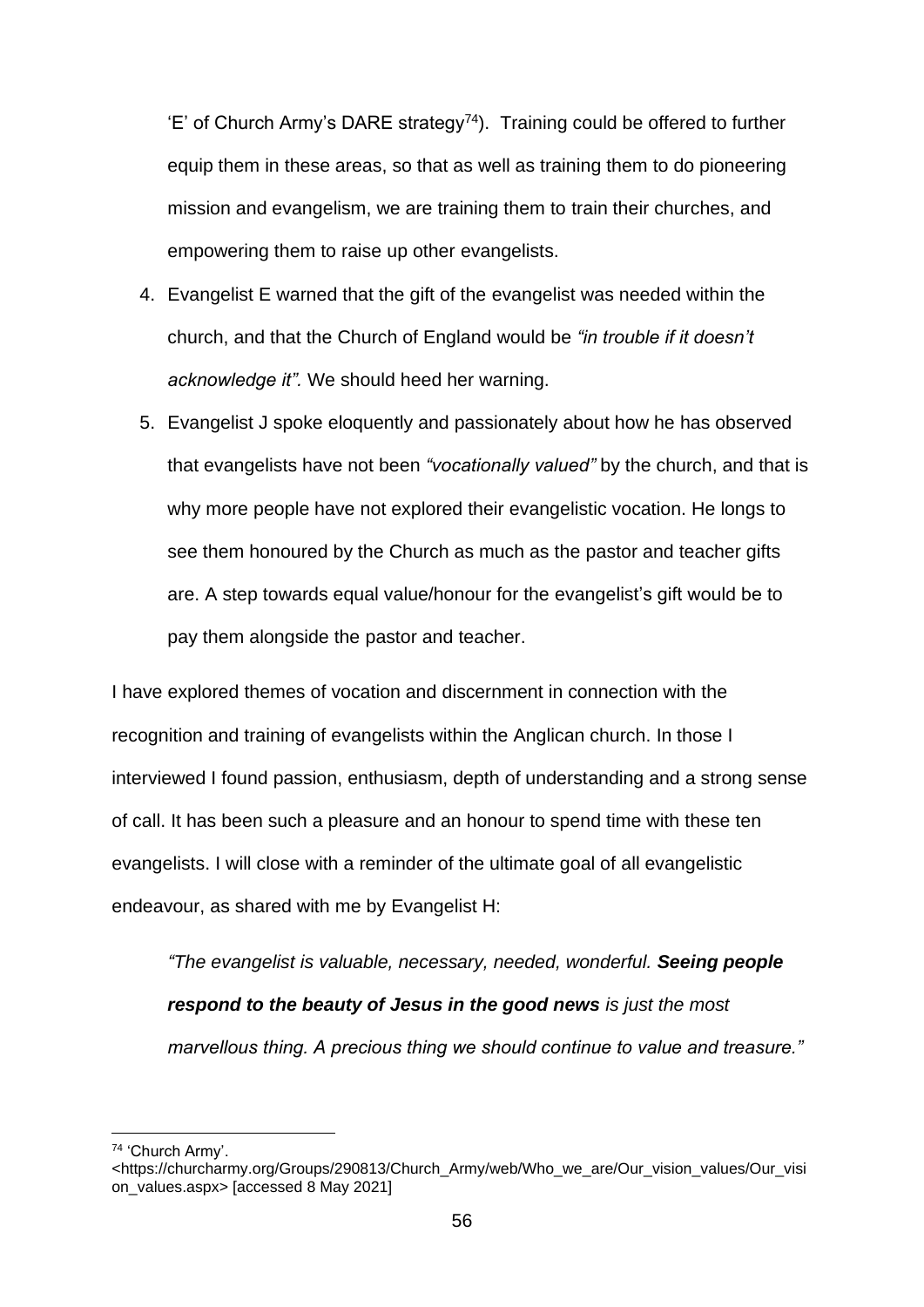My prayer is that as local churches and as a national church we are able to identify and release evangelists into their vocation, so they can continue to lead people to respond to Jesus and can bring the rest of the church along with them.

## **Word Count: 14,870**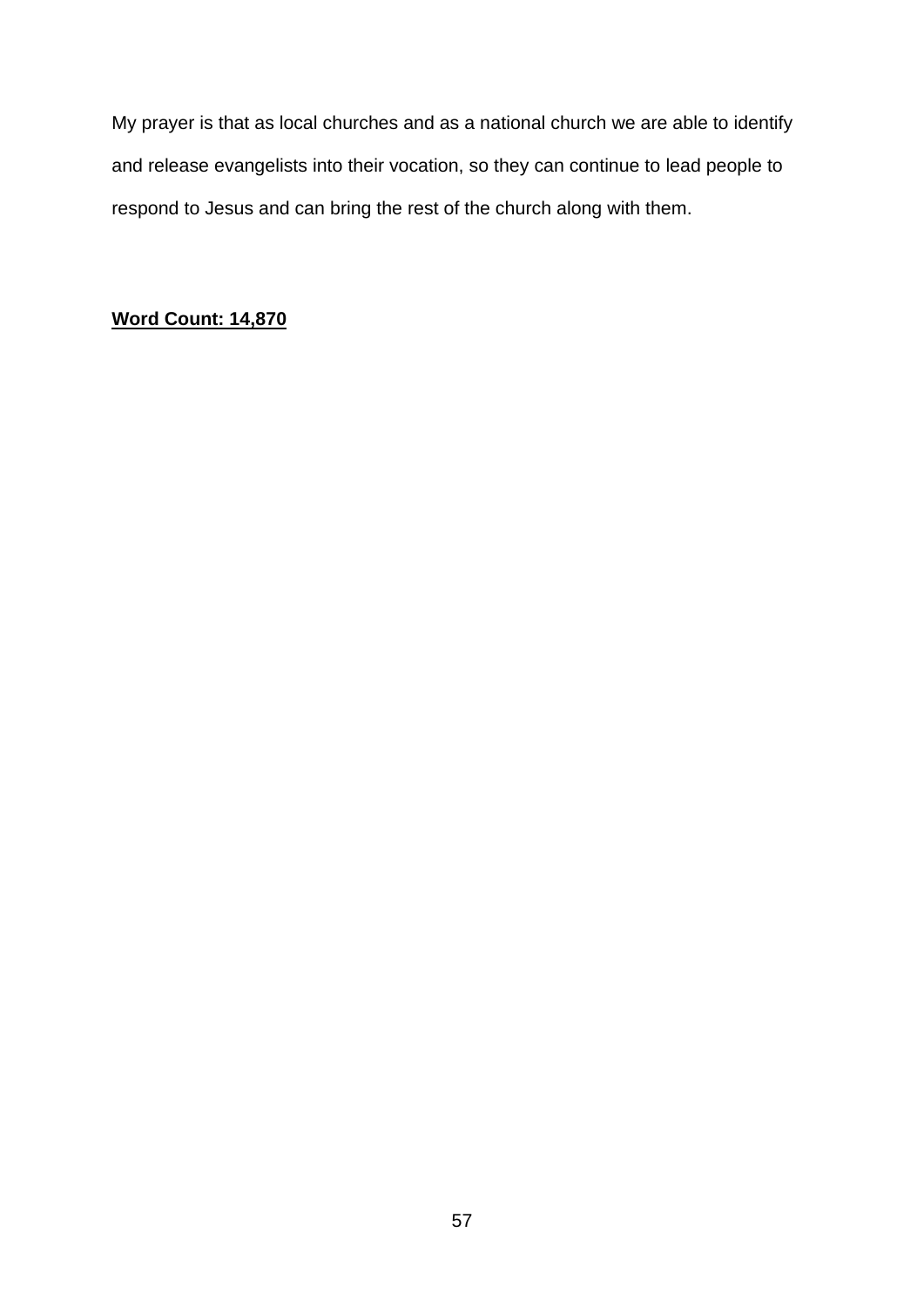# <span id="page-58-0"></span>**Bibliography**

- All biblical references are taken from The Holy Bible: New Revised Standard Version (1990) unless stated otherwise in the text.
- Booker, Mike, and Mark Ireland, *Evangelism -- Which Way Now?: An Evaluation of Alpha, Emmaus, Cell Church and Other Contemporary Strategies for Evangelism* (London: Church House, 2003)

Buechner, Frederick, *Wishful Thinking: A Theological ABC* (London: Collins, 1973)

#### 'Church Army'

<https://churcharmy.org/Groups/290813/Church\_Army/web/Who\_we\_are/Our \_vision\_values/Our\_vision\_values.aspx> [accessed 8 May 2021]

- Church of England, House of Bishops, and Working Party, *Good News People: Recognizing Diocesan Evangelists ; a Report of a Working Party of the House of Bishops.* (London: Church House Pub., 1999)
- 'Church of England Mapping Survey « Savanta ComRes' <https://comresglobal.com/polls/church-of-england-mapping-survey/> [accessed 8 May 2021]
- Croft, Steven J. L, and Roger Walton, *Learning for Ministry: Making the Most of Study and Training* (London: Church House Pub., 2005)
- 'Dare to Step Out? Church Army Vocations Booklet' <https://www.churcharmy.org/Publisher/File.aspx?ID=194984> [accessed 26 April 2021]
- Frost, Michael, and Alan Hirsch, *The Shaping of Things to Come: Innovation and Mission for the 21st-Century Church* (Peabody, Mass: Hendrickson Publ, 2004)
- Heywood, David, *Reimagining Ministerial Formation* (London: SCM PRESS, 2021)
- Jeans, David, Ian Maher, Daniel Cozens, and Church Army (Church of England), *Affirming the Evangelist: Responses to Good News People* (Cambridge: Grove, 2000)
- Magdalen, Margaret, *Vocation: Exploring Call and Identity* (Cambridge: Grove Books, 2008)
- Myers, Isabel Briggs, and Peter B. Myers, *Gifts Differing: Understanding Personality Type* (Palo Alto, Calif: Davies-Black, 1995)
- 'No Ordinary Ministry', *The Church of England* <https://www.churchofengland.org/life-events/vocations/no-ordinary-ministry> [accessed 26 April 2021]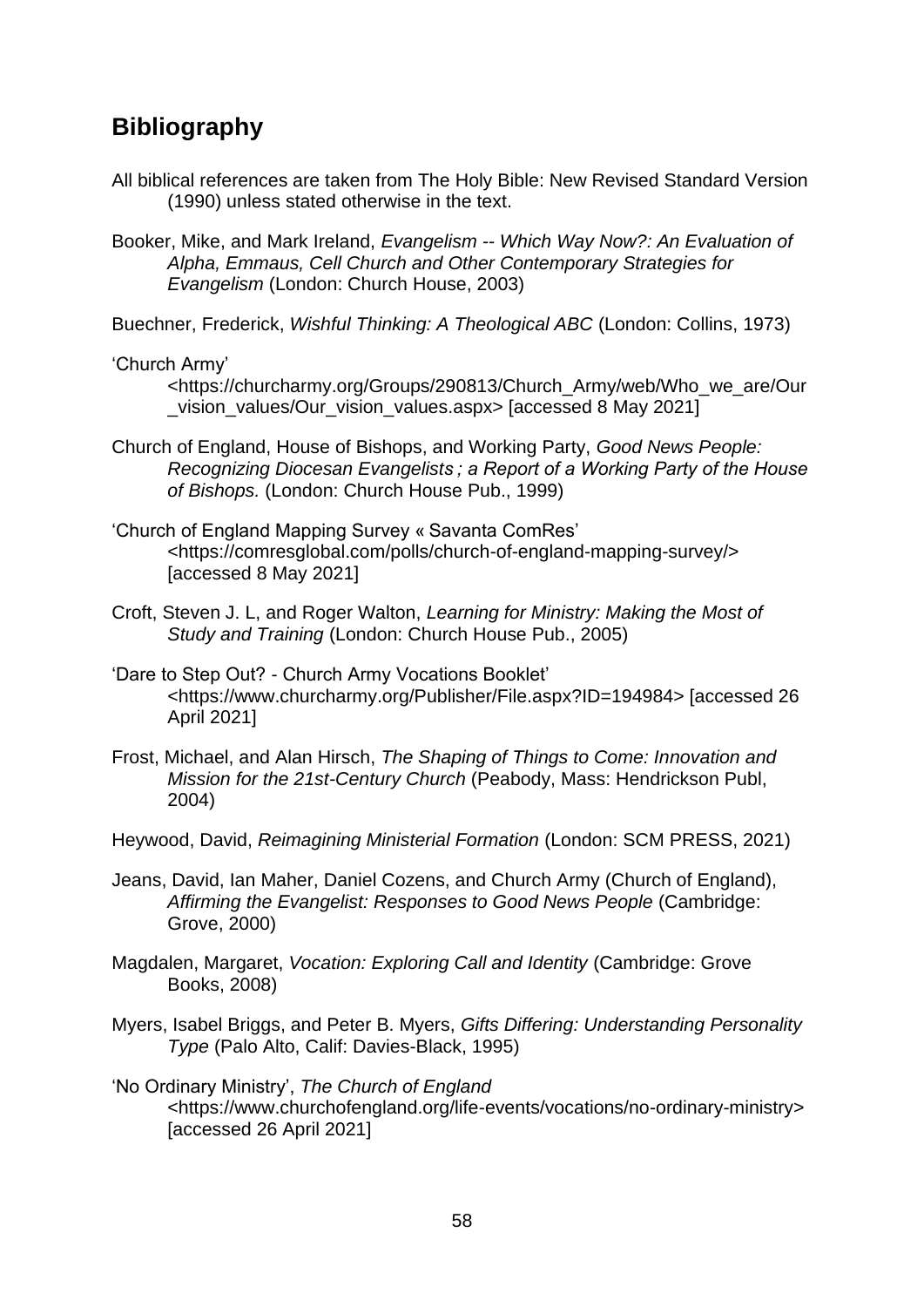- Ogden, Greg, *The New Reformation: Returning the Ministry to the People of God* (Grand Rapids, Mich.: Zondervan Pub. House, 1990)
- Punch, Keith, *Introduction to Social Research: Quantitative and Qualitative Approaches*, 2nd ed (London ; Thousand Oaks, Calif: SAGE, 2005)
- Rider, Andy, and Jo Bailey Wells, *Life Is for Giving: A Toolkit for Exploring Your Calling* (London: Church House Publishing, 2018)
- Robson, Colin, *Real World Research: A Resource for Social Scientists and Practitioner-Researchers*, 1. published, reprinted (Oxford: Blackwell, 1995)
- Saldaña, Johnny, *The Coding Manual for Qualitative Researchers*, 3E [Third edition] (Los Angeles ; London: SAGE, 2016)
- Sanderson, David, *The Work and Office of an Evangelist* (Bramcote, Notts.: Grove Books, 1995)
- Snow, Martyn, *Anglican Evangelists: Identifying and Training a New Generation* (London: SPCK, 2019)
- Stevens, R. Paul, *Abolition of the Laity: Vocation Work and Ministry in Biblical Perspective* (London: Paternoster Press, 2000)
- Stott, John, *Mission: Rethinking Vocation.* (Vancouver: Regent College Publishing, 2019)
- The Faith and Order Commission, *Kingdom Calling: The Vocation, Ministry and Discipleship of the Whole People of God.* (London: Church House Publishing, 2020)
- Tidball, Derek, *Called by God: Exploring Our Identity in Christ* (Abingdon: BRF, 2017)
- Tomlin, Graham, *The Provocative Church: With Study Guide* (London: SPCK, 2004)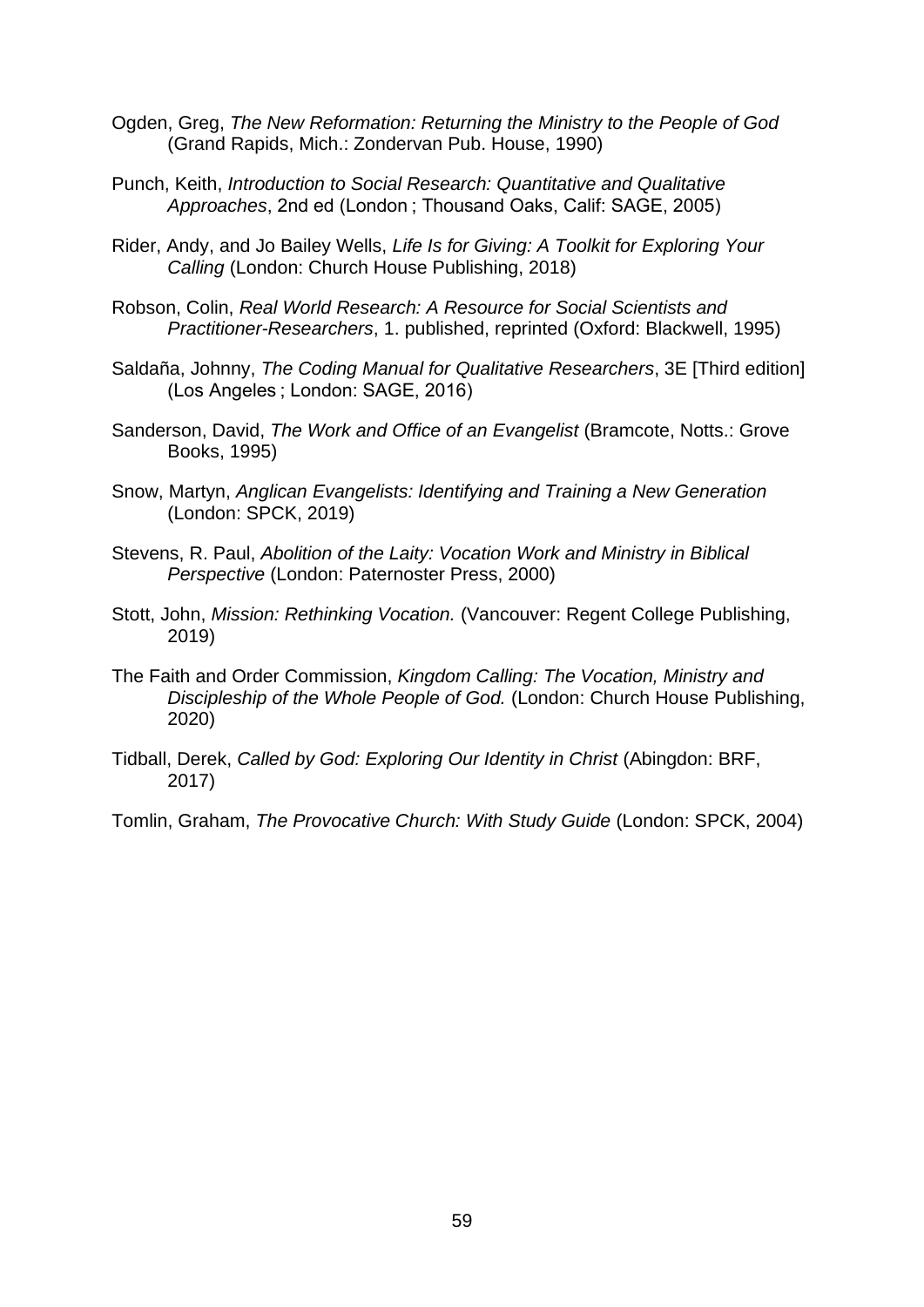# <span id="page-60-0"></span>**Appendix 1**

## **Semi-structured Interview Questions**

- 1. Age
- 2. Gender
- 3. Region of UK
- 4. Ministry Context Urban/suburban/rural what about when you discerned a calling?
- 5. Please tell me about what you understand by the Vocation or Calling to be an Evangelist.
- 6. What is distinctive about that vocation?
- 7. When and how did you first realise your vocation?
- 8. Was there anyone else involved in that process? Who? Did someone else recognise/affirm your vocation before you did?
- 9. Did you do any "testing" of your calling? How?
- 10.Tell me about growing into your calling research, study, talking with others etc.
- 11.What would you do for someone in your context in whom you saw the same calling?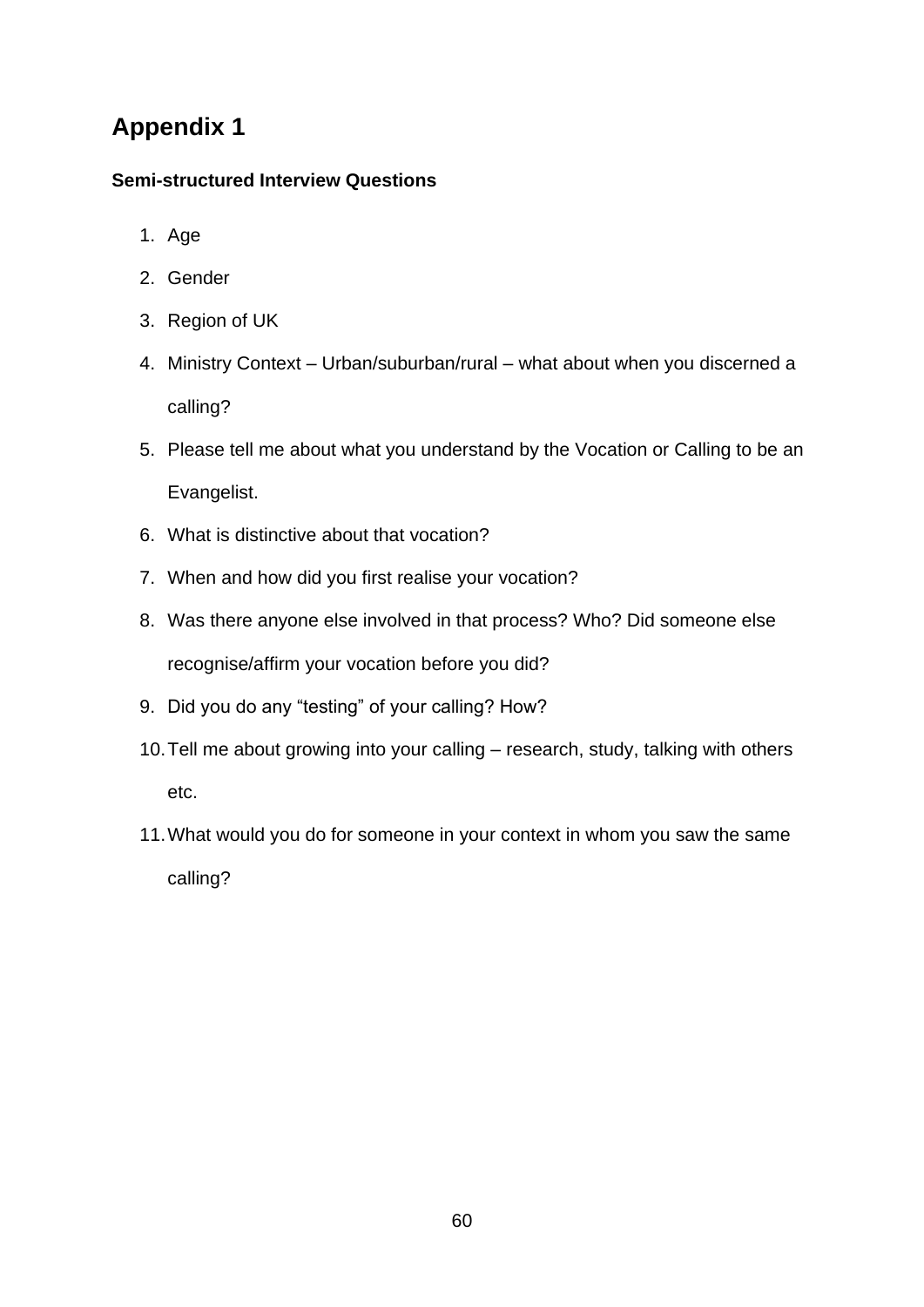# <span id="page-61-0"></span>**Appendix 2**



# **Yorkshire Theological Education Partnership**

# **Research Participant Information Sheet**

You are being invited to take part in a research study. In order to help you decide it is important for you to understand why the research is being done and what it will involve. Please take time to read the following information carefully. You may wish to discuss it with others. For any further information or questions about my research, please contact me on: xxxxxxx or xxxxxx

# **About the Research**

As part of my Masters in Theology, Ministry & Mission with St Hild College (part of YTEP) I am undertaking a piece of research for a Dissertation. The title of this Dissertation is:

"The Evangelist's Vocation, and their recognition and activation within the local church."

If we can better understand and articulate the distinctive calling of the evangelist, then we can improve our ability to identify them in our churches, and foster environments which enable their formation.

I am interested to hear from Church Army Evangelists/Evangelists-in-Training, about how and when you first discerned your vocation as an Evangelist. What do you feel is distinctive about your calling to Evangelism? Did anyone else recognise/affirm your vocation along the way? What do you think could be done to encourage those with an evangelistic vocation?

## **Taking Part**

I am approaching a random selection (10 people) of those who have begun training with Church Army in the last five years.

If you are willing to take part, I will arrange with you to interview you via Zoom – this will take one hour, and with your permission I will record the interview. This recording is to enable me to write up your answers afterwards, and it will not be shown to anyone else.

You are free to decide whether or not to take part. If you decide you do wish to take part, you are free to withdraw at any time, without giving a reason. It is usually not practical to withdraw after the research project has been written up. If you take part you will be asked to sign a consent form, and you will be given a copy of it to keep.

Even though I am a Church Army employee, this is an independent, external piece of research which is being undertaken with Church Army's permission. You are under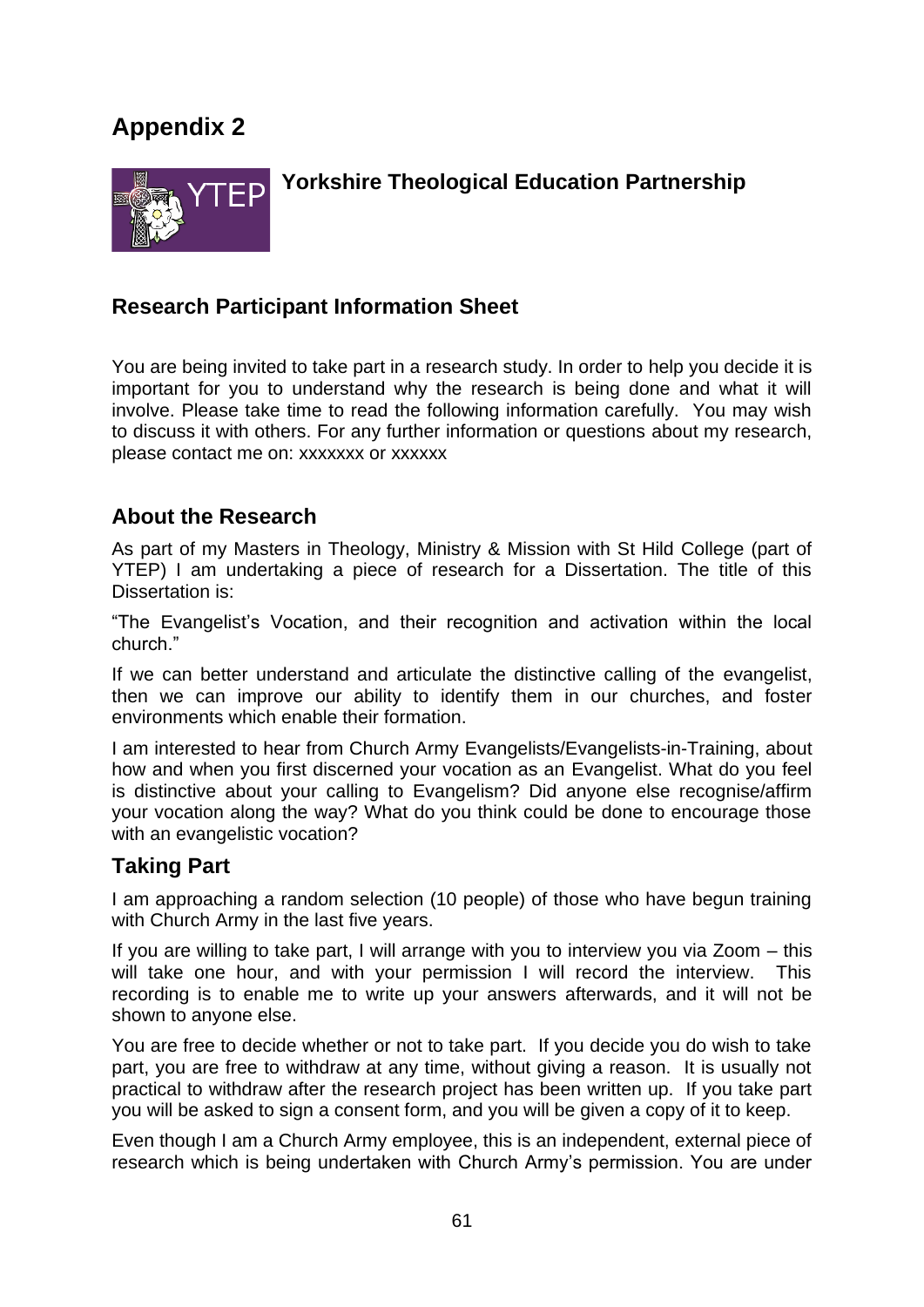no pressure to take part, and whether you do or not will have no bearing on your training or employment with Church Army.

# **Benefits**

Upon completion of the research, I will summarise my findings in a short report for Church Army's management group, which I hope may benefit the discernment process for future Evangelists.

# **Confidentiality and Data**

Recordings of interviews will be stored under password protection, and will be destroyed when the research has been written up and completed. During the research they will only be accessible by me, and only under exceptional circumstances will recordings need to be seen by my Supervisor, and internal/external examiners in marking the Project.

From the start of the research I will change your name and refer to you under a pseudonym throughout the write-up, so you wont be identifiable. If you mention a specific church or Diocese in the interview I will anonymise this information in the write-up too.

For this research I will be adhering to the YTEP Research Ethics Policy which can be found here: <https://ytep.commonawards.org/mod/folder/view.php?id=12306> or you can ask me for a copy.

Should you wish to ask any questions about the research, you can contact me on

**[xxxxxxx](mailto:beth.burras@gmail.com)** or xxxxxx, or my supervisor Dr Anne Dyer on xxxxx.

Thank you for considering taking part.